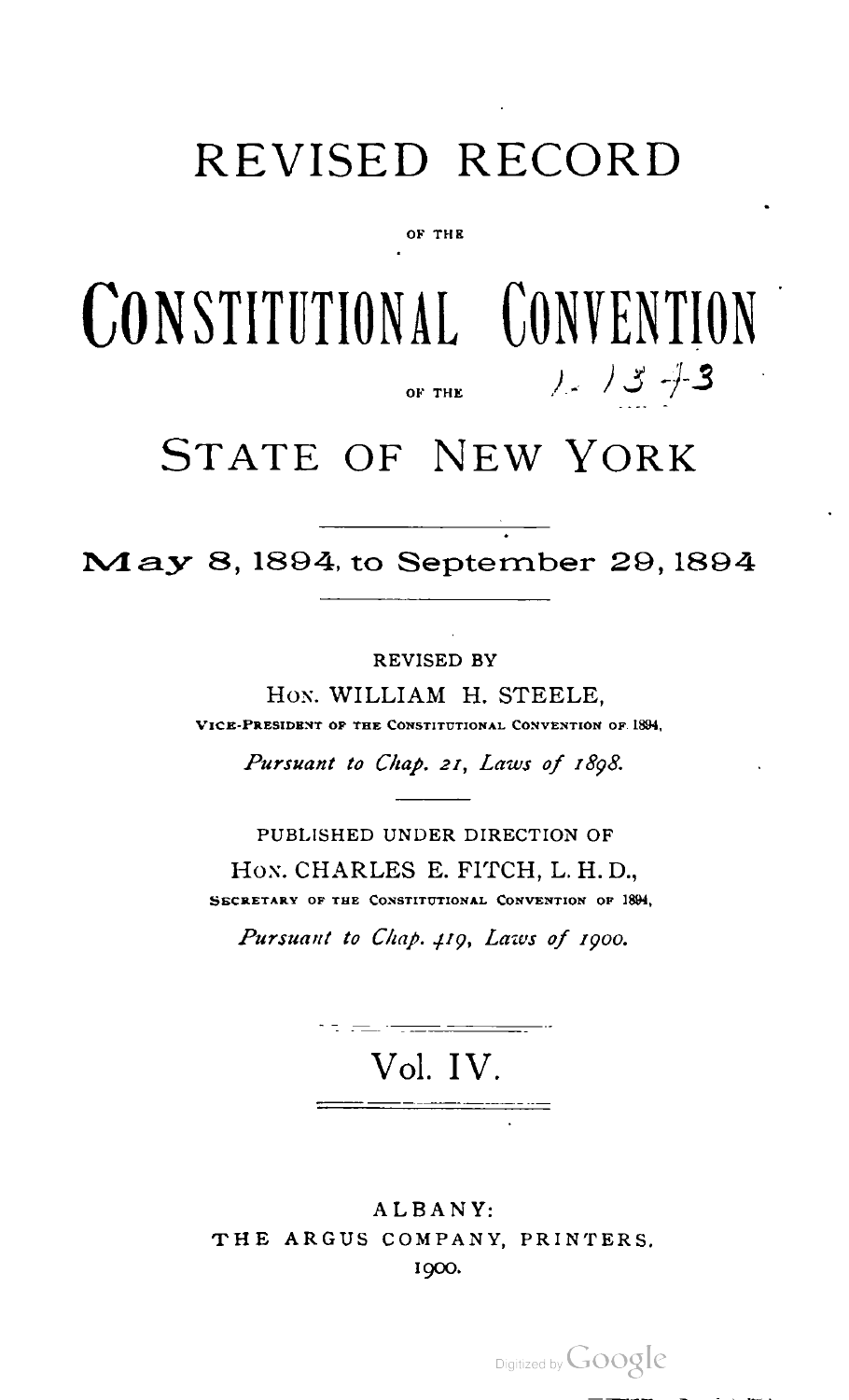Mr. Root — Mr. President, <sup>I</sup> call for the reading of the special Mr. Root — Mr. President, I call for the reading of<br>order.

The President — The next order is the forestry order.<br>Mr. McClure — I move that we go into Committee of the Whole on that.  $\mathbb{R}^n$  the motion of  $\mathbb{R}^n$  the motion of Mr. McClure,  $\mathbb{R}^n$ 

The President put the question on the motion of Mr. McClure, and it was determined in the affirmative.

The President - Mr. Roche will please take the chair.

Mr. Roche took the chair and the House resolved itself into<br>Committee of the Whole on general order No. 92.

The Chairman-The House is now in Committee of the Whole for the consideration of general order No. 92 (introductory No. 393). The limit of time upon this general order has been fixed at two<br>hours.

Mr. McClure - Mr. Chairman, I make the customary motion to strike out the first section.

The Chairman —The Clerk will please read the proposed amendment.

The Clerk read the the amendment as follows:

Proposed constitutional amendment to amend the Constitution<br>relative to the forest preserve.

The Delegates of the People of the State of New York, in Convention assembled, do propose as follows:<br>Article —.

"Section -. All lands of the State now owned, or hereafter acquired, constituting the forest preserves shall be forever kept as wild forest lands; they shall not, nor shall the timber thereon, be sold."

Mr. McClure — Before proceeding to make any remarks upon this amendment generally, <sup>I</sup> desire as the unanimous act of the com mittee to offer an amendment by inserting in the third line after the words " forest preserves," the words " as now fixed by law ; " and in the fourth line after the word " not," the words " be sold or exchanged or be taken by any corporation, public or private." So that as so amended the whole shall read:

" The lands of the State now owned, or hereafter acquired, con stituting the forest preserves, as now fixed by law, shall be forever kept as wild forest lands; they shall not be sold, or exchanged, or be taken by any corporation, public or private, nor shall the timber thereon be sold."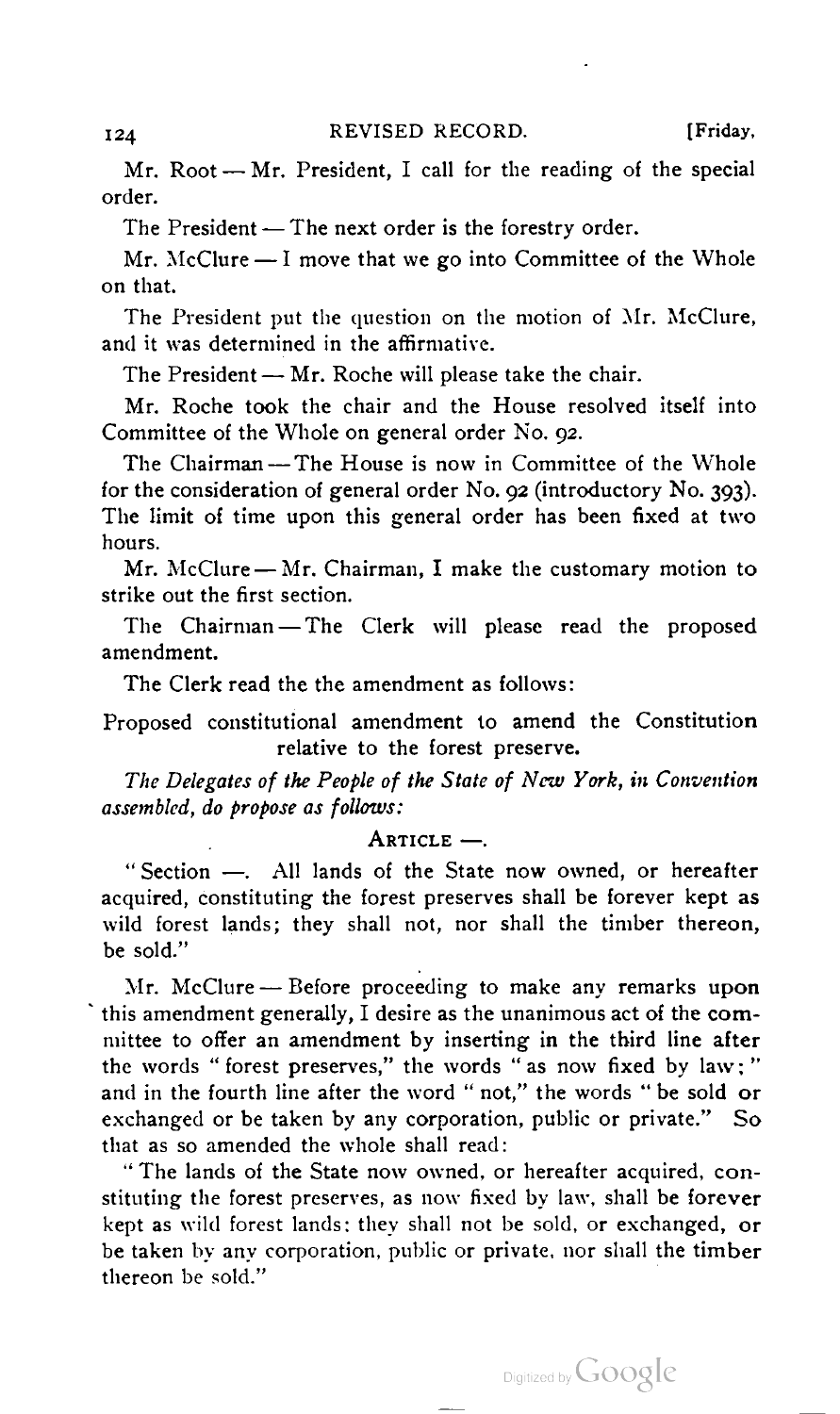<sup>I</sup> hope the members of the Convention understand the force and effect of the amendment proposed. If <sup>I</sup> may be allowed to say pre liminarily, by way of explanation, it is intended by the amendment to at first define what is meant by the words " forest preserves." The Legislature, by the act of 1893, constituted what was called in that act "The Forest Preserves." That act provided that State lands in certain counties should be and thereafter remain the forest preserves, together with lands thereafter acquired in those counties. The object of inserting in here the first amendment as now fixed by law is to prevent the Legislature from at any time limiting the extent of the forest preserves by providing that in a certain county which by the laws of the State is now a part of the forest preserves there should not be included within it, or in any way excepting, any part of the lands within that county. It was thought by the com mittee desirable to fix it so that as the law now constitutes the forest preserves it shall be so understood to be referred to in the Constitution. The second amendment suggested by the committee adds to the amendment as originally reported a prohibition against the exchange of the lands and a prohibition against the taking of the lands by any corporation, public or private, and the amendment as a whole, as it now stands, first fixes the fact that those lands as now constituted the forest preserves and as shall hereafter become the forest preserves within the limits fixed by law, shall be thereafter held as wild forest lands. And that no part of them shall be sold, no part of them shall be exchanged, no part of them shall be taken by any corporation, public or private, and no part of the timber which is upon those lands shall be sold. The committee, in its report, as the Convention will remember, also referred to a provision which it had been thought desirable by some should be incorporated in the report, and that was the providing for the purchase of lands, much as it was suggested that the Canal Committee should provide for the improvement of the canals; but the gentlemen of the Convention will remember that the Special Committee on Forestry, while approving of the proposition, suggested that it seemed to the com mittee to be more within the province of the Legislature to provide for the acquisition of additional lands than to incorporate it in an amendment to the Constitution, and, therefore, they left that part of it to the consideration of the Legislature. Therefore, the matter before the Convention is an important amendment simply providing, and insisting upon it, that the lands of the State now owned, and hereafter to be acquired, within the lines of the forest preserves, shall be and remain wild forest lands, not to be sold or exchanged,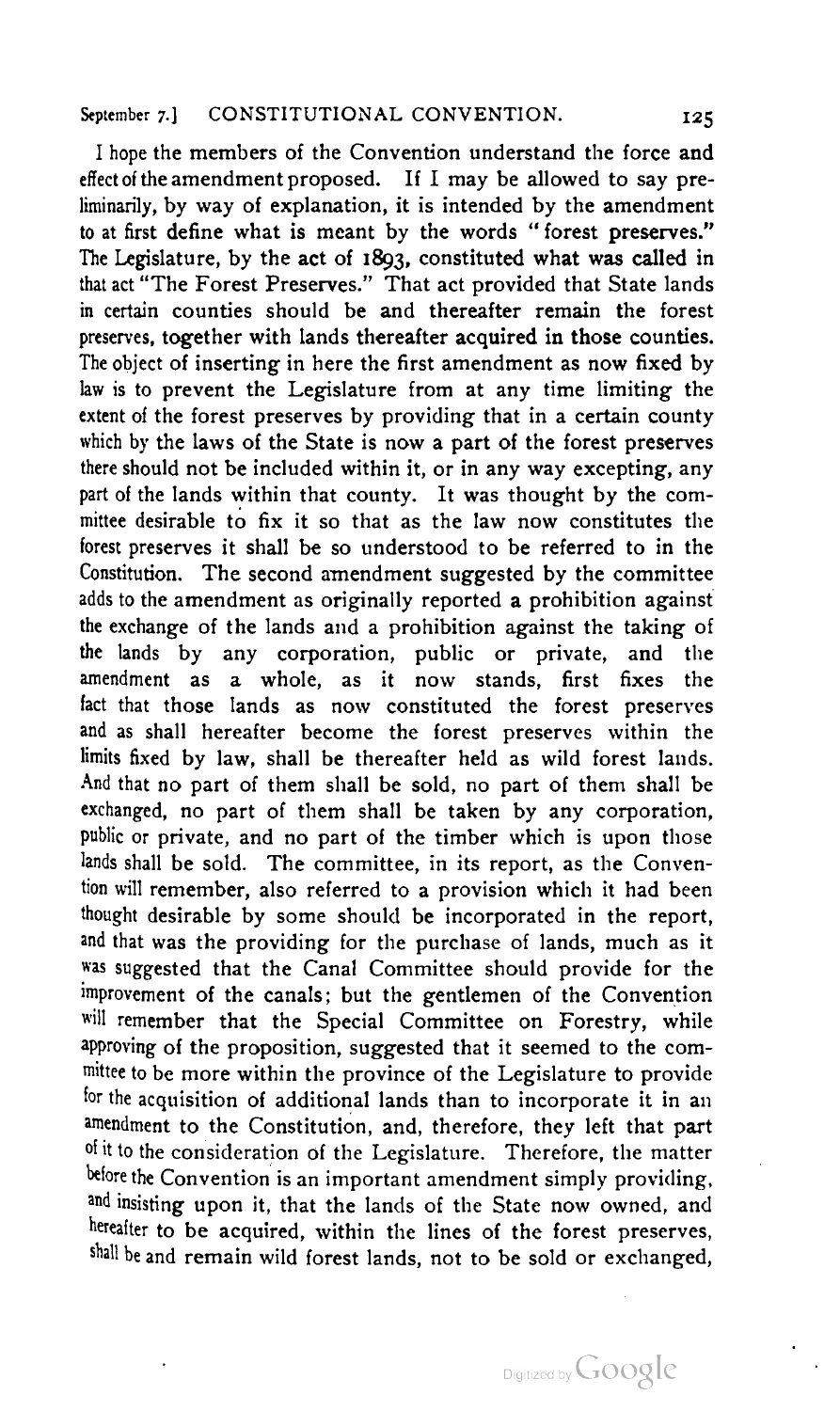and not to be taken by any corporation, public or private, and the timber thereon not to be sold.

The Convention here adjourned to Saturday, September 8, 1894, at ten o'clock A. M.

# Saturday Morning, September 8, 1804.

The Constitutional Convention of the State of New York met in the Assembly Chamber, in the Capitol, at Albany, N. Y., on the 8th day of September, 1894, at ten o'clock in the morning.

President Choate called the Convention to order.

The Rev. A. Kennedy Duff offered prayer.

On motion of Mr. Acker, the reading of the Journal of yesterday was dispensed with.

Mr. I. S. Johnson - Some days ago I asked and received from this Convention leave of absence for to-day for the purpose of attending a reunion of my regiment, which meets at my place. <sup>I</sup> have come to the conclusion that my duty requires me to remain here, and although it would be a great gratification to me to attend<br>the reunion of a regiment which is ——

Mr. Veeder -- I rise to a point of order.

The President - The point of order is not well taken.

Mr. Veeder — I think you had better try a man before you hang him.

Mr. I. S. Johnson  $-$  I say, it would be a great gratification for me to join in the reunion with my regiment in Atlanta, but I feel that a greater duty requires me to remain here, and I shall, there-<br>fore, remain, asking to have my leave of absence canceled.

Granted.

Mr. Veeder  $-1$  wish to ask leave of absence for Mr. Phipps, of Queens, until he shall have recovered from his recent illness. He informed me last night he was under the care of the doctor, who mistimed the fast ingit he was ander the care of the decler, which<br>had forbidden him to come to this chamber for a day or two. He<br>is quite ill.

Granted.

Mr. Francis - Mr. President, I am suffering from a very bad cold. I ask for leave of absence during the sessions of to-day.<br>Granted.

Mr. Veeder  $-$  Mr. President, may I be excused from the session this afternoon?

Granted.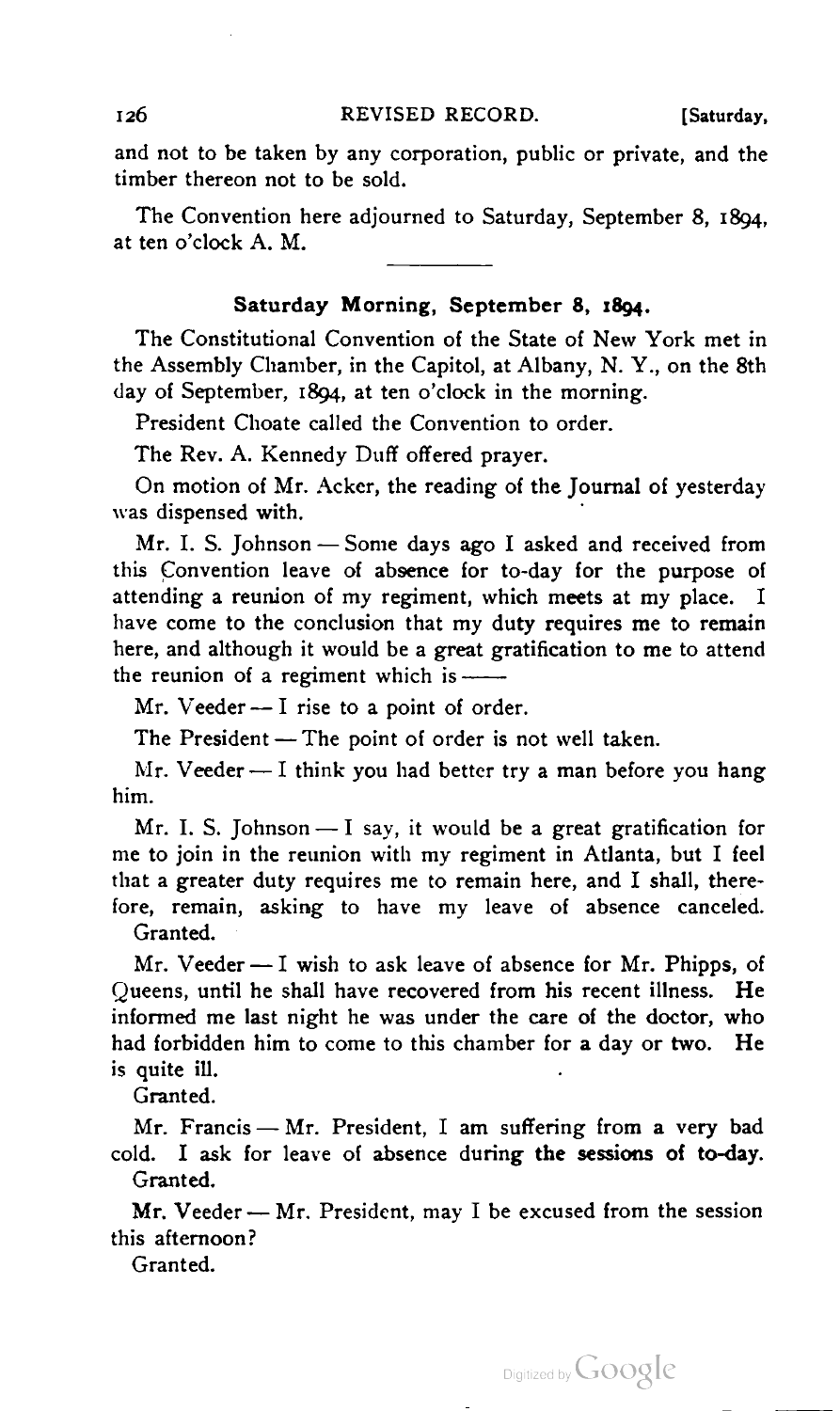Mr. Parmenter — Mr. President, <sup>1</sup> desire to be excused from this afternoon's session.

Granted.

Mr. Platzck — On behalf of Mr. Eugene Durnin, <sup>I</sup> ask that he be excused to-day on account of illness.

Granted.

Mr. Holls — Mr. President, <sup>I</sup> move that the afternoon session to-day be from two to four, instead of from three to five.

The President put the motion, and it was determined in the affirmative.

The President - Mr. Roche will please resume the chair.

The Convention then went into Committee of the Whole,<br>Mr. Roche being in the chair.

The Chairman – The Convention is now in Committee of the Whole for the further consideration of general order No. 72, relating to the forest preserves. Mr. McClure, of New York, had the floor when the recess was taken last evening and is now entitled to it. <sup>I</sup> will state further that the time limit of debate upon this propo sition is two hours, and that five minutes of that time were consumed last evening.

Mr. McClure  $-$  Mr. Chairman, my somewhat accidental connection with this forest preservation matter, and its introduction at <sup>a</sup> very late day in the Convention, at first induced the idea of a lack of importance in the subject. But I have been wonderfully impressed, Mr. Chairman, by the importance, the magnitude of this question, and excepting a very recent interval of time when a matter to me of most solemn and imposing moment distracted me, the existence of which this Con vention so gracefully recognized, and for which the members have my gratitude, <sup>I</sup> have given the subject the closest attention. It has surprised me with an ever-increasing surprise that this matter of all the questions affecting the people of the State should have been left to so late a day and be the subject of almost acci dental action at last. As <sup>I</sup> look at it now, Mr. Chairman, it seems to be almost the only great and important subject, which at the inception of this Convention demanded prompt relief and action in the interests of the people of this State. So far as the State govern ment was concerned, it seemed that the State was rolling on in magnificent greatness, out of debt, with immense special revenues that preclude the necessity of general taxation, with everything within its borders peaceable and quiet, riot and disorder shown to be unprofitable, and the State gradually increasing in wealth and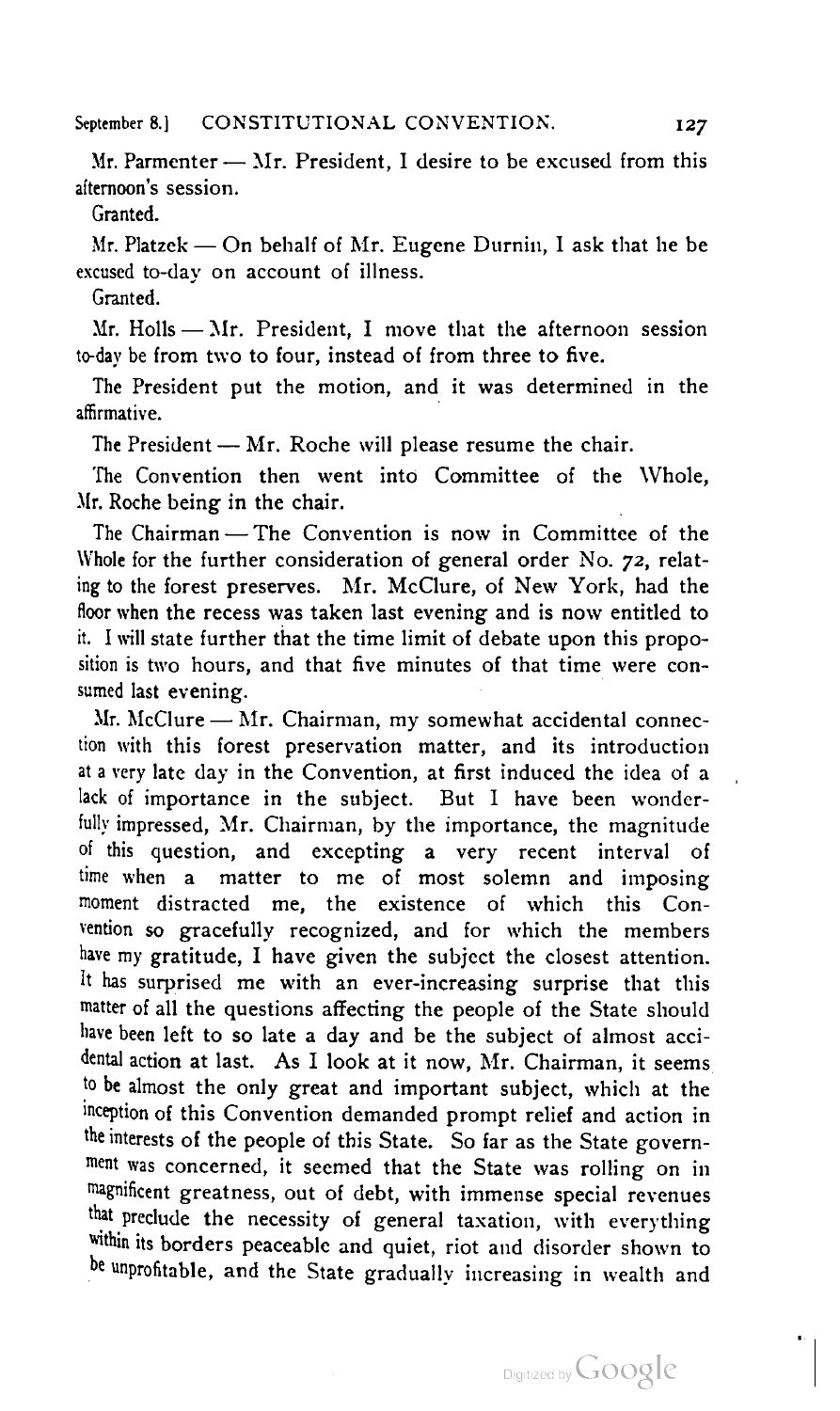power. It seemed that the method of securing proper representa tion of the people in the State government was nearly correct, because a great party which benefited by an apportionment made only two years ago was easily succeeded in supremacy by the other great party. Our courts, Mr. Chairman, judging by the action of this Convention, in their regard, did not seem to require that any action of importance should be taken; looking at the subject-matter as fairly as <sup>I</sup> can and allowing for all existing conditions, in the failure of relief, as to the Court of Appeals, <sup>I</sup> fail to see that any great measure of relief to the people has been granted, so far as the courts are concerned; the officers of the militia of our State, perfectly ready and able at the command of the chief executive of the State to suppress disorders, were not in need of action by the Convention. Our cities have grown great and magnificent under the provisions of the Constitution in force and effect when this body convened on the eighth of May last, great not only in material pros perity, not only in the lack of oppression in the taxation of their citizens — great in public and private buildings, but magnificent in everything that should appertain to the cities of our great State. Our educational matters were and are the wonder and the admiration of the world, our public school system, grand and to be forever perpetuated, and our private edu cational system unrivaled. Our charities were immense, intelligent and widespread, and the pride of all of our people. We stood here on the eighth day of May feeling that the people of this State were convinced that they were living under a fairly good Constitution and did not need any actual, positive or sweeping change. And yet, one great matter affecting, not the success temporary or permanent of any party, not affecting any corporations or individuals in their own selfish interest, but vitally affecting the great people of the State and their great necessity, stood crying for relief at the hands of this Convention. "The hills, rock-ribbed and ancient as the sun —the Convention. "The hills, rock-ribbed and ancient as the sun — the venerable woods — rivers that moved in majesty — and the complaining brooks that make the meadows green," these for years had been neglected by the people of the State and the great men of our State, the men of public spirit generally, had forgotten that it was necessary for the life, the health, the safety, and the comfort not to speak of the luxury of the people of this State, that our forests should be preserved. (Applause.)

What are these forest lands, Mr. Chairman? In a report of the Forestry Commission, which has in charge the forest reserve of the State, it is stated that there are in the great forests of northern New York 3,588,803 acres of forest lands; that of these lands the State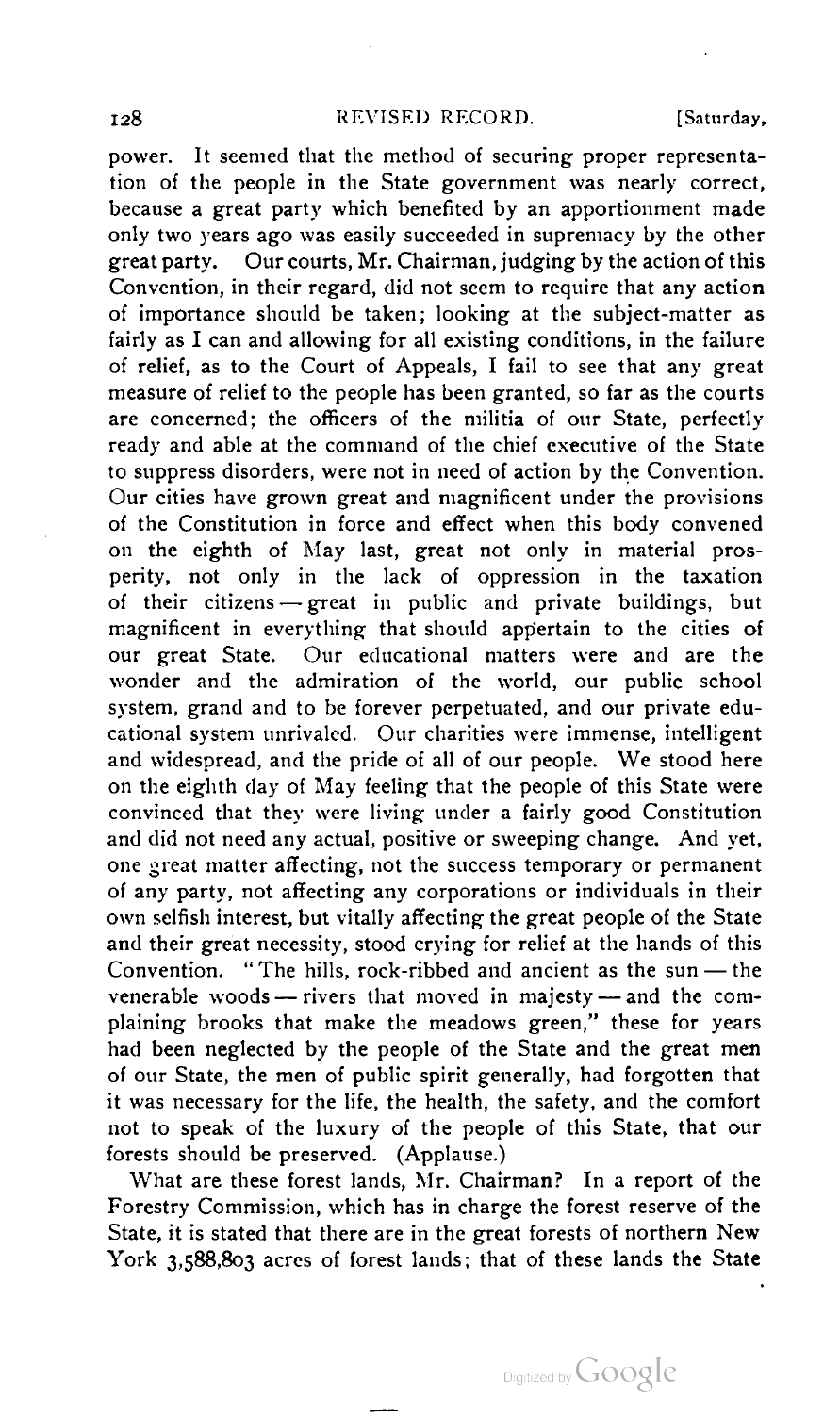owns 710,450 acres; that this Forestry Commission has, in these great northern forests of New York, laid out the lines of what is designated as the Adirondack Park. For the better elucidation of the subject the committee has taken the liberty of producing in this chamber <sup>a</sup> map made by the Forestry Commission, which shows upon it all of the lands within those lines, with the lands owned by the State, specially colored. You will see, gentlemen of the Con vention, that those lands owned by the State, within the arbitrary blue line which marks the Adirondack Park, are very much scat tered, and that on the outside and even in the extreme northeast corner of the State there are lands belonging to the State which are valuable forest lands.

Mr. Chairman, this State owns, besides the land in northern New York or the Adirondacks, in the Catskill preserve 49,332 acres, and the whole forest preserve there, as reported by the Forestry Commission, consists of 2,200,000 acres of contiguous forest lands. Now, Mr. Chairman and gentlemen, the question naturally suggests itself at this point; what do these lands consist of and what are they available for? How are they made up? What is their nature? And as in some of these matters <sup>I</sup> have had occasion to draw from the experience and take advantage of the labors of others, <sup>I</sup> will call your attention briefly to a very lucid and valuable explanation as to the condition of these lands given in a speech made a few years ago by the Hon. George \Y. Smith, of Herkimer, N. Y., in the State Assembly. He says:

" The State owns a vast expanse of forest, part of what is known as the Adirondack region, comprising from 3,000 to 5,000 square miles. Of this area 2.000 to 3,000 square miles are so elevated that its lakes and rivers are from 1,500 to 2,000 feet above the sea level, and some of its mountains exceed an altitude of 5,000 feet, Tahawus 'Mount Marcy) cleaving the clouds at a height of 5,344 feet. This general elevation repels from its borders all profitable agriculture, with a barrier of frost. All attempts at farming at these heights have proved unsuccessful and ruinous. A belt of abandoned clearings bearing the relics of the homes of early and misguided settlers surrounds the basis of the ' foot hills ' of this elevation, and marks the limit of successful cultivation. Even the lumbering enterprises that have penetrated far into these wilds have generally brought those engaged in them into bankruptcy. This territory is vastly more valuable to the people of the State in its present condition than it can be by any change.

" Now, as from the time when those rocky peaks — the first-born

 $\boldsymbol{\Omega}$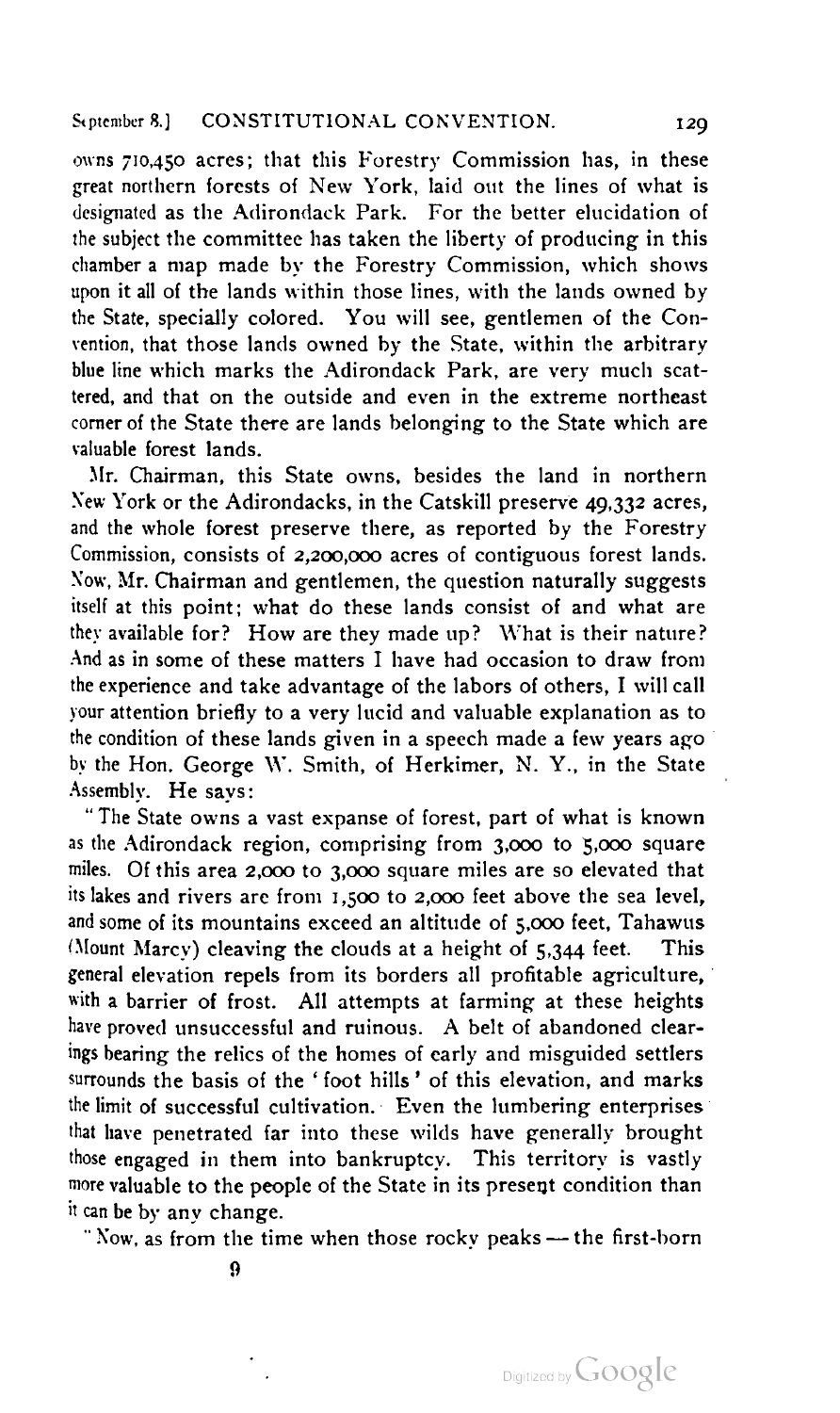130 REVISED RECORD. [Saturday, of continents — rose from a surrounding chaos to meet the primeval sun at his coming, they still hold the fountains that supply an important if not the chief river system of this State. There are found the sources of the Hudson, the Saranac, the Salmon, the Racket, the Grasse, the Oswegatchie, the Indian, the Black, the East and the West Canada, and many others, a great distribution of waters upon which the future prosperity and welfare of the State very largely depends, and vast interests can be preserved only by preventing, now and forever, the encroachments and waste that are destroying our great northern forests.

" Science informs us by what slow processes that primeval rock came to be clothed with vegetation — first, by the minute growth of mosses, by their providing a slight vegetable deposit, in which forms of vegetation found a root-hold, and finally, after the lapse of ages, the soil became adequate to the support of trees and the beginning of a forest. What has been forming during the lapse of uncounted ages can be swept away in a few years by the acts of the lumbermen and the fires that follow in his path.

" At this time, in those chasms and in those lakes and streams, protected by evergreen woods, are great natural reservoirs, useful to far distant parts of the State. There, ever since forests began to grow, has been woven a mantle that covers the hills and mountain slopes, a vast spongy mass of vegetable matter made up of leaves, the needles and cones of the pine, the spruce, the hemlock, the balsam, and other growths which, in that air and temperature, are compressed, without decaying to humis or soil, into what may be fitly called a stratum of vegetable felt, or sponge, from a foot to several feet in thickness. This, lying in the deep shades of these wide-spread evergreen woods, receives and holds suspended the waters coming from the melting snows in the spring and the frequent rains that fall from the clouds that are arrested and condensed on these heights. This capacious cistern, extending over this region, is more useful in storing up the water from snows and rain fall than the lakes themselves. It thus prevents sudden floods in spring, and during summer slowly feeds from its hidden but unfail ing sources, the fountains and rivulets, and fills the chasms and lakes with a gradual and constant supply."

He declares in another place that there are no natural springs of any consequence in the Adirondacks, and that all of the waters which flow from the hills of that region are the gatherings of the rainfalls, stored in the manner described by him. Now, it may be important to notice a fact which is probably well known to all of you; that in the mountains and by the trees on the mountains the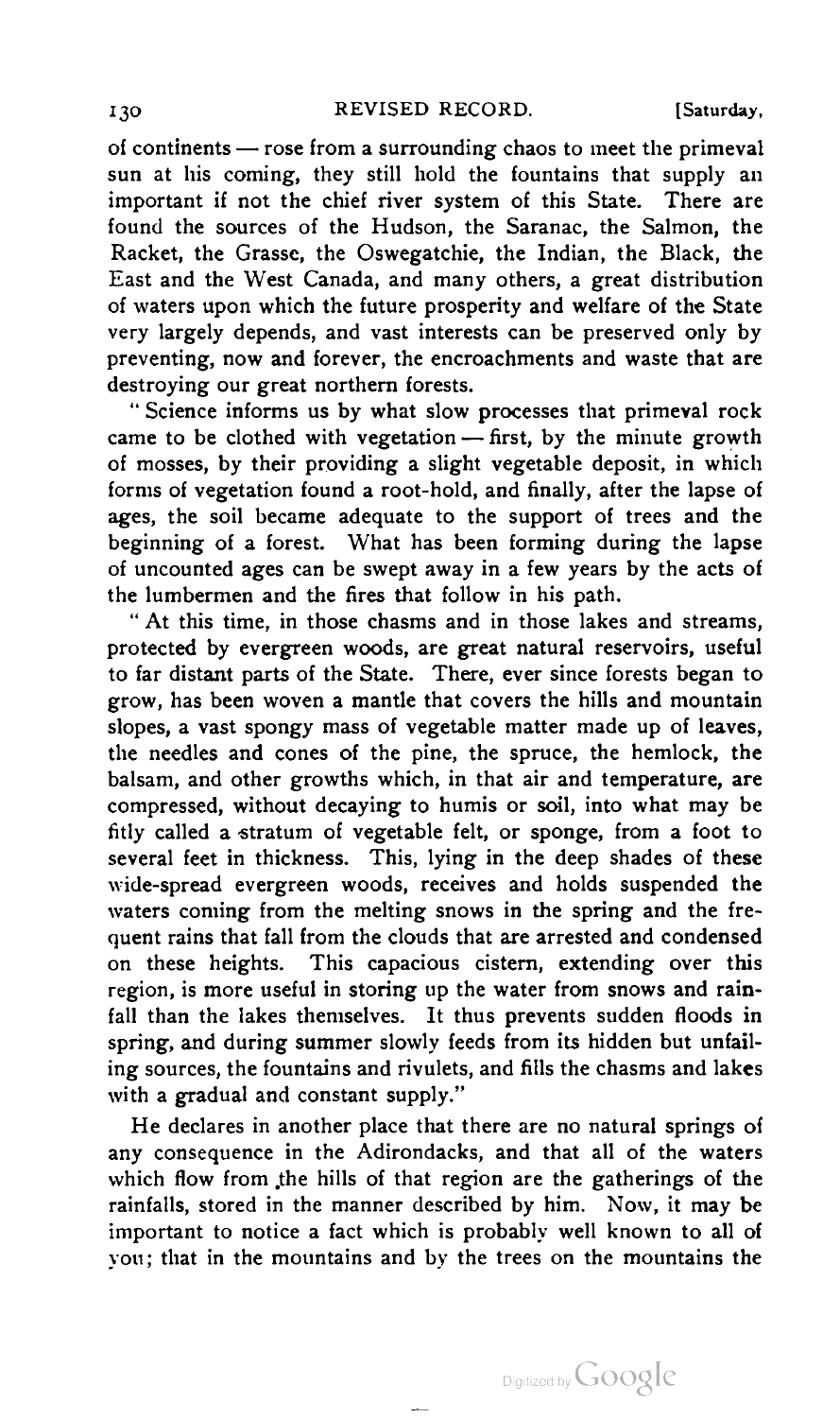rains are gathered to an extent that, set forth in figures, may be somewhat surprising. The Hon. Verplanck Colvin, State Surveyor of this State for many years, in an address delivered in the city of New York in 1885, made this statement:

" Five years since, in my annual report to the Legislature for 1880, <sup>I</sup> called especial attention to the remarkable facts which the rainfall observations of the Adirondack Survey had revealed. The increase of the rainfall, with the increase of altitude, was shown to be very remarkable. Along the borders of Lake Champlain, at 100 feet above the sea, a rainfall of twenty-three inches was found. At an elevation of 1,000 feet, a few miles back in the Adirondacks, the average rainfall of a number of years has been found to be about thirty inches, and at an elevation of 2,000 feet, at Edmund's Ponds, in Essex county, one year's observations give a rainfall of fortysix inches.

"These results indicate that the conditions which govern the rainfall in our mountains are similar to those controlling the rain fall of Europe, and with the data obtained by the Adirondack Survey, and the known laws of rainfall, we may arrive at just con clusions as to the exact commercial value of the actually available hydraulic power of the Adirondack region."

Now, Mr. Chairman, <sup>I</sup> have presented an explanation, rather brief, but clear, of the secretive powers of this created, not natural, soil in the Adirondack region, and the great reservoir which did and to a certain extent still does exist there from and by which the streams and the rivers are fed. What is the value of these woods and why should we try to preserve them intact? First of all, because<br>they are the woods — and in passing let me say, this State, strange they are the woods — and in passing let me say, this State, strange as it may appear, has a very small proportion of its area in forest lands. Only eighteen per cent of all of its lands is in forests, while Germany, that crowded country where the people live much from the product of the soil, are, like the people of this State, largely engaged in mercantile pursuits and in other ways than by cultivat ing the soil, has twenty-nine per cent. The soil in these Adirondack mountains is unfit for cultivation. No man, no matter how indus trious and hard-working he may be, can secure a livelihood from the soil in the Adirondacks. It has been tried and it has been to many <sup>a</sup> heart-breaking failure. The lands are fit for none other than public and general uses.

And what are these? First, as a great resort for the people of this State. When tired of the trials, tribulations and annoyances of business and cvery-day life in the man-made town, they offer to man a place of retirement. There, if he is possessed of great vener-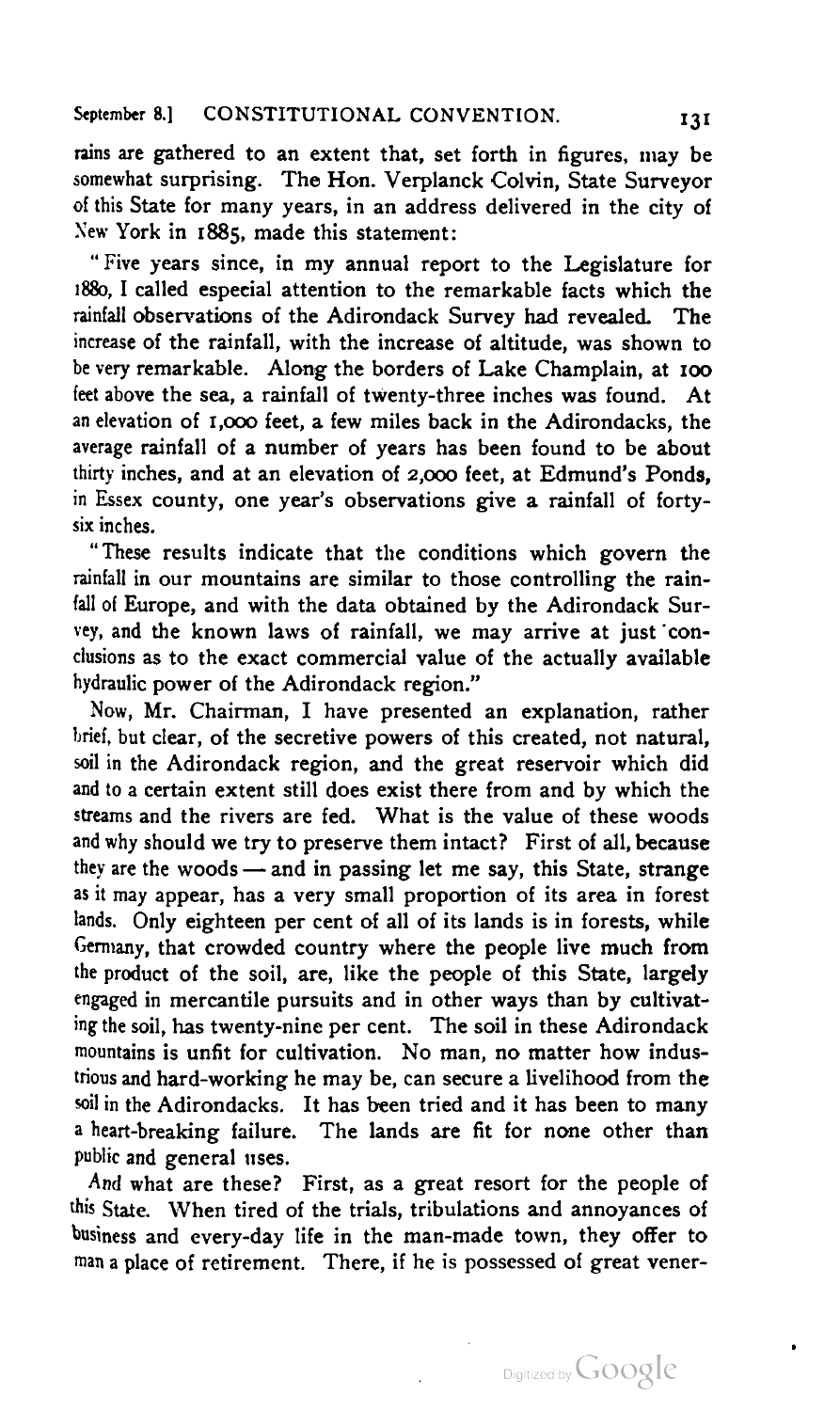ation, he may find some consolation in communing with that great Father of all, whose " hand hath reared those columns and who filleth their solitude." For man and for woman thoroughly tired out, desiring peace and quiet, these woods are inestimable in value. My friend, the distinguished President, suggests that when <sup>a</sup> great question was before the body involving the stability, the dignity, the purity of family life, one distinguished member of this body, to prepare himself for the enunciation of the sentiments that should flow upon such an occasion, retreated to the fastnesses of these woods, and, sir, the result, eloquent and convincing, appears in the records of this Convention. It is priceless as a place for seeking, finding and preserving health. Any of you, if any there are, who have had relatives or friends whose lives have been prolonged in those mountains by the balmy air and soft breezes which fill the place, know how invaluable these woods are for such purpose.

And then, again, Mr. Chairman, for the wants, the actual physical wants of the people in general, we need the waters of those mountain streams and lakes, and of the rivers that are fed by them. We cannot have navigation of our rivers if we do not have the water, and railroad monopoly prevails to an extent that is grind ing when there is not competition. You will not have your steam boats patrolling the rivers, not even the majestic Hudson, very long, if you do not preserve the watersheds. At this day, as my neighbor from Troy tells me, it is at times impossible for the large steamboats to reach their wharves and load at them at the city of Troy, and <sup>I</sup> am told by <sup>a</sup> delegate from Glens Falls that the great Hudson at that point, which used to be even in midsummer almost impassable, was so reduced that he could walk across it on the day upon which this Convention met without wetting his shoes. Bars have risen in the Hudson on account of the washing down from these moutains, from which trees have been taken, and every where we have seen the falling of the waters to an extent that has been dangerous. Lake Champlain has fallen, as testified by one of the residents of that section, to an extent that, whereas the head of navigation was at Whitehall some years ago, it is now some thirty or forty miles to the north, and the lake has visibly decreased in quantity. Lake George is one foot lower than it was a few years ago, and the dire effects proceed directly from the denuding of the Adirondack forests of the trees that were the protection of this great reservoir.

We will one day need that water stored in the Adirondacks to drink in the city of New York. That city, growing as it is immensely every day, not only in general greatness, in wealth and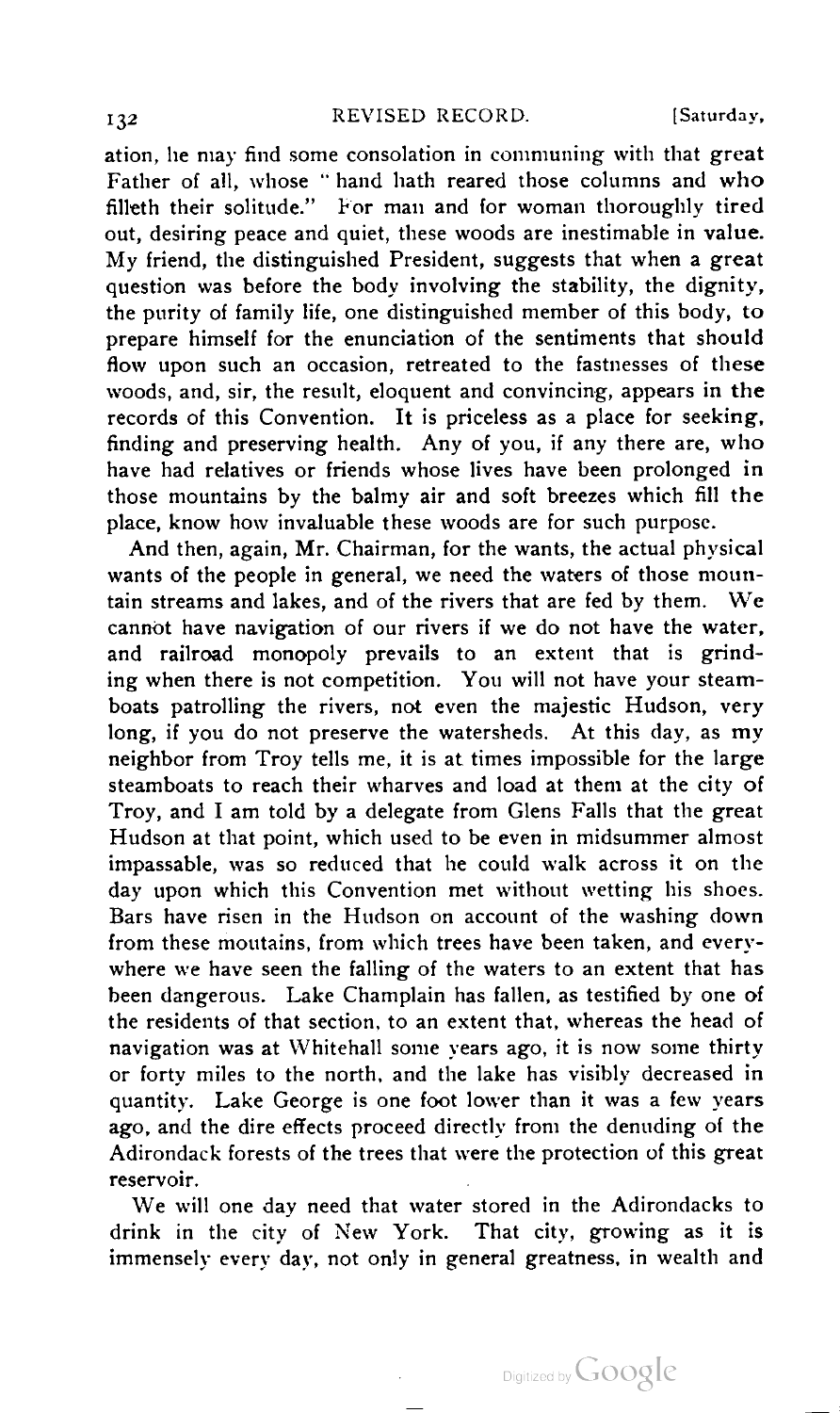prosperity, in refinement, in charity, but growing in numbers and growing steadily to the north — what is to happen when it shall include Yonkers and the places above that city, as it will within your time, Mr. Chairman, and mine, and where will the people get their water supply? The Croton Vally now is barely able to meet the wants of the people. That water, which is necessary, which is not only luxury, but which is life, will have to be taken from the Great Lakes, from Lake Champlain and the other lakes in the Adi rondack mountains. This is not my idea alone. Mr. Chairman; and allow me for a moment upon this subject to quote from the language of a writer well known to the members of this Convention, the Rev. W. H. H. Murray, known as Adirondack Murray. Speaking of the increase of population of New York city and its future, he says:

" England and Wales have 26,000,000 of population. Out of this mass London has arisen, with over 4,000,000 of inhabitants. Can any intelligent person doubt that within a century, or two centuries at the latest, New York will equal, if not exceed, London in point of citizenship? Are not the same forces which created London in operation here, and even more potentially? Where will New York get her water supply then? That such a densely populated city must have water in plenty and of the purest goes without saying. Where can she find it? To this there is but one answer: she must go to the Adirondacks. There, amid the mountains and woods, adequate as to elevations, perfect as to quality for human uses, inexhaustible in supply, God, as if in providential foresight of coming need, has benignantly stored ample provision for all coming time. Never before did a city have such reservoirs of health and blessing, filled, without cost to her, to the brim and held in everlasting reserve. Heretofore the Adirondacks have stood as a symbol of sport, of recreation and pleasure-seeking, but the time will come when every man, woman and child in this great city, as they quench their thirst with the soft, pure water that has come to them fresh and cool from the lakes and rills of the far-away woods, will recognize the higher uses of the great wilderness, and thank God for it as His choicest gift to them." (Applause.)

And then, Mr. Chairman, as a protection against fire! Science has not yet devised or discovered the means of quenching great fires except by water, and <sup>I</sup> believe that the gentlemen of this Con vention will be amazed when they are given the aggregate amount of property insured against loss by fire in the great city of New York alone. <sup>I</sup> have had furnished to me by the chairman of the Board of Underwriters a statement which shows that the amount of policies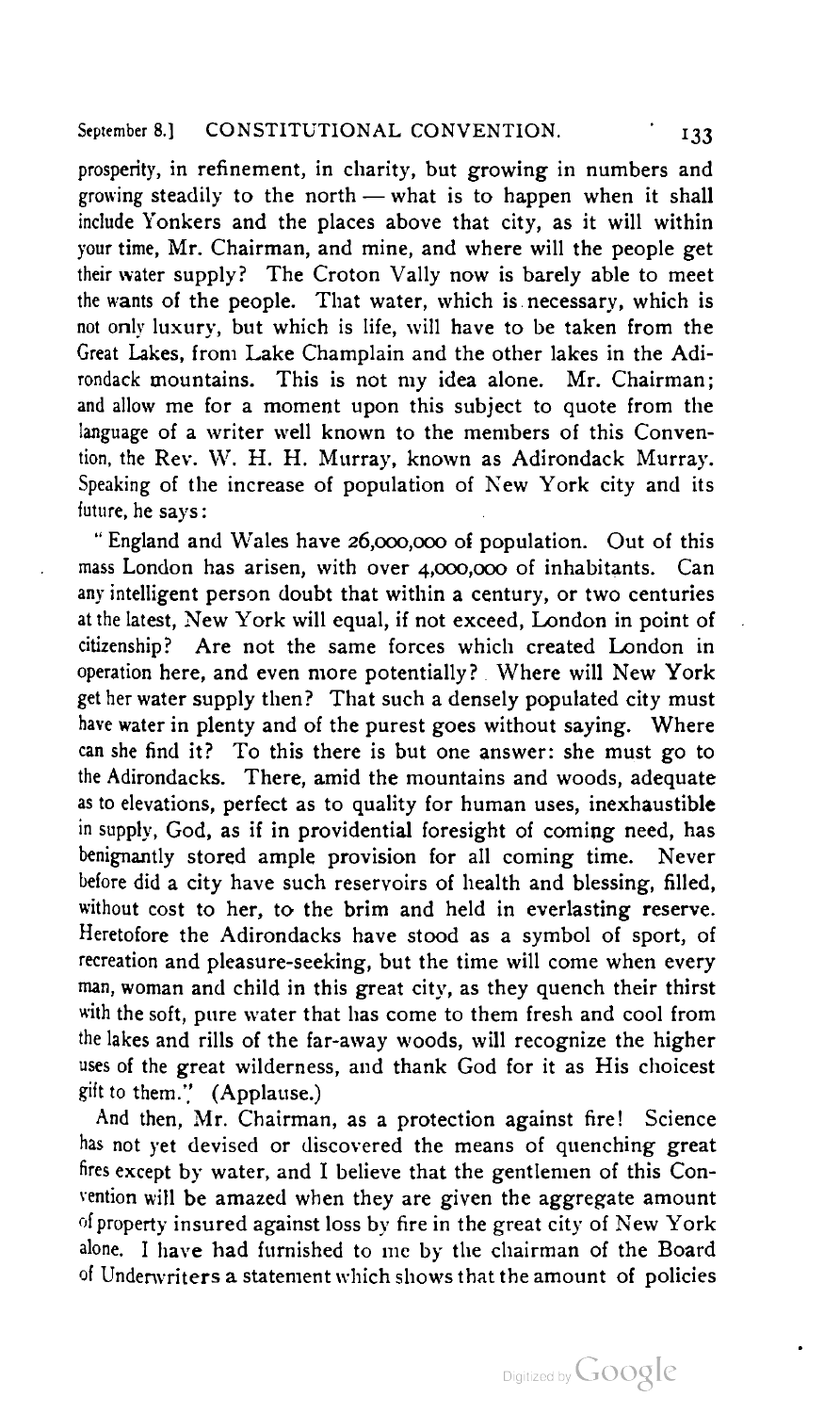## 134 REVISED RECORD. [Saturday,

now written covering property in the city of New York alone, not regarding the territory north of it or in any way connected with it, but in itself, as being two thousand millions of dollars. And where shall we get the water for the safety of our property when we shall have drained the Croton Valley dry, unless we protect our interests in these woods and take the waters from them? (Applause.)

Now, Mr. Chairman, these are some few suggestions as to the value of these woods, the influence of the protection of these water sheds. What has been the experience of and what has been the action in other States and countries in the matters of the destruction and protection of the watersheds of those countries, and what have they suffered from their effects? In a petition which was sent here, there is recounted the terrible disasters that fell upon the people of the old world as well as of the new. This petition states:

" Of the regions bordering on the Mediterranean sea, there is none, perhaps, that presents a more forcible example of the evils that follow forest-extirpation than that of Africa. During the cen turies just preceding the introduction of Christianity, the country extending from the Straits of Gibraltar to the Nile bore witness to <sup>a</sup> high state of ancient civilization — the Carthagenian and after ward that of Imperial Rome. In the seventh century the period marking the rise of the Mohammedan power, the section now known as Tripoli supported a population estimated at about the same number as New York State at present, of which but one per cent is left. A similar fate has befallen almost all of these provinces, formerly the sites of flourishing commercial and agricultural com munities, and possessing a climate resembling that of our eastern border States. With the clearing of their woodlands that protected them from the encroachments of the one and modified the heat of the other, they have been surrendered to the sands of the sea and the furnace breath of the Sahara Desert.

" From Syria, where the land that once ' flowing with milk and honey ' has become ' the abomination of desolation,' this death-line of vegetation continues onward to the Persian Gulf in a broader path. The former greatness of the population of this region and the richness of its soil compared to the sparseness now of the inhabit ants and its present sterility may be somewhat realized when it is considered that it was over this highway of the nations that so many of the earlier conquerors led their huge armies to and fro to con quest, from which they were drawn, and upon whose fertility they subsisted. Not less apparent are the effects of forest extirpation upon the healthfulness and productivity of Ceylon, Mauritius, and the Island of Cyprus, so celebrated for its commerce and the sylvan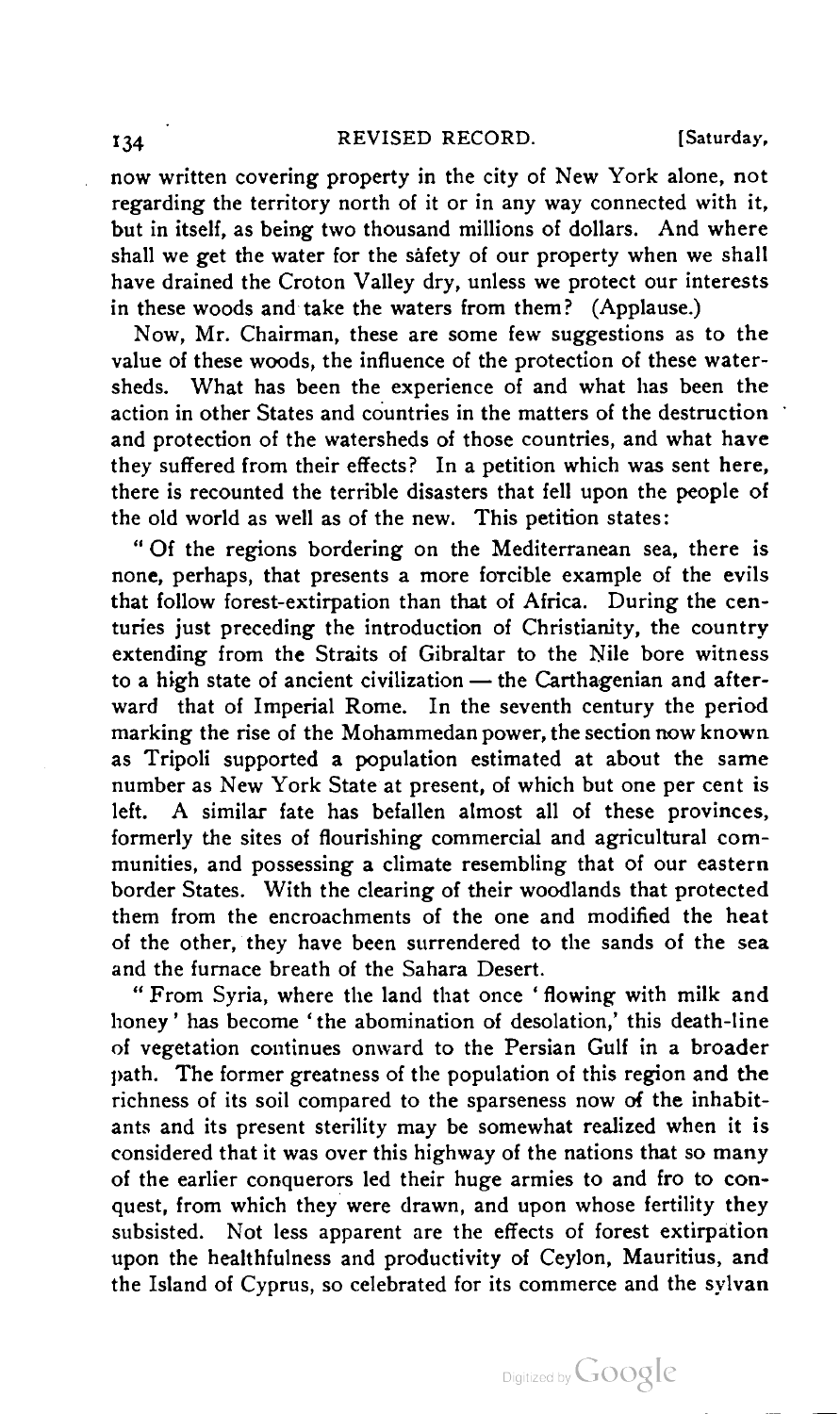attractions that nature had lavished upon it. The deserts of South Africa, without rain for months, testify to the same terrible blight. The repeated epidemics that have decimated the Cape Verde and other islands, the famines and droughts in India and China, the decrease in population of inland and seaboard cities with the decay of their wealth, enterprise and importance, can be traced to deforestation.

" In Europe at the present time some of its many evils are real ized in the inconveniences to navigation, proceeding from a decrease in the volume of water in many of the larger streams. In fifty years the Elbe and Oder have fallen seventeen inches; the Vistula, twentysix; the Rhine, twenty-eight, and the Danube, fifty-five, while the partial clearing of the Valley of the Volga of its forests has had a perceptible effect upon the immense area of the Caspian sea.".

Gentlemen, <sup>I</sup> trouble you with these facts because they are important, because there is no way of providing for the future, except by benefiting by the experience of the past of all of the peoples. <sup>I</sup> am now recounting to you some of the experiences of the old world.

Translated into measurements for some of our own great lakes, it would mean that a fall of one foot of water in the Caspian sea would be equivalent to a fall of about six feet in Lake Superior, about eight in Lakes Michigan and Huron, eighteen in Lake Erie and twenty-seven in Lake Ontario.

Nor are these evils confined to her waters alone. Some of her most fertile sections, overwhelmed by torrents and avalanches of snow, mud, gravel and rock, have been deserted by their inhabitants. Blanqui, the eminent political economist, in a memoir read before the Academy of Moral and Political Science, thus expresses himself: 'The Alps or Provence present a terrible aspect. In the more equable climate of northern France one can form no conception of those parched mountain gorges, where not even a bush can be found to shelter a bird; where, at most, the wanderer sees in summer here and there a withered lavender, where all the springs are dried up, and where <sup>a</sup> dead silence, hardly broken by even the hum of an insect, prevails; but if a storm bursts forth, masses of water sud denly shoot from the mountain heights into the shattered gulfs, waste without irrigating, deluge without refreshing, the soil, they overflow in their swift descent, and leave it more seared than it was for want of moisture. Man at last retires from the fearful desert, and I have, the present season, found not a living soul in districts where <sup>I</sup> remember to have enjoyed hospitality thirty years ago.'

" Warned by the magnitude and the deplorable consequences of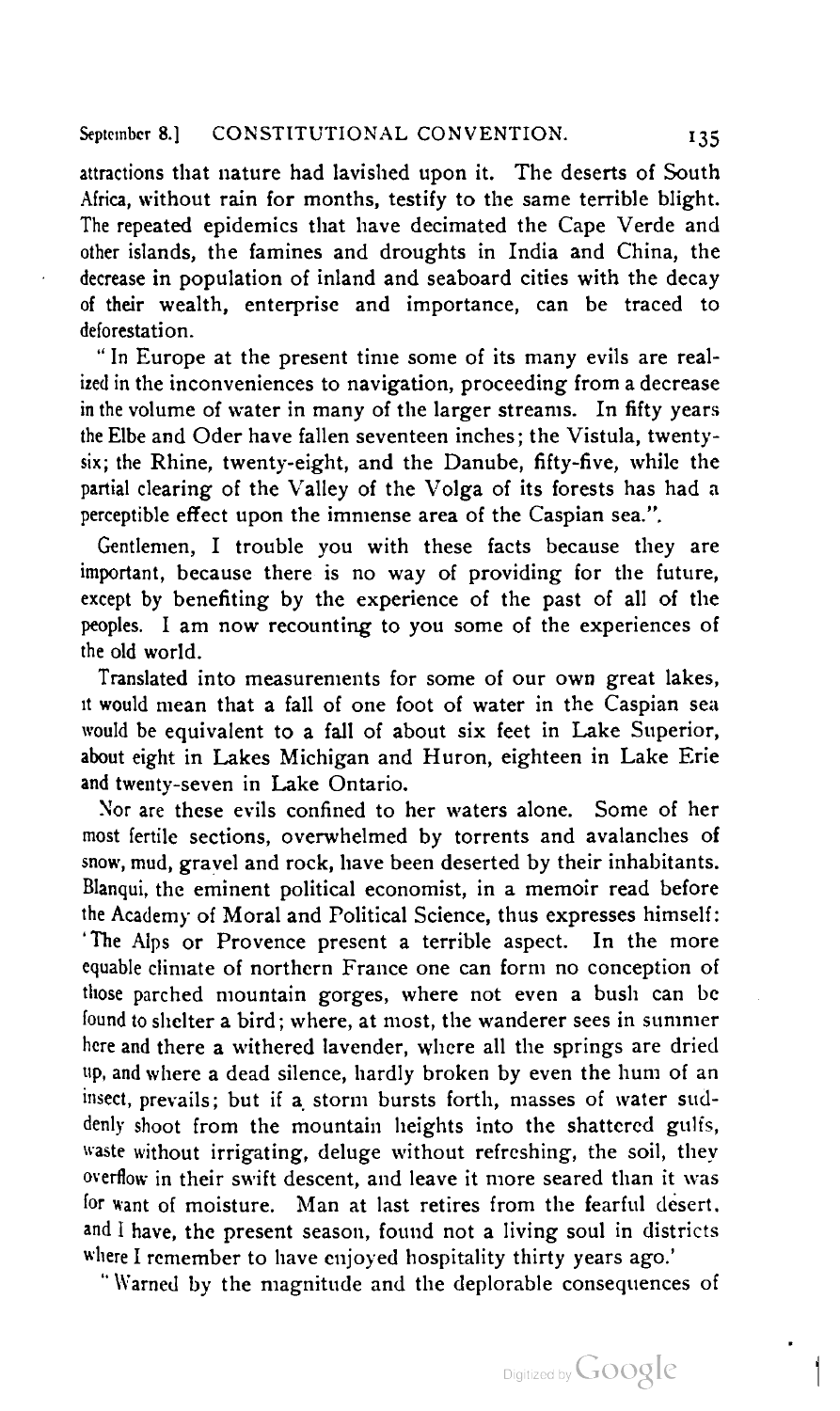such disasters, the ' French government has adopted the policy of reclothing the denuded slopes with tree growths and sods in seven teen departments impoverished and depopulated by the washing of the soil, the torrential action of the rivers, and the repeated floods. In those departments the population had diminished from ten to twenty per cent within less than twenty years, and fertile fields had been covered up for more than 100 miles from the source of the soil with the debris brought from the mountains by the rush ing torrents. During the last thirty years the government has expended over \$35,000,000 for the restoration of these mountains, and expects to expend more than the same amount in addition before the damage is repaired.'"

Germany is also spending untold millions endeavoring to restore the forests; but in the two countries of France and Germany, the authorities take such care of the trees that an individual owner is not allowed to cut a tree unless a forest expert has marked it and -declared that it might properly be cut down, having regard to what remained; and the requirement is that for every belt of trees cut another belt shall be planted; and those are countries where there is the natural rich soil in which the trees grow and flourish with rapidity, not like the soil in the Adirondack and in the Catskill mountains.

In our own country great suffering has resulted from deforestation. The commerce of the Connecticut river has been to a large extent destroyed by the destruction of the trees along its banks and in the watersheds and the steamers are not able now to go as high, by miles, on the river, as they were some years ago. The Ohio river is not navigable near some of its large cities in the summer time for the same reason; and everywhere we find the result follow ing the evil of the great destruction of these forest trees. Why, the government of the United States has seen fit to take care of its forests away off in the Yellowstone region and to employ some of its small army to guard the forests from the inroads of those who would produce devastation among them. And yet, in the State of New York men have sat still during all of these years while our forests have been swept of their trees, the people deprived of the lifegiving waters which would have flowed thereunder, and our com merce allowed to suffer. No Legislature has given relief and no Constitutional Convention has deemed the subject worthy of an infringement upon the time to be given to matters of what seemed to be of more material importance.

Mr. Chairman, we must recognize the loss we are suffering. Not only do we lose the water itself, but as every one will agree when you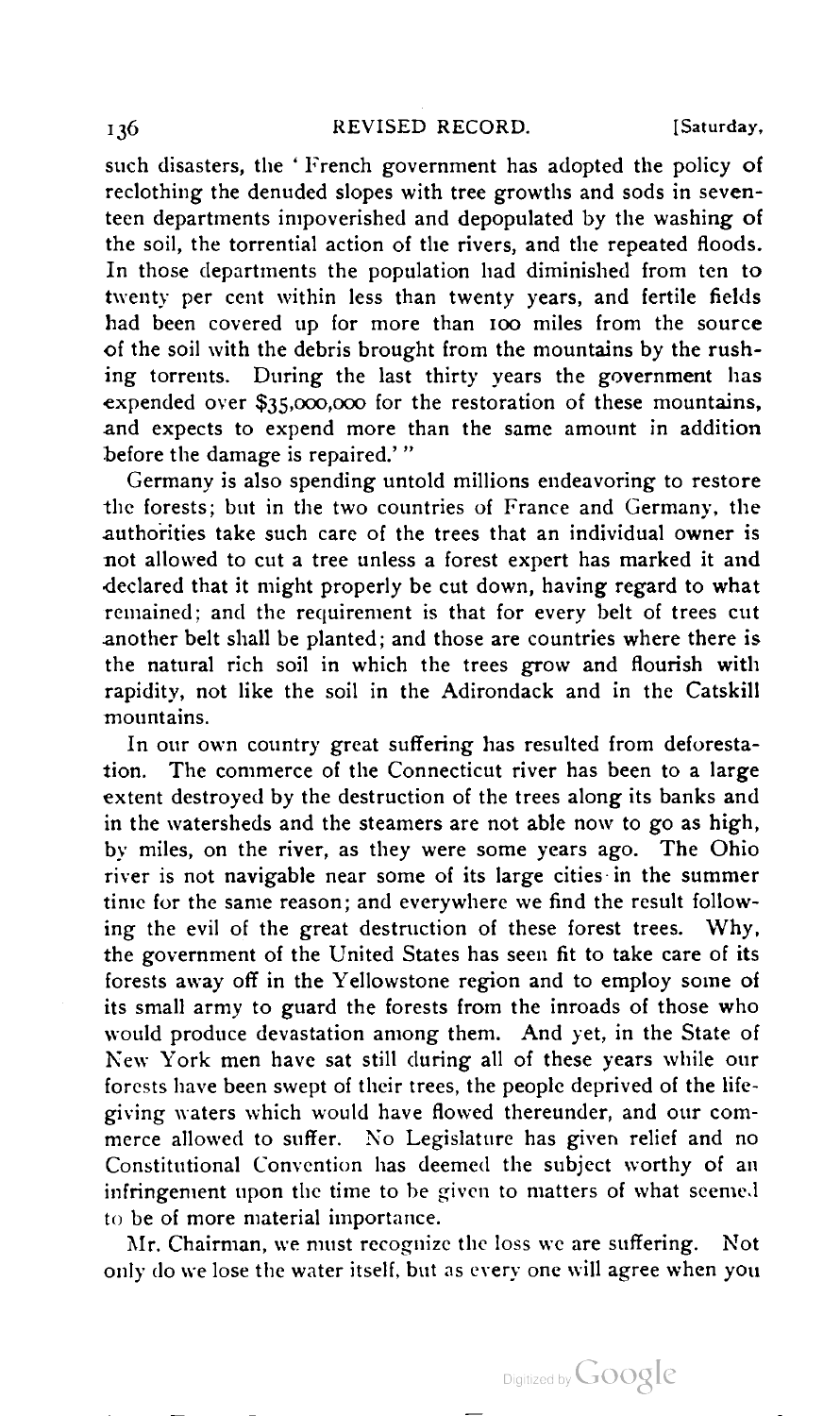denude the mountain top of its trees you reduce the acquisition of the water on those mountain tops, you make the water which falls there, in the quantities it does fall, a flood — that flow sweeps down the mountains and tears away whatever of soil may have accumu lated, which goes scudding down the streams and from the streams into the rivers, injuring them and destroying our commerce.

I said that no action had been taken on this subject to any great extent. No positive action has been taken by the citizens or by the people generally assembled in great bodies. No political conven tion of either party has sought to evidence to the people of the State its great interest in the people's interests by providing that that party when in power should give relief in the protection of these forests. Yet the subject has had official action as far back as when De Witt Clinton was Governor of this State. In a message to the Legislature he used these words with reference to the preservation of the forests :

"Gentlemen, the vast interests of the cities of the seaboard, the interests of commerce and manufacture, the interests of agriculture and health, demand at your hands this session the enactment of stringent laws that shall effectually remedy the evils here com plained of."

At that time, gentlemen of the Convention, he was regarding with that far-seeing power that was his, with that genius which insured the immortality of his name in this State, what would be in the future the interests of the seaboard. Horatio Seymour sought some means not only to preserve the forests, but, where they had been cut down, to have trees planted, and, surveyor and engineer as he was, sought a means to accomplish that end. But the soil even in the valleys does not warrant it. It is not a soil that will readily grow to be trees. Governor Hill, in 1890, in a message to the Legislature, called emphatically to its attention the importance of this matter, and that action resulted in the formation and organi zation of the Forestry Commission. Governor Flower, by repeated, not only annual, but special messages, has called the attention of the Legislature to the necessity not only of saving the forests themselves by protection and the non-sale of lands, but to the necessity of pre serving even the timber upon the lands for the protection of the interests of the State. They were only doing what has been done in the old days. As far back as Edward IV, I find there were laws  $\frac{1}{2}$  me on tags. This far back as Euward TV, I find there were faws

Mr. Chairman, we have lost some of our lands. These lands came to us for nothing upon sales for non-payment of taxes. They cost the State nothing, and yet will you believe it, gentlemen of the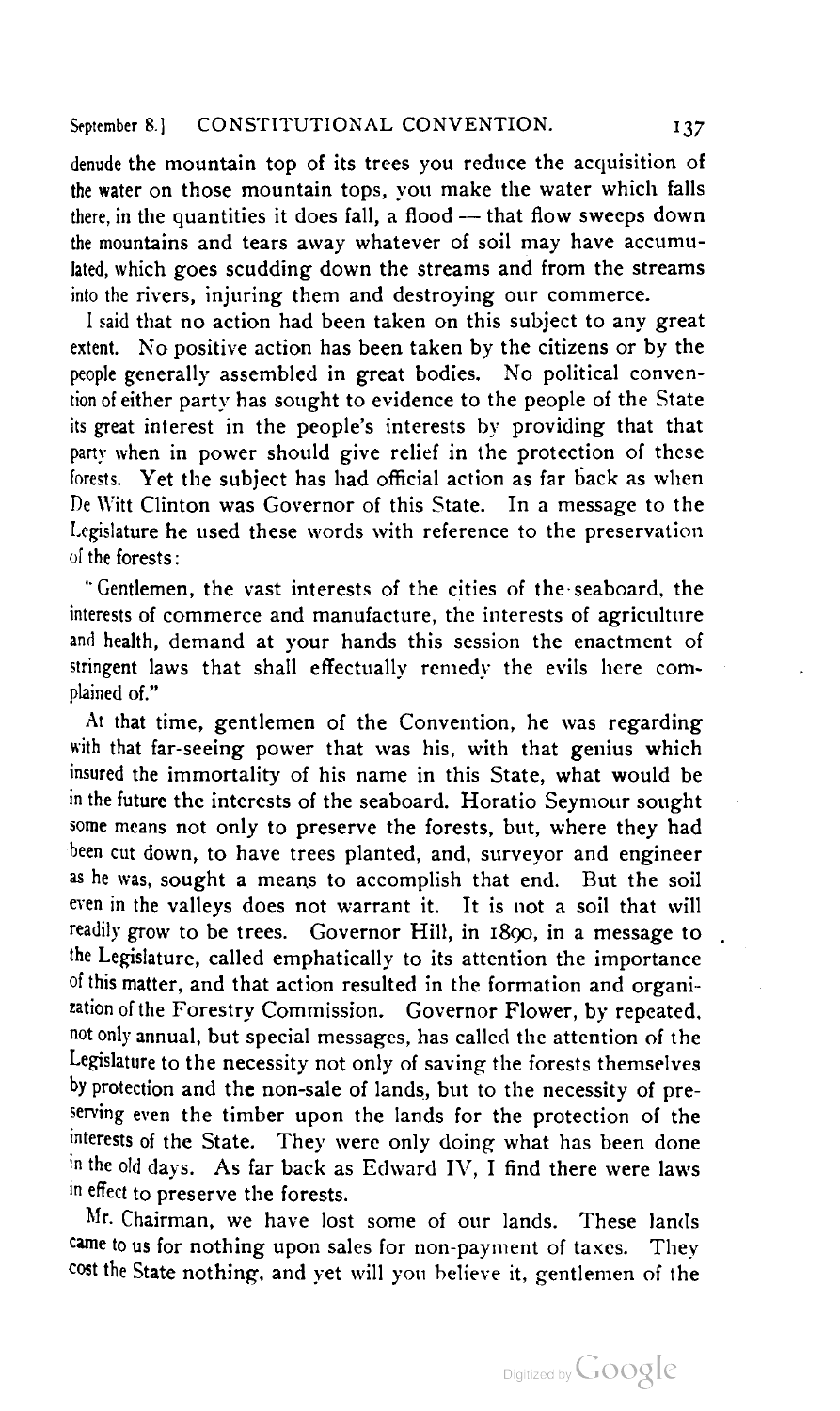Convention, this imperial State, with no debt, opening the year 1894 with an actual surplus in its treasury, derived during the last year by extraordinary means of taxation, such as collateral inheritance tax, three million of dollars and upwards, and for taxes upon corpo rations, an extraordinary tax, nearly two millions of dollars, the exact figures being \$1 ,967,000, will you believe it, that this State has seen fit to peddle out some of those glorious lands, with their trees on them, and even to sell, or contemplate the sale, of the trees them selves for a paltry sum a trunk? Why, the Comptroller of the State, in his report on the first of January, 1894, said:

" The tax rate for 1892-1893 was the lowest, with the exception of 1890-1891, in thirty-six years. The tax levied for the year 1893- 1894, deducting extraordinary appropriations for the purchase of Fire Island, and the expenses incurred by reason of the threatened invasion of cholera, the appropriation for the New York State exhibit at the World's Fair, the payment of troops called out during Exhibit at the World's Fair, the payment of troops called out during<br>the Buffalo strikes, and the appropriation to pay the balance of the<br>State debt recommended by this department to the Legislature of<br> $x + x^*$  \* \* \* \* \* \* State debt recommended by this department to the Legislature of  $1893$ , was less than for the year  $1892 - 1893$ .

" If, at the close of the past fiscal year, all the unexpended appro priations in force were paid, and the revenues from all sources due the State were received, the balance in the treasury to the credit of the State would amount to the sum of \$1,600,000. By the increased valuation of the taxable property of the State, about \$500,000 more in taxes will be realized next year, based upon the same tax rate as this year. By the sale of Ward's Island by the State to the city of New York \$500,000 will be received. These items, together with the estimated increase of \$1,000,000 in the corporation and inheri tance taxes, amount to \$3,600,000.

" There will be collected and paid into the State treasury for taxes upon corporations and transfers of property during the fiscal year ending September 30, 1894, at least \$6,000,000.

" It will thus be seen that the next tax levy can be safely reduced by at least \$3,000,000, in addition to the \$1,000,000 of extraordinary expenditure that appropriations were made to cover by the Legisla ture of 1893.

"The people can, therefore, be assured of an exceedingly low tax rate for the ensuing year."

In 1893 three millions were raised by taxation of dead men's estates and nearly two millions by taxation of corporations. By these extraordinary means, in part, this State is in this grand finan cial condition.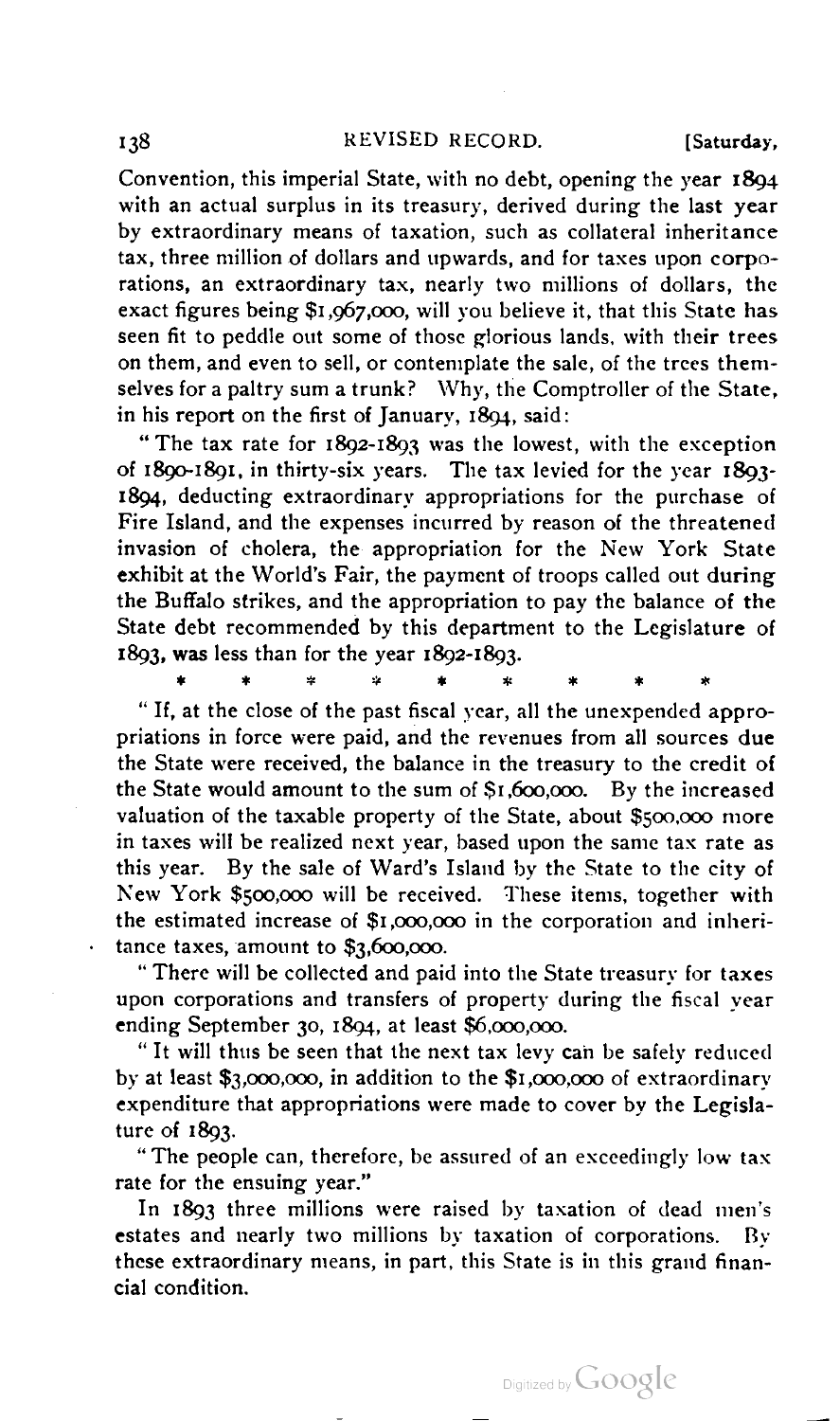And how does it spend its money, gentlemen? Twenty millions have been lavished upon this pile, in which at eleven o'clock in the morning it is necessary that the electric light shall be turned on, so that we may see each other's faces, and more millions to go into it before it will be completed; six or eight hundred thousand dollars expended for the transient glory of a State representation at the World's Fair, which passed away in a month or two: nearly two millions for a sentiment in buying the Niagara Falls Reservation as a park. The State has gone on spending untold millions each year, and will you believe, Mr. Chairman, that last year the Legislature which sat here, coming specially to represent the people, refused to give to the Forestry Commission for the preservation by wardens of the forests more than a paltry sum? And the Forestry Commission, hampered by want of funds, has been actually obliged to attempt to sell the timber on the land to obtain the money with which to pay the salaries of the foresters who are supposed to be looking after the interests of the State in the woods. What is the relief?

What shall we do, Mr. Chairman? For every wrong there should be a remedy. For every position not wise or safe there should be some relief. First of all, we should not permit the sale of one acre of.land. We should keep all we have. We should not exchange ot land. We should keep all we have. We should not exchange<br>our lands — in an exchange the State is in danger of obtaining the our lands — in an exchange the State is in danger of obtaining the most of the taxing — and there is no necessity why we should part most of the taxing — and there is no necessity why we should part with any of our land. We should not sell a tree or a branch of one. Some people may think in the wisdom of their scientific investiga tions that you can make the forests better by thinning out and sell ing to lumbermen some of the trees, regardless of the devastation, the burnings and the stealings that follow in the lumberman's track. But <sup>I</sup> say to you, gentlemen, no man has yet found it possible to improve upon the ways of nature. In the primeval forest when the tree falls it is practically dead, and when it falls it is a protection to the other trees ; it takes in the moisture through its bark, and rotten ness, and diffuses it down and into the soil. <sup>I</sup> do not like the notion of the lumbermen cutting the woods and taking out the best trees and destroying, with every tree he takes, fifty in addition. The plan may work in France, where it is looked after by government offi cials, where every twig is gathered up and carted away by the poor people to be burned; not left as in the Adirondacks to feed and induce the forest fires. What more should be done? We should prevent the lands being taken by corporations. Corporations gen erally have little regard for the pleasure, the safety, the wants of the People. Every man in a corporation is willing to shoulder upon his fellow the responsibility when it affects the rights or the interests of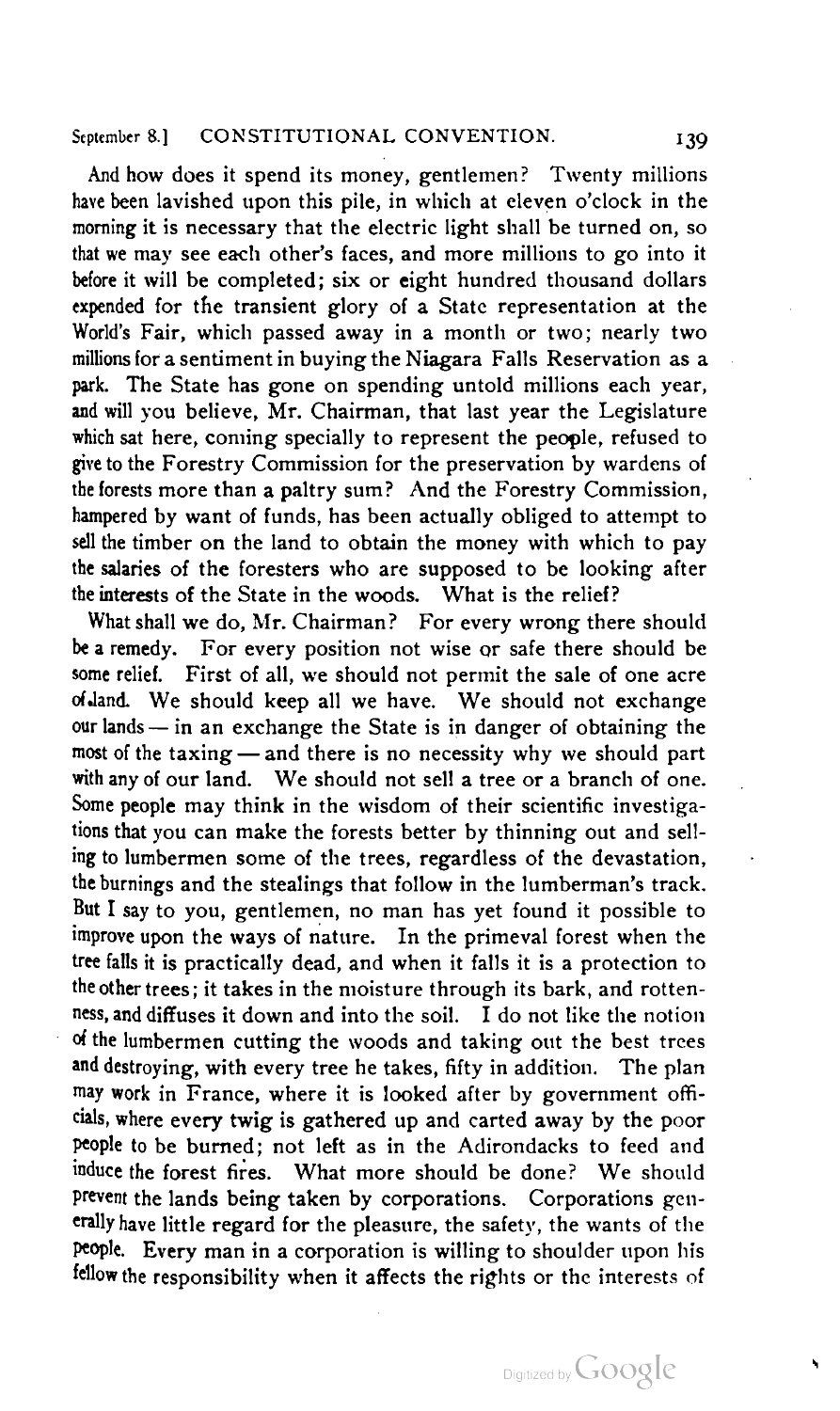the people. Corporations have destroyed more property in the for est trees than can ever be restored. We do not actually need them in the woods. There ought to be no business there that would require them to be there; and, as a matter of fact, <sup>I</sup> find from the reports that there is not a railroad in those woods able to pay<br>scarcely more than its operating expenses.

Mr. Choate - Will Mr. McClure allow me to ask him a question? Mr. McClure - Certainly.

Mr. Choate — Whether the scope of the amendment as it stands is that in no event could the Legislature authorize a railroad or highway to be built through these forests while the amend-<br>ments lasts?

Mr. McClure  $-1$  think so, sir. I would say, Mr. Chairman, in answer to the question that the scope of the matter, as it is amended, is to prevent its being taken by any corporation, public or private.

Mr. Choate — In the case of necessity?<br>Mr. McClure — In the case of necessity. If our action here is practically unanimous, as I believe it will be, it will probably be fol lowed by action on the part of the Legislature looking to the purchase of more forest lands. We can buy these lands for <sup>a</sup> trifle. Many of the clubs owning large tracts are willing to put them into the forest preserves so far as preserving the lands as wild lands. Mr, Chairman, our lands should not be sold or exchanged; our tim ber should not be sold. Finally, the Legislature should purchase all of the forest lands, both in the Adirondacks and the Catskills. not now owned by the State, and should preserve them, even though it costs millions of dollars to do it. The millions so invested will be well spent. Mr. Chairman, the action of this Convention in this regard will prove to the people that it has had the people's interests at heart in sitting here; the action of this body in the adoption of this amendment will be appreciated by all of the people, its benefits will be beyond our most enthusiastic expectations, and the services of the men who accomplish the giving such benefits will be sung by " millions yet to be."

The Chairman — The Chair desires to make this suggestion: there are quite a number of gentlemen who are desirous of speak ing upon this subject, and there is but one hour of time left. If each one of them should occupy only five minutes, more than the allotted time would be required. <sup>I</sup> make this suggestion, so that the gentlemen will govern themselves accordingly, and an effort will be made to accommodate all who desire to speak upon the subject.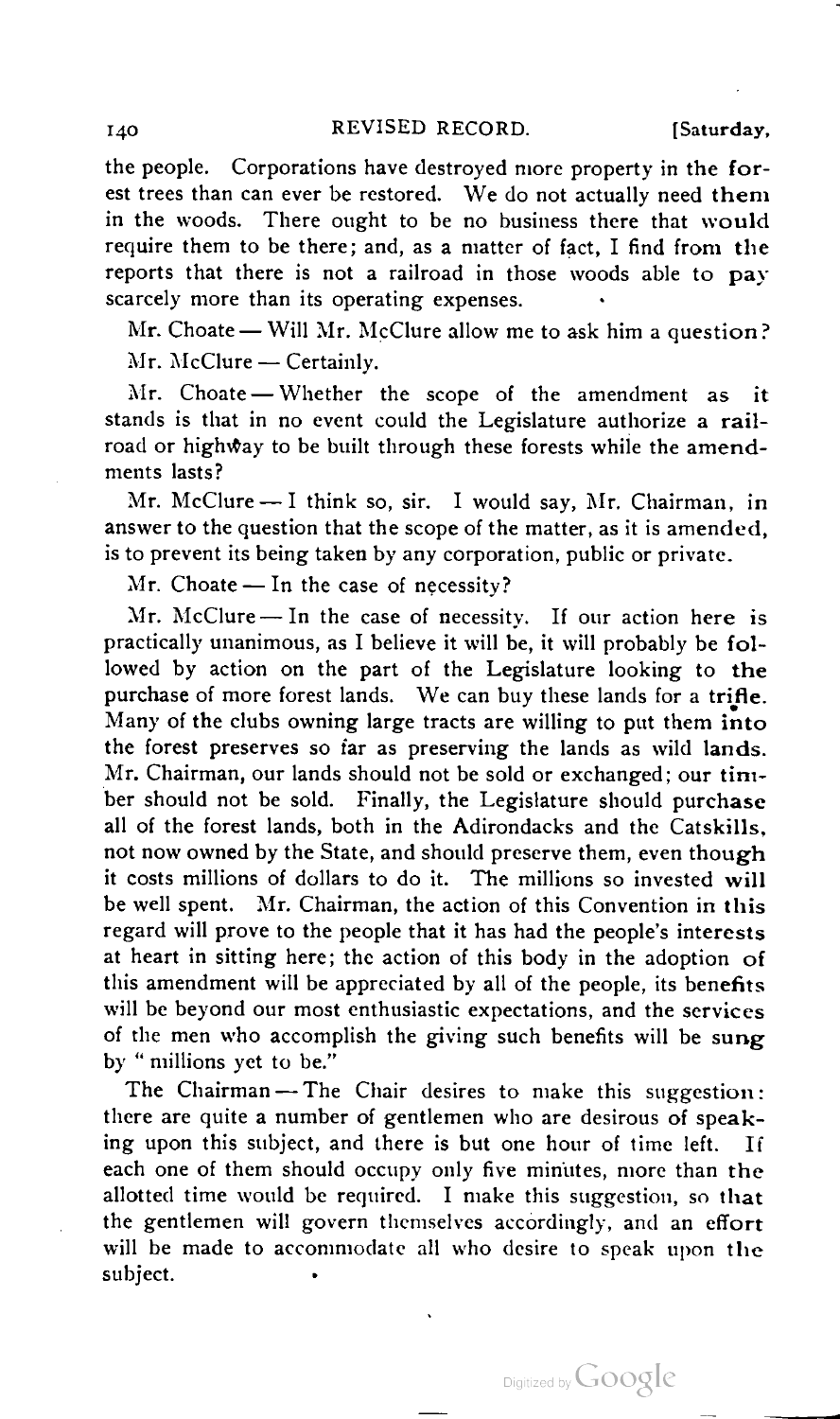Mr. Goodelle — Mr. Chairman, <sup>I</sup> desire to offer an amendment. Mr. A. H. Green — Will the Chairman allow me to ask <sup>a</sup> question ofMr.McClure?

 $Mr. Goodelle - I give way.$ 

Mr. A. H. Green  $-$  By the courtesy of the gentleman fron Onon-<br>daga (Mr. Goodelle), I am permitted to ask Mr. McClure a question. Will the chairman of the Forestry Committee kindly inform me whether there is anything in this provision which would prevent a private individual or company not incorporated to do the things which you wish to prevent the corporation, public or private, from<br>doing?

Mr. McClure -- It provides that they shall not be sold. That is the only way a private individual can take the lands. That applies to every individual. As to corporations it provides that they cannot be taken by eminent domain. <sup>I</sup> do not know as we can go any further. The proposed amendment provides that the lands of the State now owned or hereafter acquired, constituting the forest pre serves, as now fixed by law, shall be forever kept as wild forest lands. They shall not be leased, sold or exchanged, or be taken by any corporation, public or private, nor shall the timber thereon be sold<br>or removed.

Mr. Goodelle — Mr. Chairman, I offer the following substitute.<br>The Chairman — The Secretary will read the substitute.

The Secretary read the substitute, as follows:

Amend the substitute by adding at the end thereof the words "or destroyed," so that it shall read, "nor shall the timber thereon be sold, removed or destroyed."

Mr. Goodelle — Mr. Chairman, <sup>I</sup> agree in every detail with the eloquent remarks of the distinguished gentleman from New York (Mr. McClure), and <sup>I</sup> wish it were in my power, or in the power of language, to impress more strongly, if possible, upon the members of this Convention the importance of this question. <sup>I</sup> am not going to even allude to the discussion that has been taken up and so well carried on by the able gentleman who has just taken his seat, except to say that while it is true that Germany and Spain and northern and southern Africa, Arizona and New Mexico have furnished to us impressive lessons of the great importance of preserving our forests, and while they present to us strongly all the results which will necessarily follow when the great forests of this country, or of this State, shall have been destroyed, yet <sup>I</sup> appeal to every delegate in this Convention, if they will set their minds to work, they will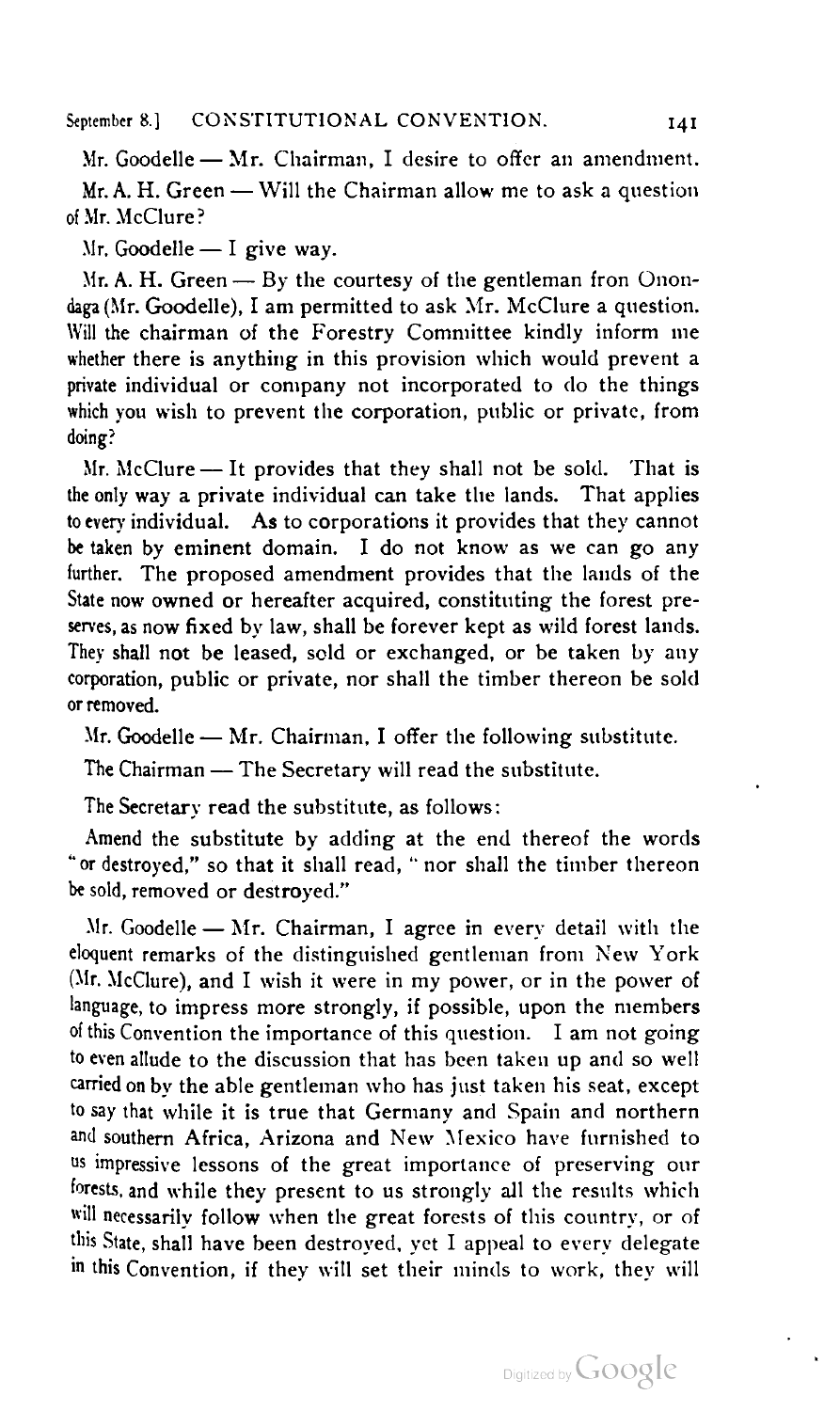# 142 REVISED RECORD. [Saturday,

have no trouble in finding within their own experience some stream or some river that has become dried and has become extinct from the destruction of forests from which they sprung. Therefore, <sup>I</sup> say that <sup>I</sup> concur in every particular with the eloquent remarks which have been made by my distinguished friend, but <sup>I</sup> would go further.  $\frac{1}{2}$  may not be considered upon this question, but I may not be considered upon this question, but I may not be considered upon the constant of  $\frac{1}{2}$ 

Now, I may not be considered biased upon this question, but I am somewhat familiar with the Adirondacks and their great forests. I have received the benefits that are derived from them, and <sup>I</sup> appre ciate the great reservoir which is there constructed by nature, which feeds and supplies the great Hudson, one of the great wonders and beauties of this State to-day, and <sup>I</sup> understand full well what will be the result when that reservoir is extinguished and, instead of the benefits now derived, there will be lack of water that will cause destruction rather than benefits, I say that I would go further. would not only prevent this State from selling, but <sup>I</sup> would pre vent it from destroying the timber within this preserve. <sup>I</sup> would not only do that, but <sup>I</sup> would inhibit them from the purposes of the destruction of our forests.

to emphasize and show the importance of the amendment which <sup>I</sup> have made to the substitute in this case —I refer to that system which has been for some years carried on by our State in destroying our forest, in piling up great burdens upon the State for that pur pose, by reason of building the dams and reservoirs which they have constructed in certain regions of the Adirondacks. I call the atten tion of the Convention to what is known as the Beaver river chain. The river itself, one of the finest in its primitive condition that <sup>I</sup> ever looked upon, has given inspiration to every lover of nature. What has been done by the State in reference to that? Within several years past a dam has been put across that river at a point above number four, and the result is that the water has been set back upon thousands and thousands of acres of the forest of those moun tains, the spruce, the pine, the balsam. The result is that they stand there to-day by thousands and thousands of acres, a ruined scene to look upon. The trees have all died; the beautiful river is wiped out and is gone, and we have there a vast pond or a vast sea, with those dead trees standing upright in the water, or else the foundation given away and they are jumbled in together. Now, if you stopped there it would perhaps be of little consequence. But does it stop there? What is the object of this? <sup>I</sup> speak, Mr. Chair man, mainly from personal knowledge. It was claimed that certain mills in the city of Watertown desired to have this water stored up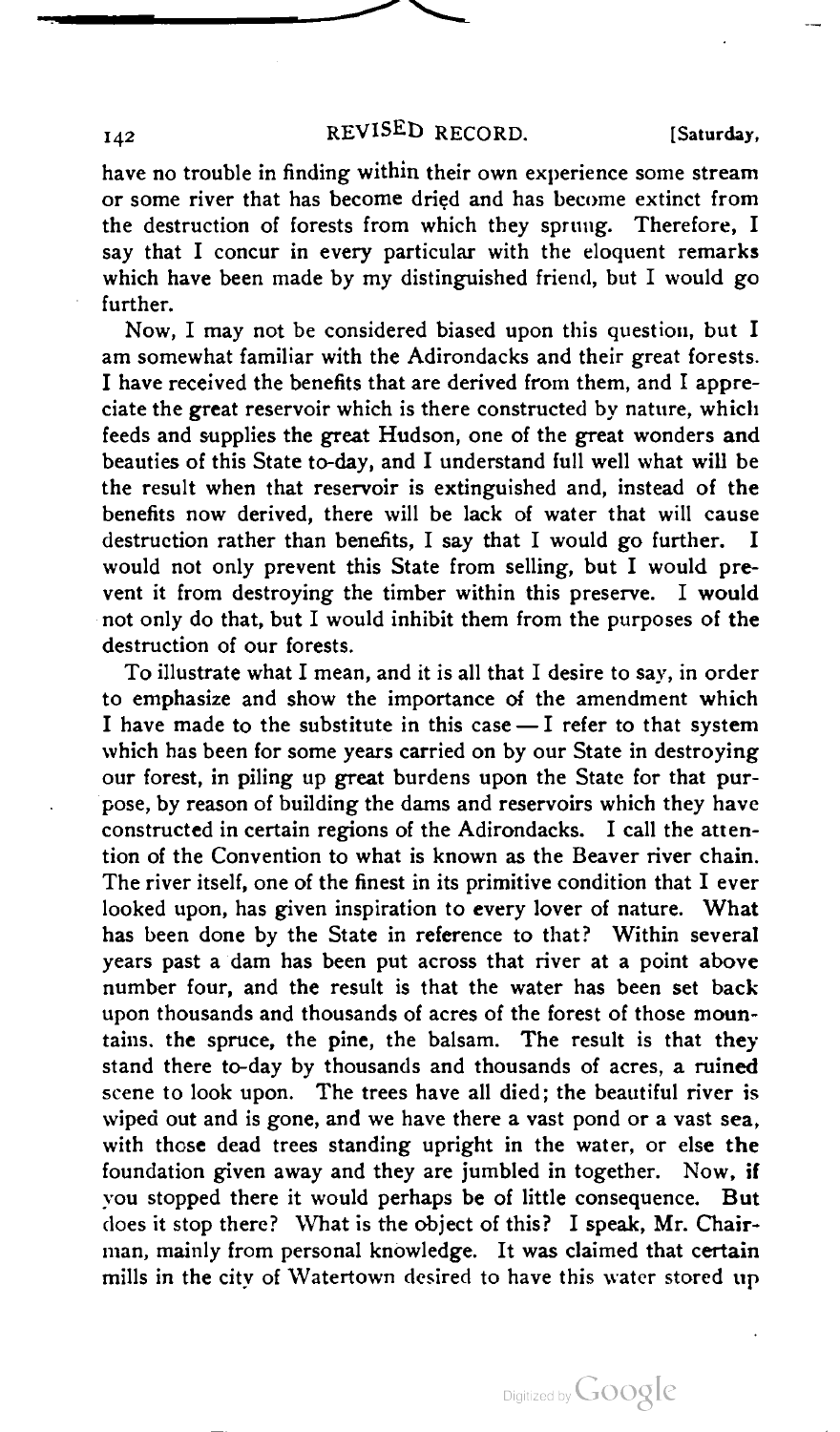in order to feed their mills. The measure was put through by one of the Forest Commissioners then in office. When they came to build the dam this same Forest Commissioner had the con tract, and built the dam at a large expense to the State. That same contractor, that same Forest Commissioner, then purchased below that dam the western third of what is knoWn as township five in John Brown's tract. There he has his lumber camp, and there the logs are put into the river, and when the gates are lifted, the logs are shoved down to his saw-mill. That is the only substantial benefit that has come from that dam, the expense  $\delta$ f which was incurred by the State.

Now, Mr. Chairman, further than that, my friend from New York has eloquently argued upon the value from a financial and material standpoint of preserving these great forests. <sup>I</sup> want to say to you, Mr. Chairman, that the Adirondacks furnish a vast sanitarium, not only for the people of this State, but from all over the country. They go there by the thousands to have their health restored and to have their vigor renewed and to have their constitutions built up, and if the members of this Convention could look upon the influx into that region, as they come from the far west, clear beyond the Rocky Mountains, and the east to get the benefits of the Adirondacks, they would understand how, outside of this State, at least, the sanitary effects of these great forests are appreciated. Not only that, but what is the result? When these vast acres have been overflowed, as thousands and thousands have, they cause a great decay of vege table matter, or rather become foul, putrid and unfit for use. The waters of the Adirondacks flow into the Hudson and contaminate the waters which are used at some places for drinking purposes. That is not the worst of it. As these waters are drawn down in the depressions which are so numerous in that country, they stand there as stagnant pools, and acres and acres of water become foul and putrid, and instead of that region being one of the greatest sanitariums, it is a source or cause of malaria, of disease, and of death. <sup>I</sup> would suggest, therefore, that in destroying these forests, it not only cuts down and destroys the water supply, but it con verts what was a sanitarium into the cause of sickness and death. Not only that, Mr. Chairman, but <sup>I</sup> want to go a step further. They have done this at the expense of the people of this State (that dam has cost the people of the State up to this time over \$75,000). <sup>I</sup> see upon the calendar of the next session of the Board of Claims to be tried for the damage caused therefrom, a claim in the case of William Seward Webb against the State of New York, where he claims \$189,000 on account of the construction of that reservoir.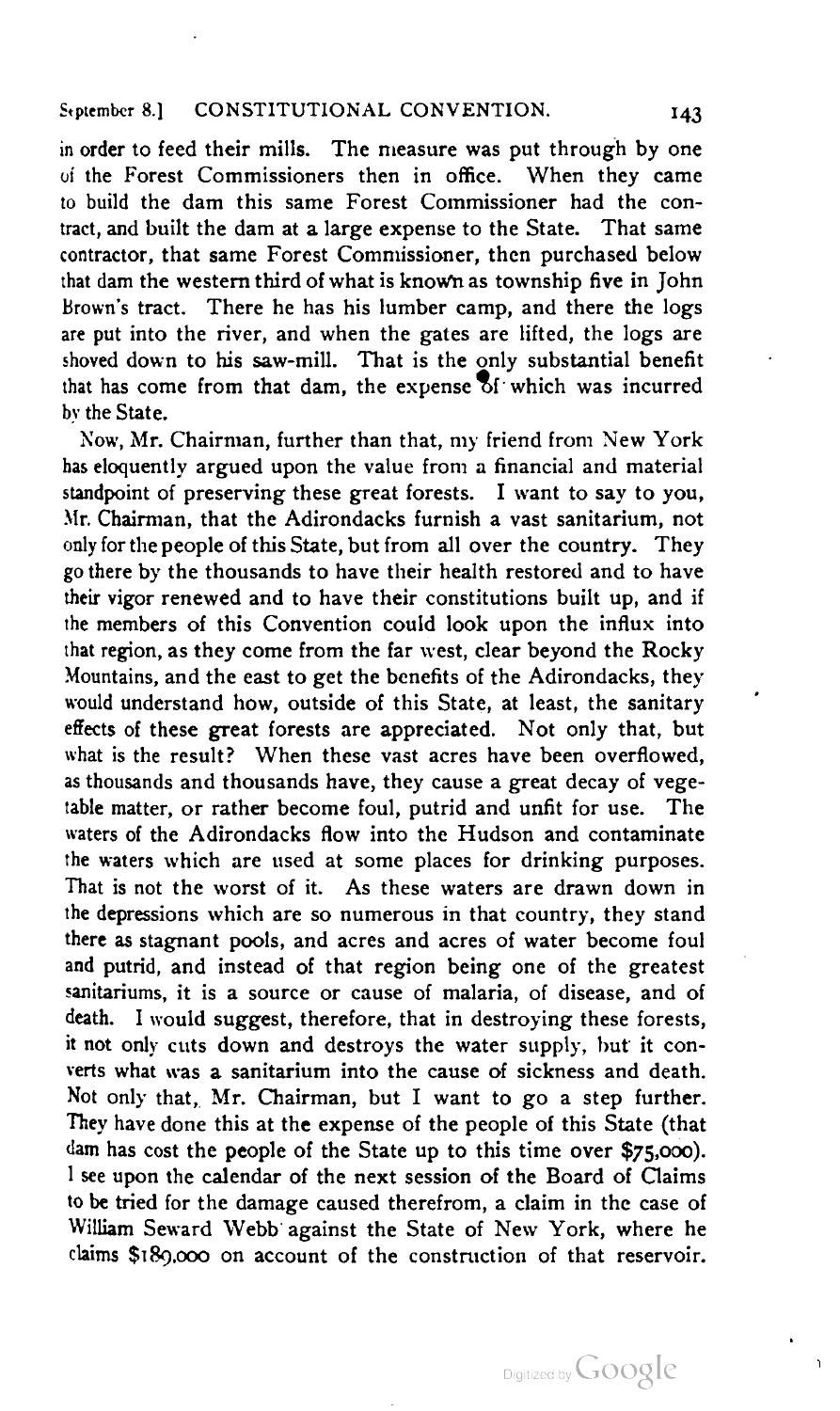No man has received <sup>a</sup> dollar of benefit from the dam except the man who brought it about; the man who floats his logs and lumber.

I would, therefore, in conclusion say, Mr. Chairman, that the amendment which I have offered prohibits the State from doing things of that kind, which they have been doing for years past, con structing reservoirs to the destruction of the woods and forest as well as the sanitary condition of that country, to the detriment of the State.

Mr. Floyd -— Mr. Chairman, may <sup>I</sup> ask if an amendment is in Mr. Floyd — Mr. Chairman, may I ask if an amendment is in<br>order.

The Chairman  $-An$  amendment is in order, but we cannot very well allow more than five minutes for any speaker.

Mr. Floyd  $-1$  offer the following amendment which, with the permission of the Chair, I will read.

Amend by inserting after word "exchange" the words "except that lands without the lines of the Adirondack park as now determined by the Forest Commission may be exchanged for lands within such lines."

And add at the end thereof, " except that fuel may be sold to State lessees or residents within such park."

So that the whole shall read as follows:

"The lands of the State now owned or hereafter acquired con stituting the forest preserve as now fixed by law shall be kept as wild forest lands. They shall not be sold or exchanged, except that lands without the lines of the Adirondack park may be exchanged for lands within such lines, or be taken by any corporation, public or private, nor shall the timber thereon be sold or destroyed except that fuel may be sold to the lessees of the State or residents within such park.

If the gentlemen will cast their eyes on the map suspended on the side of the chamber they will notice the tracts owned by the State. The Adirondack park is altogether a different matter from the Adirondack preserve. The Adirondack park is determined by two lines on the map there. The State does not own all the lands within the Adirondack park, and within it there are two million eight hundred acres. Of this the State owns but five hundred and fifty thousand acres leaving the rest to be acquired in some way. It is held by individual owners. It is for sale. Without the line of the Adirondack the State owns lands in detached portions, which have come to it by tax sale, but they are detached and separate parcels. These can never be united in one solid tract. All the State can do is to solidify the Adirondack park. It seems to me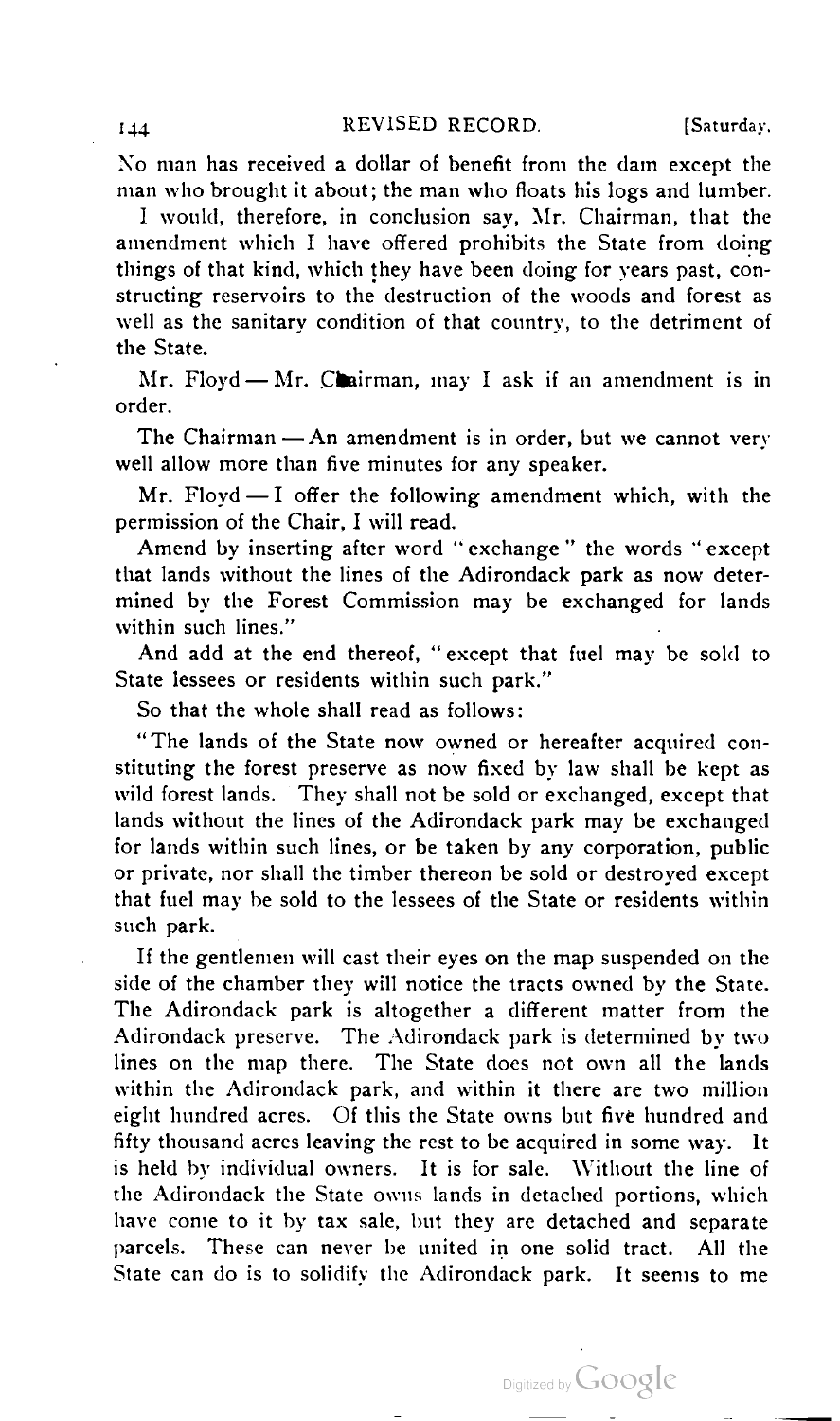that where it can be advantageously done the lands outside of the park should be exchanged for lands inside of the park. That seems to me to be a simple business proposition to exchange the lands without for the lands within. Moreover, the Forest Commission are able to exchange the lands outside of the park for three or four times the area within the park.

Now, one word more in vindication of the present Forest Commission. The members of that commission are serving the State faithfully and well, and without pay. What has been said by the gentleman from Onondaga (Mr. Goodelle), was in reference to the Beaver dam, that was concocted before the Forest Commission was organized and by a man who subsequently became connected with the Forest Commission. He now has nothing to do with it. We all want to preserve the forest. Within this are the Adirondack park lessees of the State who are found camping upon these lakes and it has been impossible for them to secure fuel. It is desired that the Forest Commission should have the power to sell such timber as may be necessary for fuel to these lessees. These two<br>considerations are the objects of my amendment.

Mr. Forbes - Mr. Chairman, I have an amendment which I will read. <sup>1</sup> wish to add this section:

" Sec. —. The Legislature shall, by suitable laws, provide for the permanent preservation and protection of the forests in the State and may provide for rebates of taxes on agricultural lands where iorests are preserved or maintained in connection therewith."

Mr. Chairman — In order to bring myself within the time allowed me, <sup>I</sup> must condense my argument, and <sup>I</sup> request the earnest atten tion of every gentleman of the committee.

In the first place the section added is not antagonistic to the first section proposed by the committee. The first section prohibits the sale of timber and provides that the lands shall be kept as wild forest lands. That requires protection and preservation, and that is all that my amendment prescribes. But it prescribes that that protection and preservation shall extend throughout the whole State. The committee are proposing to build an impassable moun-<br>tain, as it were, in a corner of the State. What interest is that to those in the western part of the State? What interest is that to a great majority of the State? If the amendment is carried out to the extent of having the whole of the forests in the State preserved, instead of one little park, it will bring about a long-desired and longneeded reform. Every argument that has been so far made in favor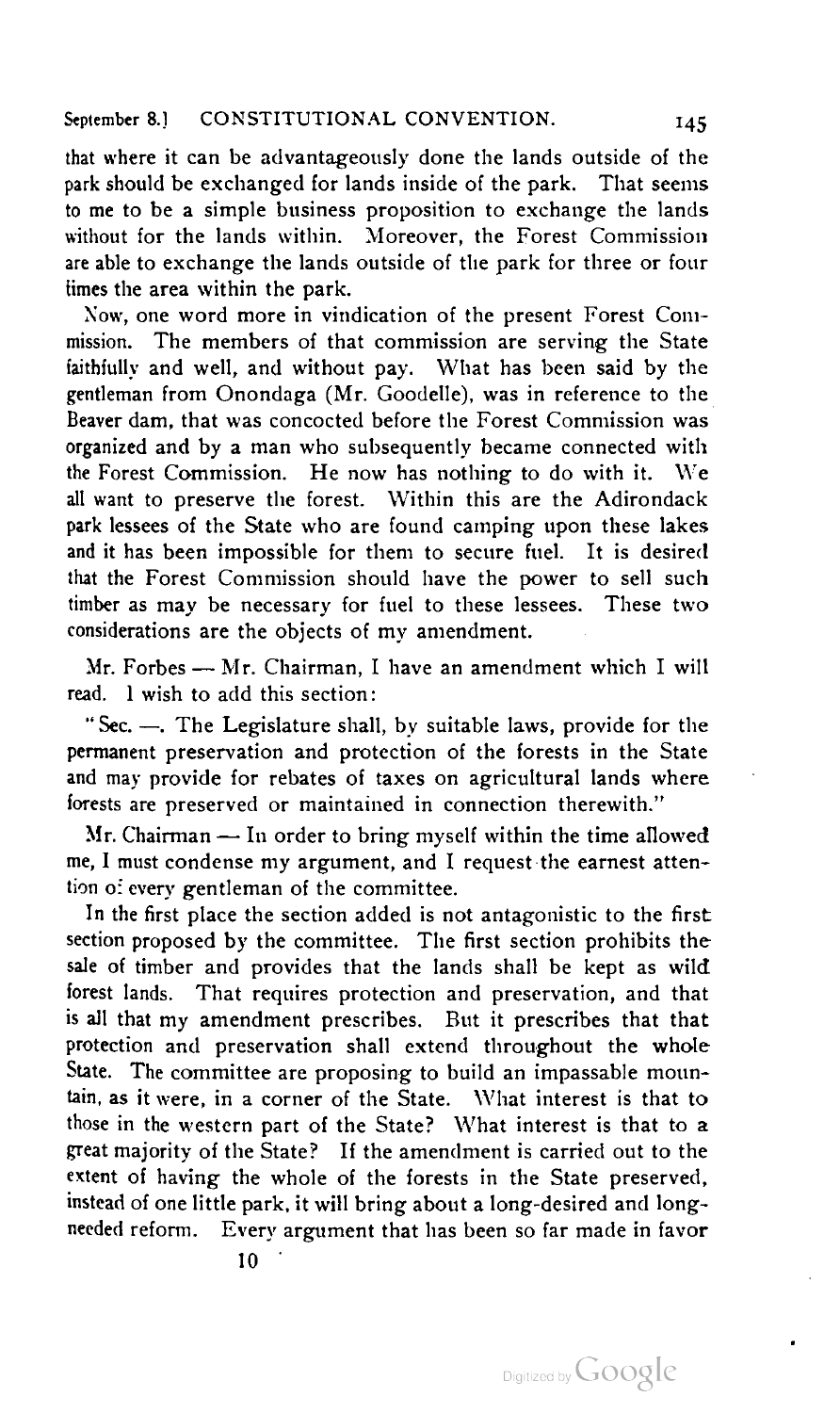of preserving forests has been made in favor of my amendment for the protection of the whole of the forests of the State. These argu ments which apply to the Adirondack forests solely, may be opposed. For example, it has been said that it is necessary for the protection of the Hudson river that the Adirondack forest should be preserved; but it was stated this very week in an Albany paper that  $\cdot$ the tides rise and fall as far up as Troy, and, therefore, that the Adirondacks are unnecessary to the preservation of the Hudson river. **In the second place, the second place** section added makes it the section added makes it the special duty

In the second place, the section added makes it the special duty of the State to protect the people of the State in a matter in which they cannot individually protect themselves. For example, it is prescribed in section 7 of article <sup>1</sup> of the Constitution that private roads may be opened in the manner prescribed by law. Further, private property may be taken for public use. Again, it is provided in cities, for the general good, that buildings shall be of a certain<br>height and shall be on a certain portion of a lot.

The next point is - and it has been already amplified by others -the forests of the State are necessary to the material growth of the State, to protect the health of the people, and to insure the fertility of its lands. Upon the forests depends the very existence of our water power and our waterways; also of our watersheds which sup ply our great cities. Take, for example, the watershed of the Croton. We need the forests in that watershed for conserving the waters used by the city of New York. Again, we need the forests of the Catskills for the recuperation of the people of the city of New York, who cannot afford to go so far as the Adirondacks, the stew Tork, who cannot ahord to go so far as the Adriondacks, the sanitarium of the rich.

A clause of the added section is permissive to the Legislature to encourage the preservation of forests in connection with agricul tural lands by a remission of taxes. It is not just to the farmer to ask him to preserve forests in connection with his agricultural lands without compensation therefor. <sup>I</sup> am very sorry that the time allotted does not allow a further consideration of this clause.

Lastly, it has been the custom of the framers of our various constitutions to put into them restrictions on the Legislature similar in kind to those proposed by this amendment. This State has gone in advance of all the other States in matters of this kind. We have always, in this State, put into our Constitution, matters material to the whole people. Let us not stop at one little corner of the State, no matter how advantageous that may be, but let us put into the Constitution a broad provision that shall affect every hamlet and every farm in the State as well. Wealthy people can go to, and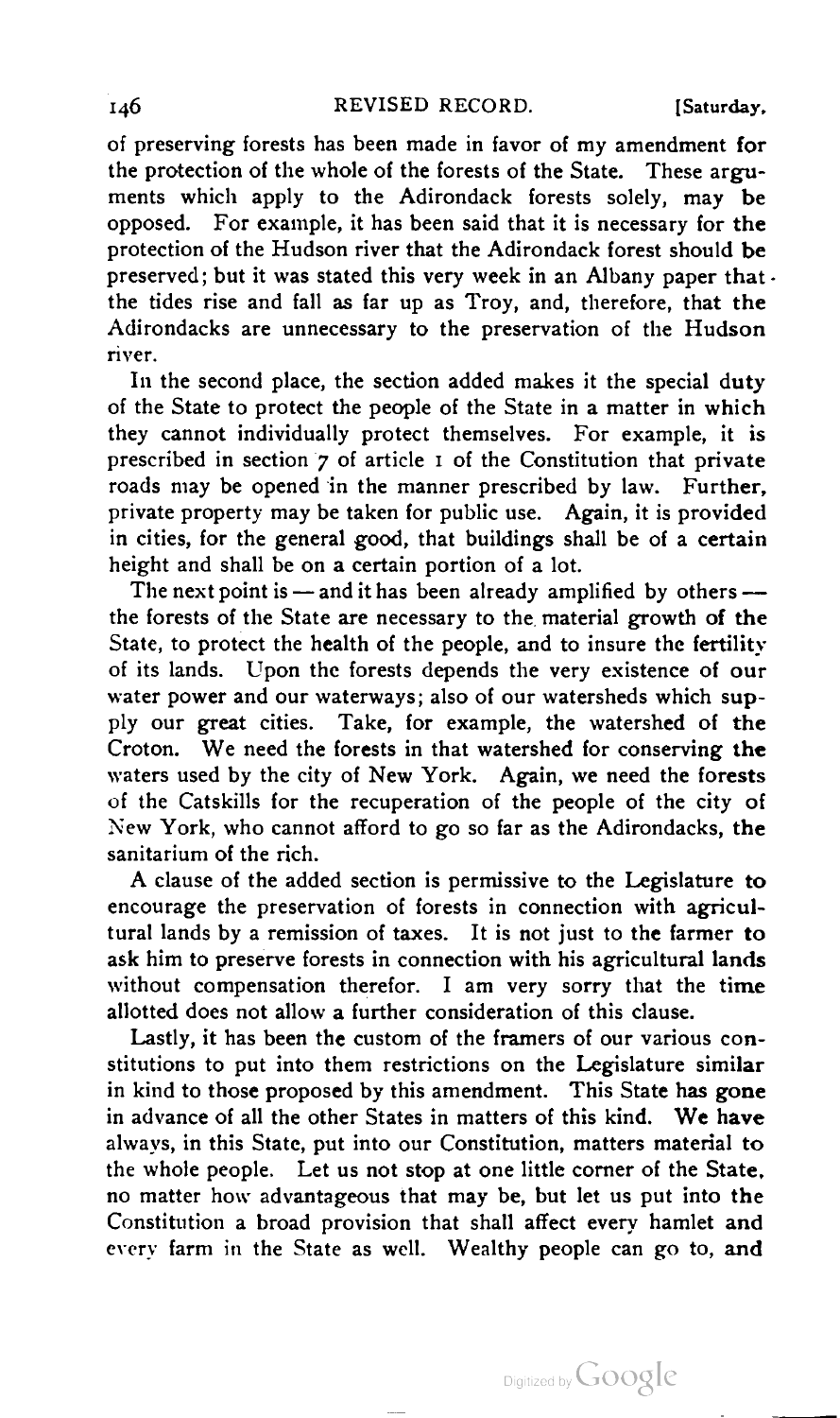spend their money in, a pleasure ground where the poor and the common people cannot go. Let us apply this amendment to the whole State: and let us set an example to the rest of the people of the United States.

 $Mr.$  Mereness — Mr. Chairman, Mr. McClure, the chairman of our committee, has covered the question so thoroughly that <sup>I</sup> shall necessarily say what <sup>I</sup> have to say in a very few words. Having been born and reared within sight of the western Adirondacks, and having resided all my life, except about three years, so near to them that <sup>a</sup> two-hours' drive enables me to enter the forest known as the great North Woods, <sup>I</sup> have an exalted opinion as to the vast importance of our forest preserve as a health resort, and, what is of far greater importance, its incalculable value to the commercial and material interests of the State as a natural reservoir of pure water. If I should ever be tempted to make an effort at oratory, <sup>I</sup> am sure my subject would be: "The preservation of the forest lands within the State of New York." It is <sup>a</sup> subject worthy of the best efforts of an Edward Everett or a Wendell Phillips. But <sup>I</sup> am admonished that our time here is limited; that the subjects yet demanding attention are of such a character, that necessarily only a reference can be made to this important subject.

I have traversed this great forest in true aboriginal style, with my boatman and skiff, and a pack on my back from Long Lake and Blue Mountain on the southeast to Paul Smith's on Lake St. Regis on the north ; from the Fulton chain on the southwest to the lower Saranac on the north, and have visited a large number of the beauti ful lakes and ponds in that region, of which there are not less than one thousand. <sup>I</sup> have stood on the highest mountain peaks and admired the beauty of the green leafage stretching out as far as the eve could reach, and where none of the ravages of man were dis cernible, and have frequented the places inhabited for centuries, and until recently by the denizens of the forest; where the deer, the moose, the black bear, the beaver and many smaller animals flourished, notwithstanding the presence of panthers and wolves. The moose and the beaver are gone, never to return, <sup>I</sup> fear, and <sup>I</sup> suppose the brutal instincts of man will not be satisfied until the last deer is shot, and the last speckled beauty caught.

The screech of the locomotives, introduced into that lovely section by Doctor Webb and others, can now be heard, and the time is fast approaching when the whole region will be made desolate and barren, unless the hand of the despoiler is stayed. We have already waited too long, but I implore you, do not longer hesitate to take measures to stop this outrage.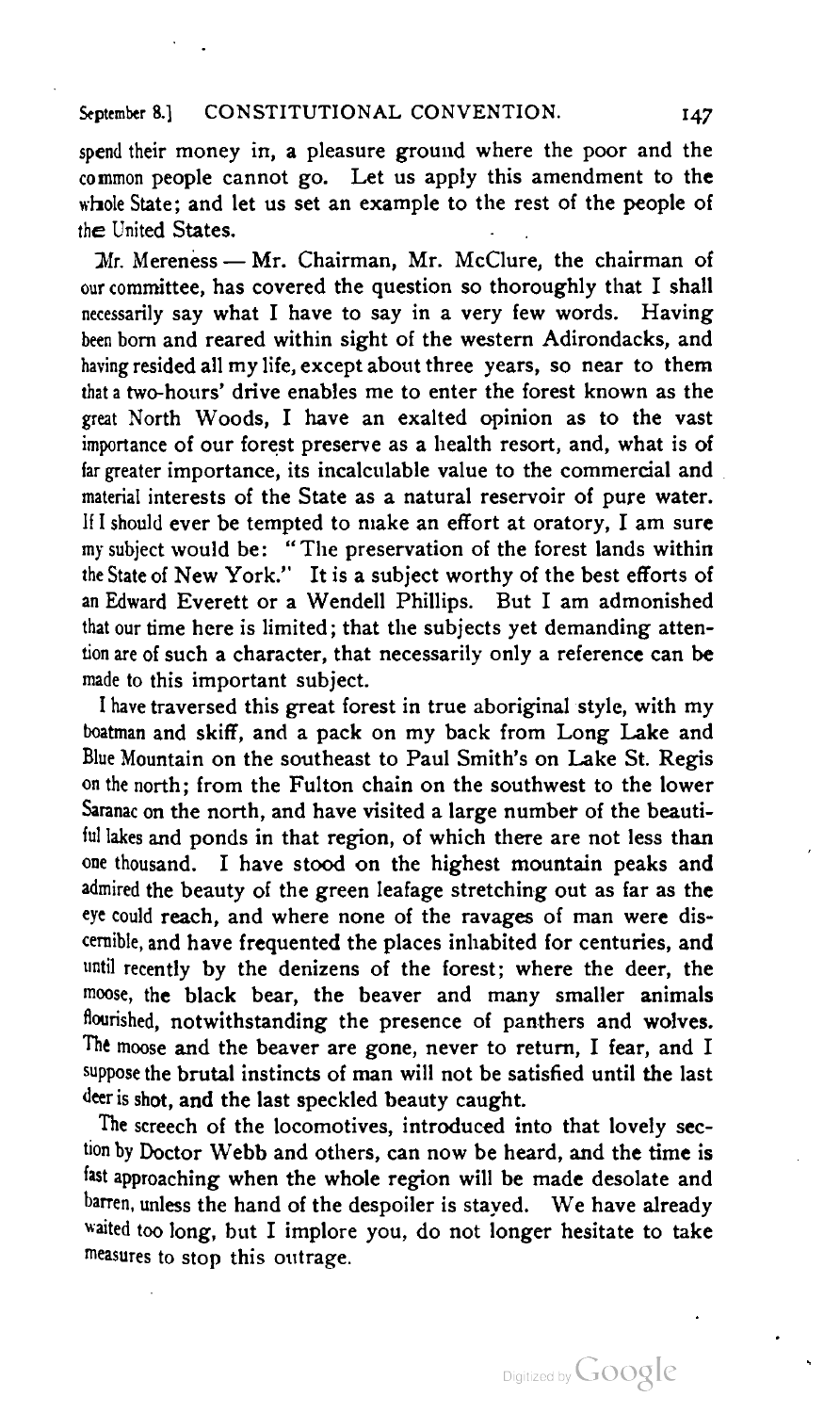If the money that has been wasted on the huge pile in which we are now assembled, in Assembly Chamber ceilings, for shoveling snow, for building artificial reservoirs for the benefit of the canals and many other purposes, had been used for the preservation of the great natural reservoir built by God, we would not now be at the pass to which we have arrived. But it is useless to spend our time finding fault with what has been done or winnowing a harvest of vain regrets. " It is a condition, and not a theory, which con fronts us."

<sup>I</sup> need not spend time to demonstrate, to the representatives in this body of the great cities located where the noble Hudson enters the ocean, the immense value of this great pure-water section, for you all know that competent judges are of the opinion that it will not be long before your cities will be obliged to look farther north than the Croton Valley for a sufficient supply of wholesome water, and that the section <sup>I</sup> am speaking of is the only one to which you can go. Nor to the representatives of the whole valley of the river to which <sup>I</sup> have alluded, nor to those of the Champlain section, nor to my nearer neighbors who are here from those parts of the State through which the Grass river, the Racket, the Oswegatchie, the Black river and the Mohawk, find their way toward the sea, nor to the many representatives here that must necessarily feel a special interest in the canals. It is as a twice-told tale — well known to  $\frac{1}{2}$  have interesting interesting  $\frac{1}{2}$  exhort  $\frac{1}{2}$  exhort  $\frac{1}{2}$ 

As I have intimated, we cannot do much, but I exhort you to do your utmost. Let us recommend to the people that they put into the organic law the declaration that our forest preserve and the timber thereon shall be inviolate forever.

If the time ever comes that timber culture in this State shall be a live issue  $-1$  am sure it will not be within the next twenty years  $$ and it is not worth while at this juncture to consider the question of the great State of New York going into the business of selling logs and trees; we can cross that bridge when we get to it. We are not vet within fifty years of it.

I have already taken too much time, but let me ask you, if it is possible that this great Empire State that has spent more than twenty millions for a Capitol building, that has invested untold millions on its great waterways, that has assessed property within its borders valued at \$4,199,882,058 for the purposes of taxation, and probably worth double that sum, that exempts from taxation property of the value of \$581,178,701, cannot and will not from time to time, in the immediate future, appropriate from its vast resources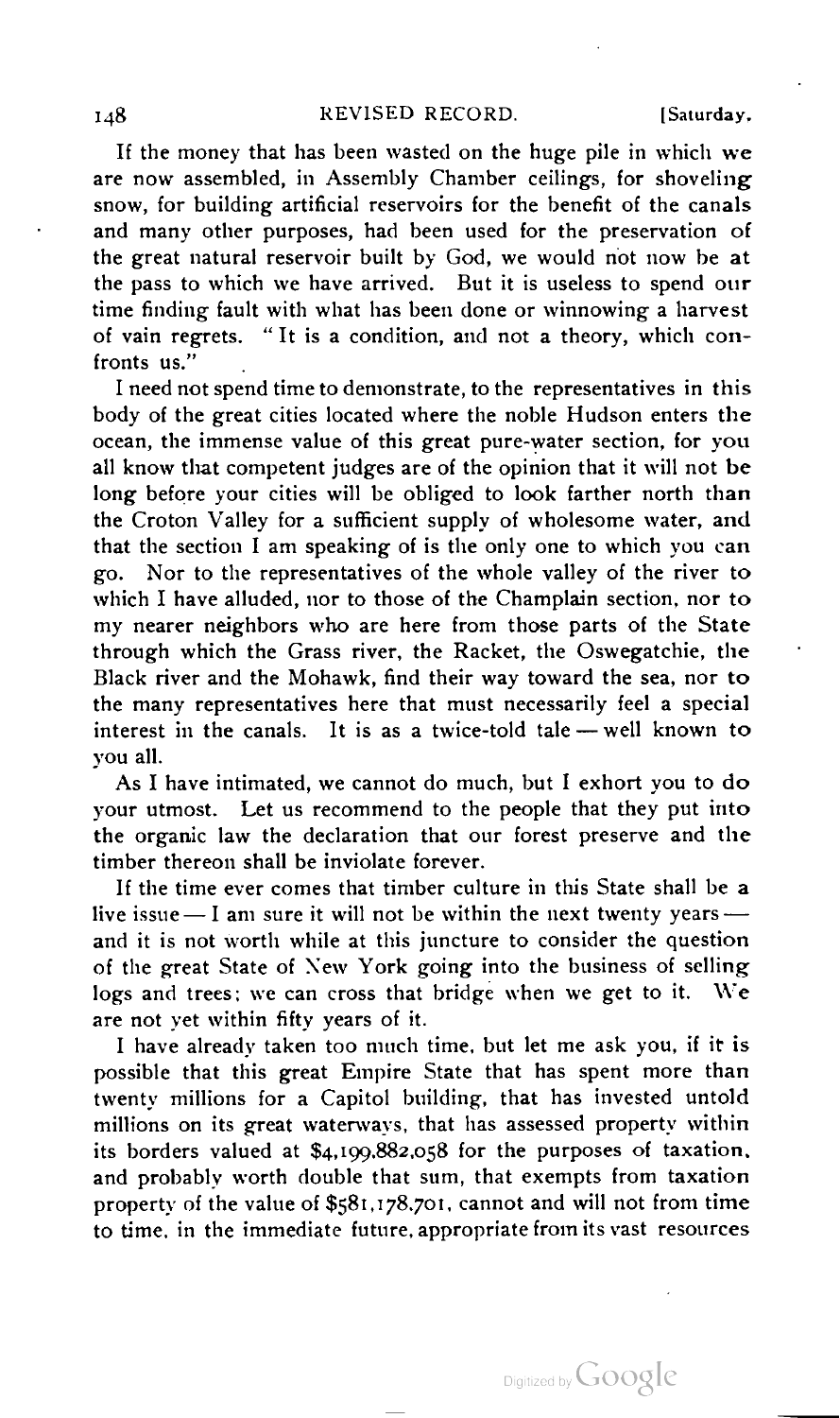sufficient moneys to the end that the State may acquire and forever hold our yet beautiful forests for the benefit of all our people?

<sup>1</sup> trust, sir, that this much may be done, and that we shall do all we can to preserve what is left of our great natural reservoirs as nearly as possible as they were designated and constructed by the Almighty, for the benefit of the generations yet unborn that are to inhabit these peaceful shores, and to the honor, glory and per petuity of the greatest of all the States, our own grand Empire,<br>New York. (Applause.)

Mr. McIntyre - Mr. Chairman, just a word I wish to say upon this subject, and in what <sup>I</sup> have to say <sup>I</sup> want to take a very prac tical and financial view. The necessity of preserving this park seems to me to be beyond any question and <sup>I</sup> think every gentleman here knows that to be a fact. <sup>I</sup> think as a financial matter to the State, it is the thing to do. Now, within my memory those lands have been sold time and time again for the taxes, and now they have so increased in value that they are worth anywhere from five to ten dollars an acre, and upon some of the lovely ponds a very much larger sum. So, if the State of New York takes these lands and holds them now it will be for the benefit of the State.

Now, I am not in favor of exchanging any of the wild lands out-<br>side of the forest preserve for lands within. We want to keep all the land that the State has preserved and all that we may hereafter acquire. We want to feel as though we started with <sup>a</sup> foundation and then look forward to having the whole of that territory as a large park. No one man, sir, objects to the simple proposition that the wild lands owned by the State, or hereafter owned by it, must be preserved, and I am decidedly opposed to exchanging these lands or selling any timber or allowing anybody to get control of these lands for any purpose whatever. <sup>I</sup> come from the northern part of this wilderness, and <sup>I</sup> know the amount of money that the Legislature has appropriated for building dams and improving the navigation of Racket river. Why, the river has a fall of four hun dred feet, and it is impossible to make that stream navigable. You cannot make it navigable for canoes. Notwithstanding that fact the State has appropriated money time and time again for the improve ment of the Racket river. Make it navigable for what? To float saw logs down it; make it navigable for lumbermen living in Potsdam. <sup>I</sup> think the time has come when we should hold what we have got and get all we can.

Mr. Crosby  $\longrightarrow$  Mr. Chairman, I offer the following amendment: After the word " preserves," in line 4, insert the following: " Except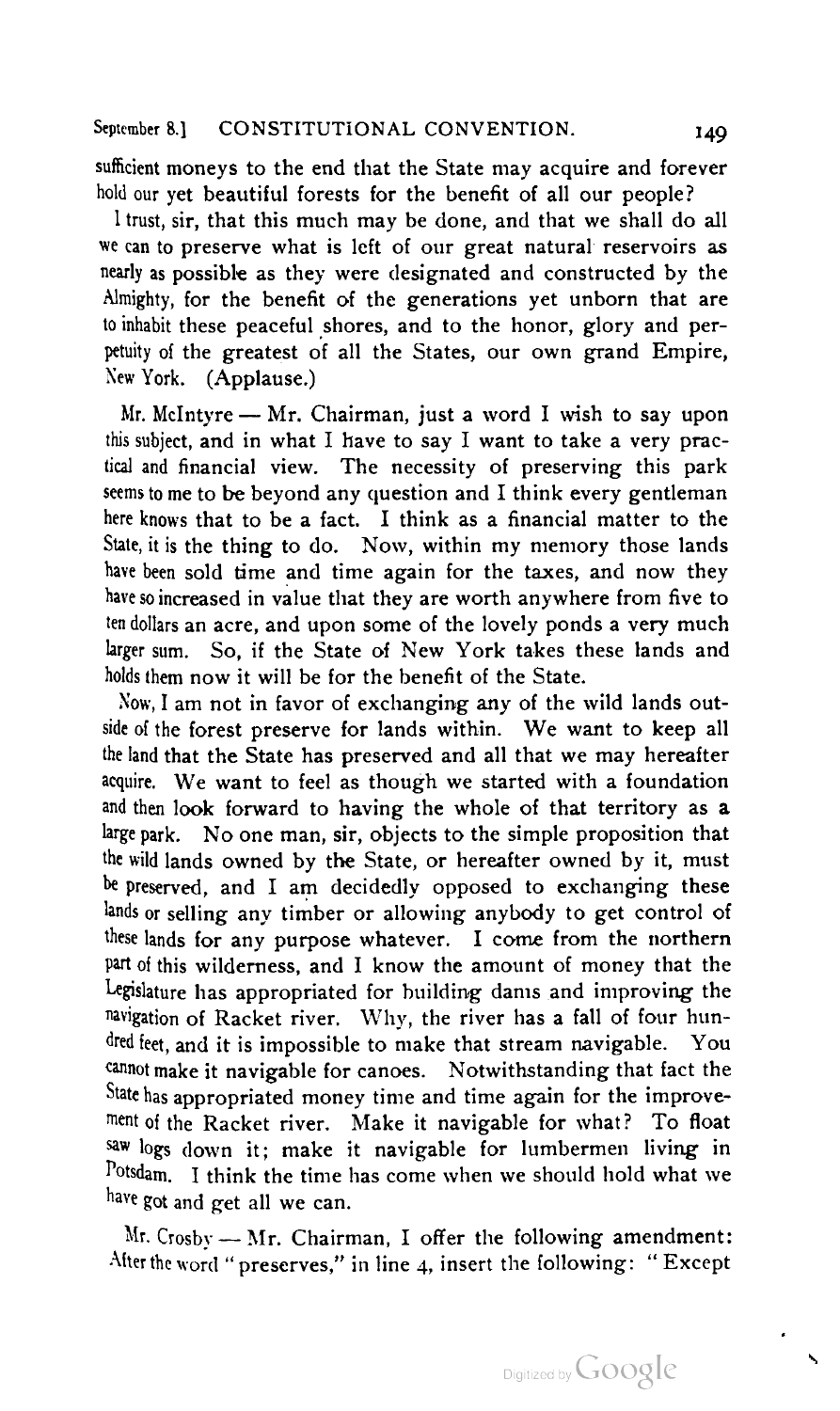# 150 REVISED RECORD. [Saturday,

all such lands within the limits of any incorporated village or city, and except all such lands, not wild lands, as have been, or may be, acquired by the State of New York upon or by foreclosure of, or sale pursuant to, any mortgage upon lands made to the commissioners for loaning certain moneys of the United States, usually called the United States deposit fund."

This has been suggested, Mr. Chairman, by the gentlemen sitting here that that is the law now, and that is why I desire to preserve<br>it in this proposed amendment of the Constitution if it is adopted.

The Chairman - Are you aware of the fact that Mr. McClure has put into the amendment here after the word " preserves," " as now fixed by law? "

 $Mr.$  Crosby  $\rightarrow$  Mr. Chairman, I desire to make it specific, so there will be no misunderstanding, so that we will not have to refer to the statute law to know what the Constitution is. <sup>I</sup> desire to call atten tion to what is the boundary of the forest preserve, because by referring to chapter 8 of the Laws of 1890 a description of what comprises the forest preserve may be found: "All the lands now owned or which may hereafter be acquired by the State of New York, within the counties of Clinton, except in the towns of Altona and Dannemora, Essex, Franklin, Fulton, Hamilton, Herkimer, Lewis, Saratoga, St. Lawrence, Warren, Washington, Greene, Ulster and Sullivan, shall be kept forever as wild forest lands, and shall constitute and be known as the forest preserve."

So that every village, every city, including the city of Kingston, in the forest preserve, which is defined by the boundaries of the counties mentioned, if the State acquires title by tax sale hereafter, if the State acquires title by a sale under the United States deposit fund, a mortgage which is but little known in a large portion of the State, but a large portion of the acres in a number of those counties partially improved and partially forest is held under the mortgages peculiar to that fund, so, <sup>I</sup> say, if the State acquires title to any of those lands, it can never sell any of them if this provision is adopted. <sup>I</sup> simply suggest that it be incorporated in the proposed amend ment, so that there may be no misunderstanding, and that it may not be necessary to look through the statute books. <sup>I</sup> have copied verbatim the section which <sup>I</sup> have read. <sup>I</sup> have incorporated the provision of section 7, word for word, so that there will be no mis understanding hereafter. I trust it will be accepted without<br>opposition.

Mr. McArthur - Mr. Chairman, after wandering through the barren fields of home rule, and along the thorny path of sectarian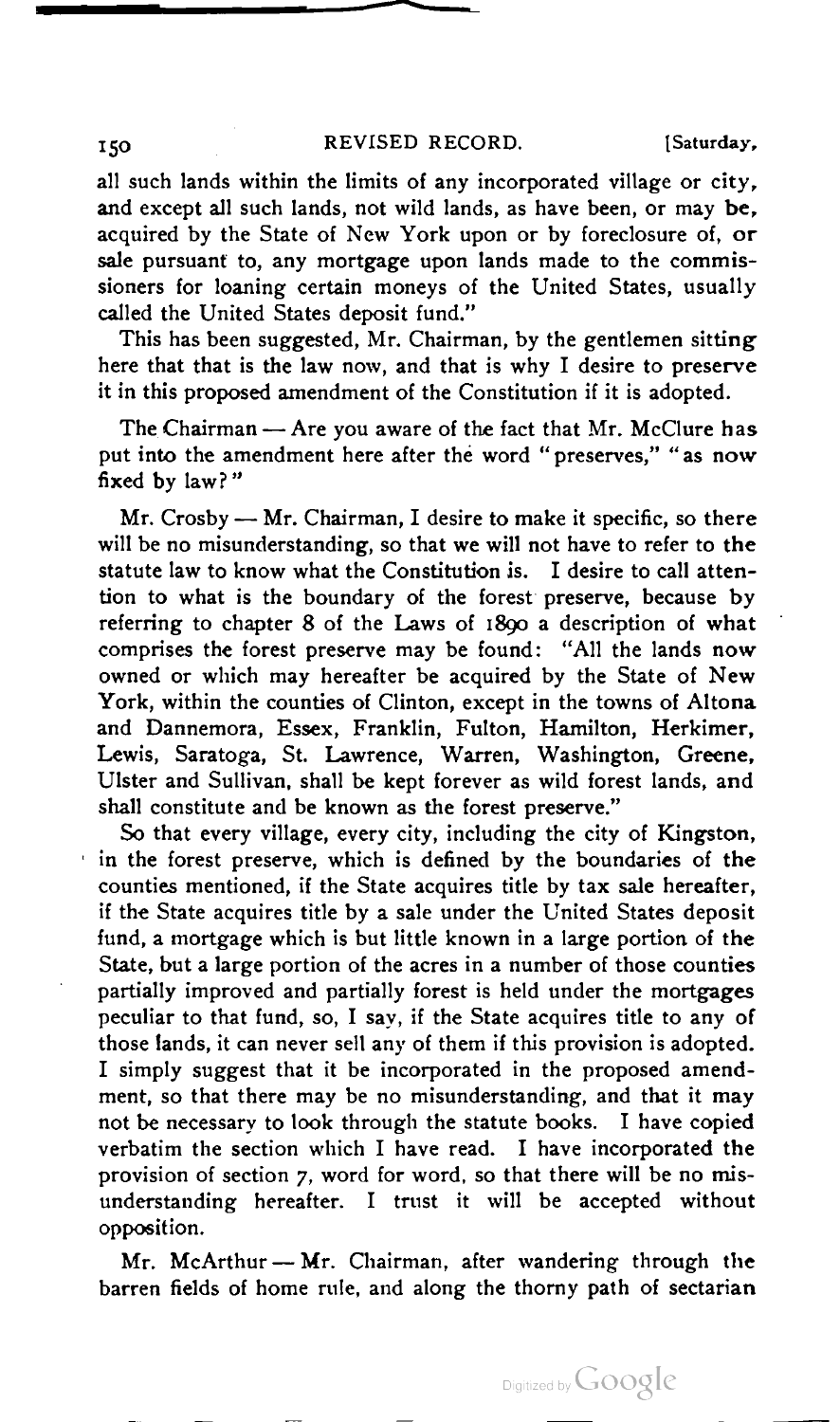appropriations, and under the burning sun of reapportionment, how refreshing it is to come to the cool and quiet forest, where we may rest, as it were, for a time and consider our summer's work.

Now, <sup>I</sup> came here, Mr. Chairman, not intending to make a speech in this Convention at all, but a subject has been reached, at last, through the instrumentality of the gentleman from New York (Mr. McClure), that <sup>I</sup> am very much interested in, and <sup>I</sup> trust that the committee will pardon me for taking five minutes' time in talking about this, because it will be my first and last speech in this Convention.

Now. I live in the suburbs of the Adirondack forest. I think I know something about them. <sup>I</sup> have been through them many times. <sup>I</sup> have watched the destruction of the woods, and <sup>I</sup> have also watched the diminution of the flow of water in the summer months in the rivers that have their sources in that forest, and in the limited time that <sup>I</sup> have, all that <sup>I</sup> can do is, in a sort of Metho dist way, relate some experiences.

Now, I was at Lake George the day before yesterday, and by actual observation on my part I know that the present level of the water in Lake George is three rods further out in the lake than the oldest inhabitant ever knew it to be. <sup>I</sup> was brought up on the banks of Lake Champlain, and <sup>I</sup> spent the first twenty years of my lite there. <sup>I</sup> know that the head of navigation in Lake Champlain, within my recollection, has moved northward to Fort Ticonderoga, <sup>a</sup> distance of twenty-five miles, and that the bed of that lake which below that point is more nearly a creek, has filled up to such an extent that within the last three years there have been two and, <sup>I</sup> think, three dredges trying to dredge out the accumulation of sand and dirt. <sup>I</sup> know, within my experience, since <sup>I</sup> was twenty years of age, that on the bank of the Hudson, there are only two months of the year when the magnificent power of the Hudson at Glens Falls, where <sup>I</sup> live, is available for manufacturing purposes, and only this summer one of the largest concerns we have in that place, the Morgan Lumber Company, owning <sup>a</sup> large amount of these woods, have abandoned water power in their saw-mills and have introduced steam power in them. I made a remark before the committee, and some people thought that in my zeal for this move ment <sup>I</sup> overstretched the bounds of reason and good faith, when <sup>I</sup> said that at Fort Edward where the Delaware and Hudson crosses the Hudson river, <sup>I</sup> could walk across that river and not wet my feet. <sup>I</sup> am here to reiterate that statement. <sup>I</sup> came down across the Hudson river the day before yesterday and <sup>I</sup> walked across the river at Fort Edward and did not wet my feet. <sup>I</sup> could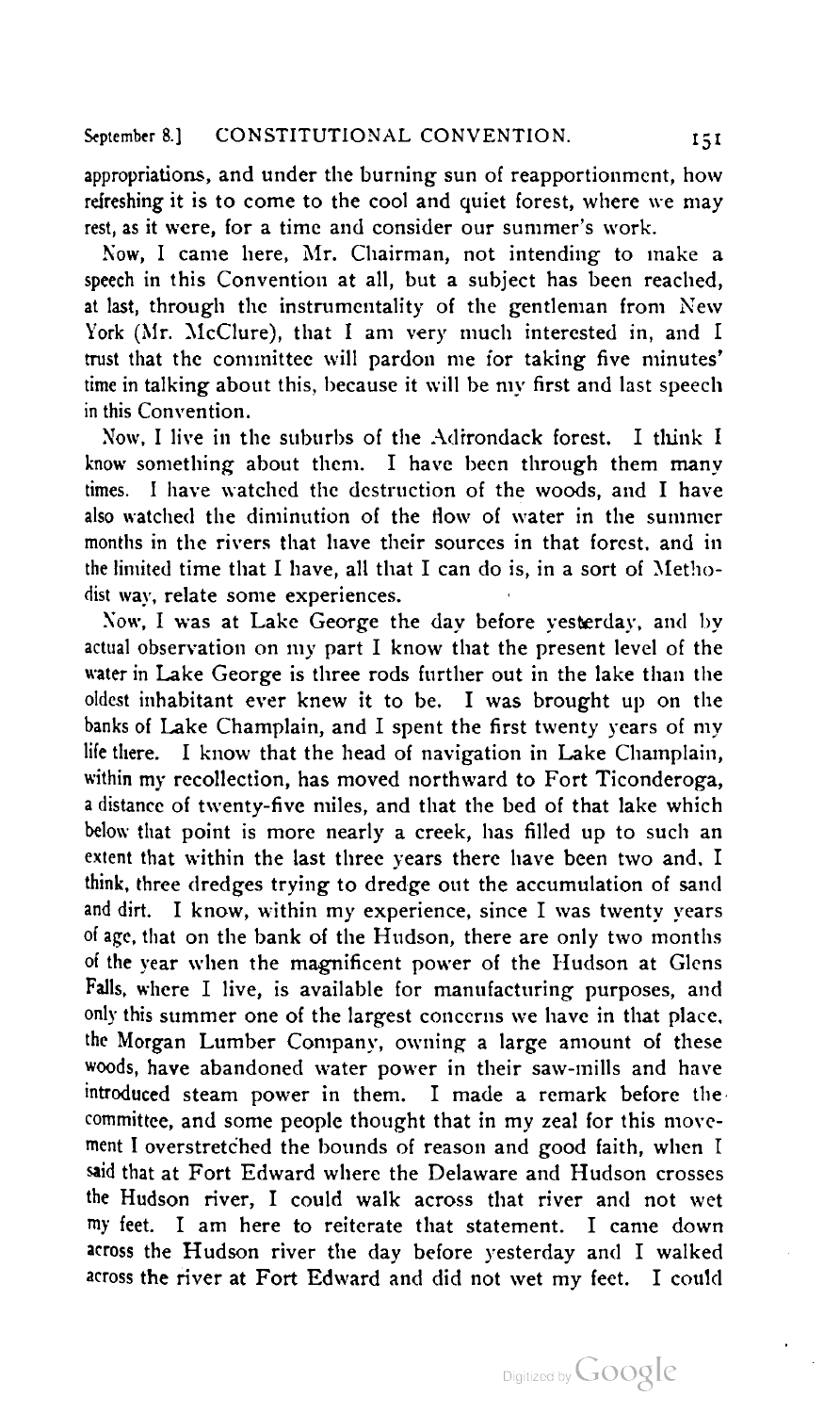do the same thing to-day. Now what is the cause of all this? Mr. McClure has shown the absolute importance of preserving all the forests of the State. <sup>I</sup> do not speak particularly of the Adiron dacks, because I wish to include the Catskill region just as well, because, while the Adirondacks are the source of a great many rivers. the Catskills are also the source of some rivers. These forests are one vast sponge. To illustrate, you turn <sup>a</sup> tumbler of water quickly ,on to a sponge. It will retain but one-tenth part of the water in the tumbler. Now, if you turn that water on to the sponge very •carefully and gradually, that sponge will retain every particle of that tumbler full of water. Now, that is the importance of the Adiron dack region. It is one immense sponge. As everybody knows when you are caught in a storm you rush for a tree. If you will stay under the tree long enough you will get wet, but you will get wet gradually. The rain works its way down gradually. Now, .every man knows that in the forest we never have what is called a wash-out. Why? Because the water comes down slowly in the trees and gradually works its way out into the rivers. Now, if you wish to preserve the waters of this State, if you wish to preserve the waters of the Hudson river, and if there are any friends of the canal system of this State in this Convention, if they wish to preserve the canals, it seems to me they must vote for this amendment which may eternally preserve the Adirondacks.

But the amendment does not thoroughly suit me. It is not the amendment <sup>I</sup> would propose if <sup>I</sup> had control of the question; but it is a step, a long step in the right direction, and <sup>I</sup> hope there is not a man in this Convention that will vote against this proposition<br>which will certainly do some good. (Applause.)

Mr. C. B. McLaughlin  $-$  Mr. Chairman, I have no desire to enter upon a discussion of the merits of this bill at this time further than to say that <sup>I</sup> am heartily in favor of the adoption of it in the •original form in which it was introduced. <sup>I</sup> am opposed to every amendment which has been offered here except the one offered by the gentleman from Onondaga (Mr. Goodelle). In reference to the amendment of Mr. Crosby, <sup>I</sup> desire to say that it seems to me that it would destroy to a large extent the very purpose which this amendment has sought to accomplish. Now, <sup>I</sup> have had some experience in the Adirondacks. <sup>I</sup> have spent some two months each year for the past ten years there. In every section of it you will see some parts of this immense forest destroyed. The moment vou put in any provision that anybody can cut timber there, then you destroy the effect of the whole amendment. Now, <sup>I</sup> say that <sup>I</sup> am heartily in favor of the proposed amendment, and <sup>I</sup> hope that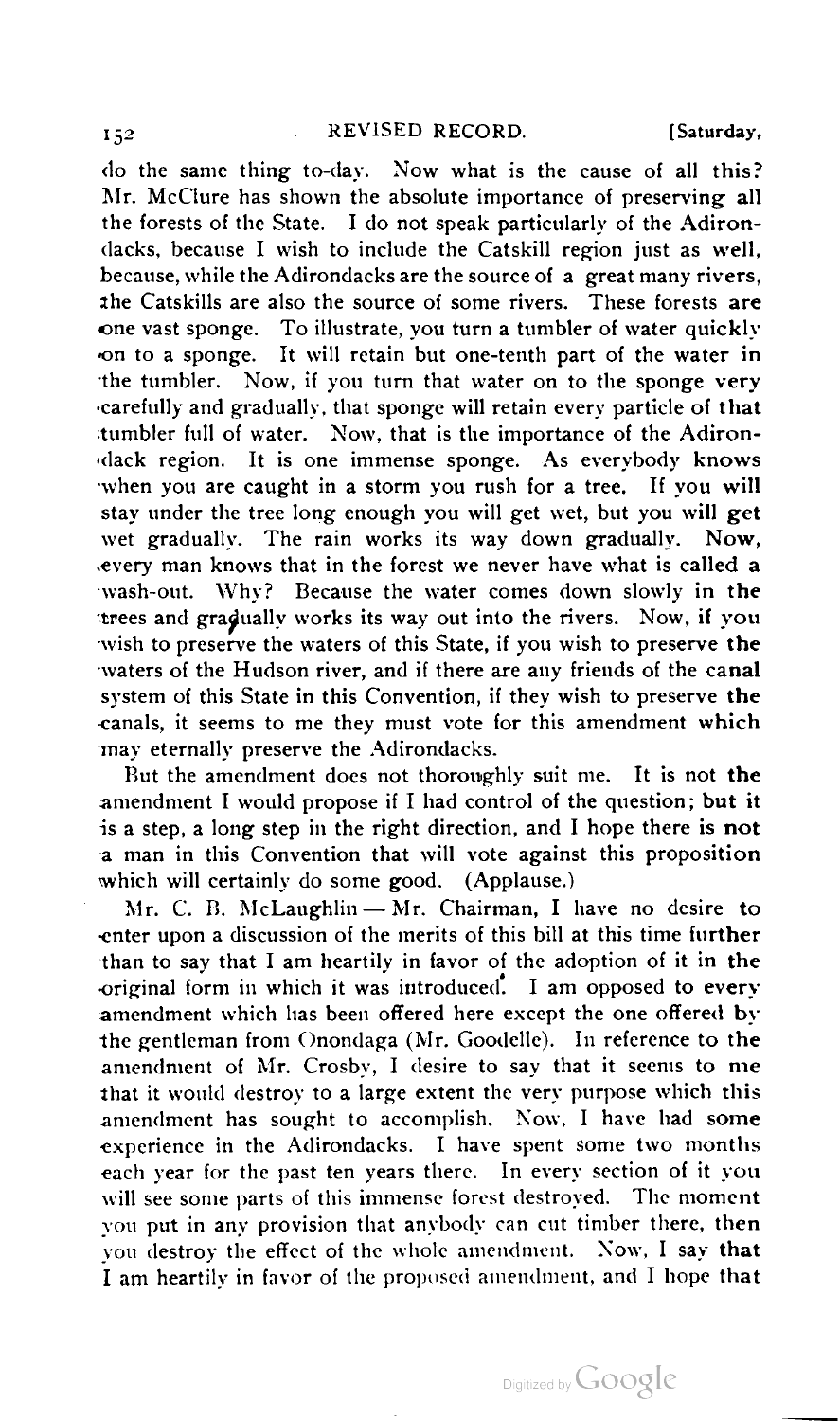every amendment proposed here should be voted down except the<br>amendment offered by the gentleman from Syracuse (Mr. Goodelle).

Mr. Durfee - Mr. Chairman, I do not intend to consume the time of this committee in repeating the arguments that the State should take these lands, but <sup>I</sup> desire to call the attention of the committee to the amendment proposed by Mr. Forbes. With him <sup>I</sup> desire to go further than the proposition introduced by the com mittee does, which relates to the State lands only. <sup>I</sup> think we have come to the point where it is wise for the State to take such measures as will make it to the interest of the individual owners of forest to preserve, the forest lands.

That, I believe, is the intent of the amendment of Mr. Forbes. In my own personal experience <sup>I</sup> have had occasion to observe the baneful effects of the destruction of the primeval forest. It has caused the droughts of summer in a good many instances. The destruction of the wind-brakes has permitted storms to sweep over the farms and orchards. Cyclones and hail-storms have become vastly more numerous of late years than they were formerly. seems to me to be of the greatest importance that every man that owns <sup>a</sup> few acres of woodland in connection with his farm should have it made to his interest to retain " the forest primeval, the mur muring pines and the hemlocks." The object to be accomplished, if the amendment proposed by Mr. Forbes is adopted, seems to be in line with the welfare of this State, and that is what we are all here seeking to subserve. <sup>I</sup> hope, Mr. Chairman, that the amendment of Mr. Forbes will not be lost, and that it will receive the favorable<br>consideration of the Convention

Mr. Vedder — Mr. Chairman, I was extremely pained this morning to hear the genial chairman of this committee, the gentleman from New York (Mr. McClure), drag in by the hair of the head, as it were, <sup>a</sup> matter entirely foreign to the orderly and logical con sideration of this question. Why the gentleman should have traveled so far for the express and only purpose apparently of striking my favorite legislative child is more than <sup>I</sup> can understand. Although the honor, if it be one, has been attempted to be filched from me by the senior Senator of the State of New York, <sup>I</sup> am the author of the collateral inheritance bill and the direct inheritance bill, having drafted every word of those acts, and introduced them at different periods into the Legislature, and they had twice been passed by majorities of one hundred and sixty members of the Senate and Assembly, elected from all parts of the State, mostly for their intelligence and patriotism, and <sup>1</sup> wish now to defend that act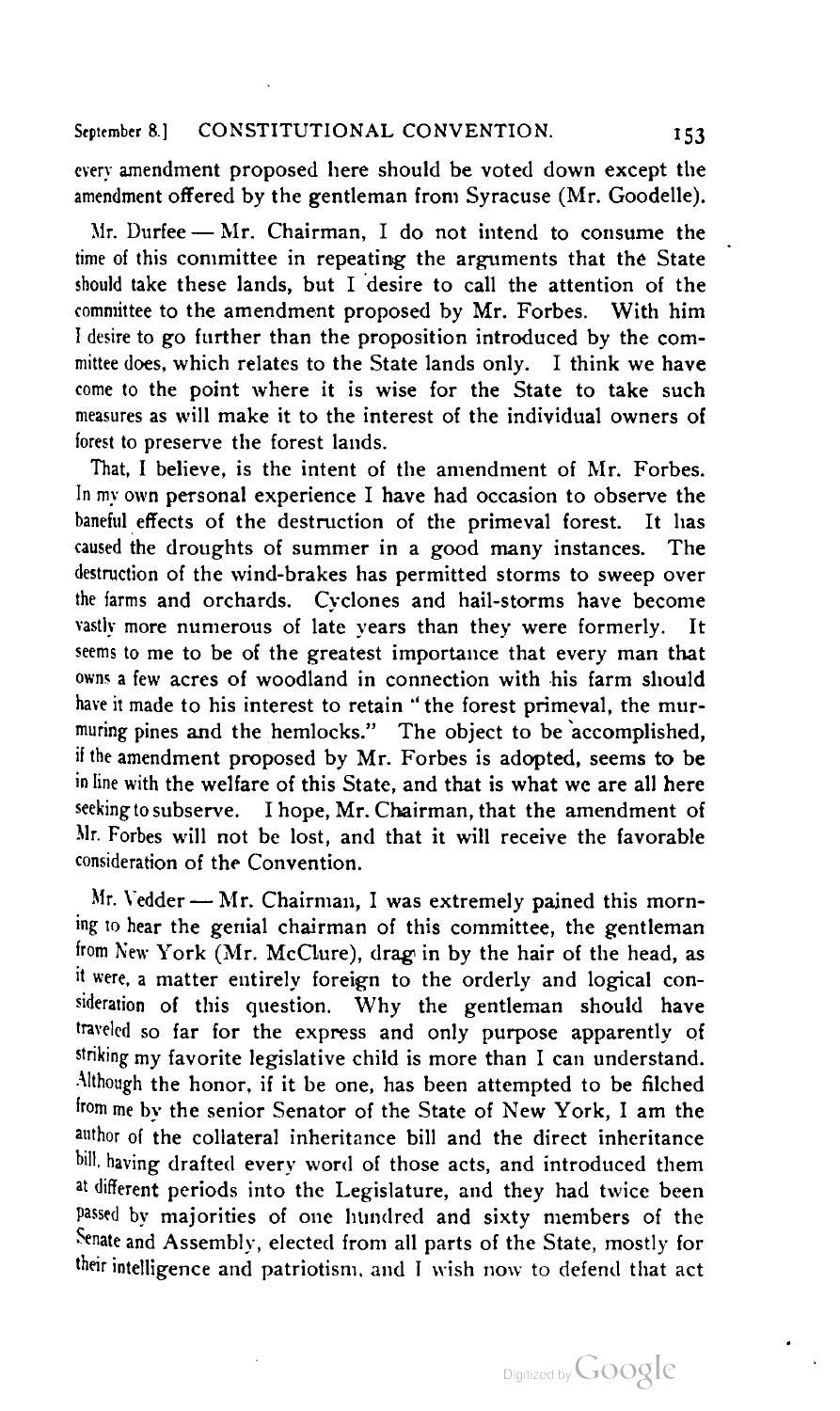## 154 REVISED RECORD. [Saturday,

against the attacks of the gentleman, brought in, as they have been, disconnected from this subject entirely. The collateral inheritance law does not tax, as he says, the property in a double sense. It neither taxes those who earned that property, nor does it tax those who have any interest whatever 'in saving the property which is<br>taxed. It taxes those, as it suggests — the collateral, and it is a taxed. It taxes those, as it suggests — the collateral, and it is a tax imposed because it is just. Formerly that property, when a man died, went to the State, and the State, in its benevolence, says it may go to the persons whom the testator directs, or where the law says the testator shall make a disposition of it. That is what the law says. The direct tax is a tax upon personal property where the property exceeds \$10,000, and <sup>I</sup> pretend to say this in that behalf, that you can find on the tax rolls of every rural county of this State widows and aged men, whose whole estate does not exceed more than twenty-five thousand dollars, who pay each year more tax upon personal property than the score of millionaires of the city of New York. Taxation and protection are co-relative terms, and these men with their millions receive protection and give to the State no equivalent whatever for it. It is not a double taxation. It is not at all like the infamous income tax which his party friends in the Congress of the United States has imposed as an additional burden upon the people of the State, and stands upon the statute<br>books as a lasting dishonor to the party which passed it.

Mr. Osborn - Mr. Chairman, I rise to a point of order.

The Chairman - The gentleman will state his point of order.

 $Mr. Osborn$  — My point of order is that the gentleman's remarks are not pertinent to the question at issue.

The Chairman - The Chair is of the opinion that the gentleman's remarks are not entirely in order.

Mr. McClure — Consider me, Mr. Vedder, as withdrawing all reference to it. I was not aware that you were responsible for<br>those measures.

Mr. Vedder  $-$  Very well, if he withdraws it, I have nothing more to say, because, if his was an argument in reference to this bill, mine is germane in answering it. If he withdraws it, and on his sober second thought believes that I am right in what I say, I am satisfied.

 $Mr. E. A. Brown - Mr. Chairman, I would like to ask the gentle$ man a question. I would like to ask whether or not the amendment in his opinion includes all the forest lands owned by the State, whether located within or outside of the forest preserves?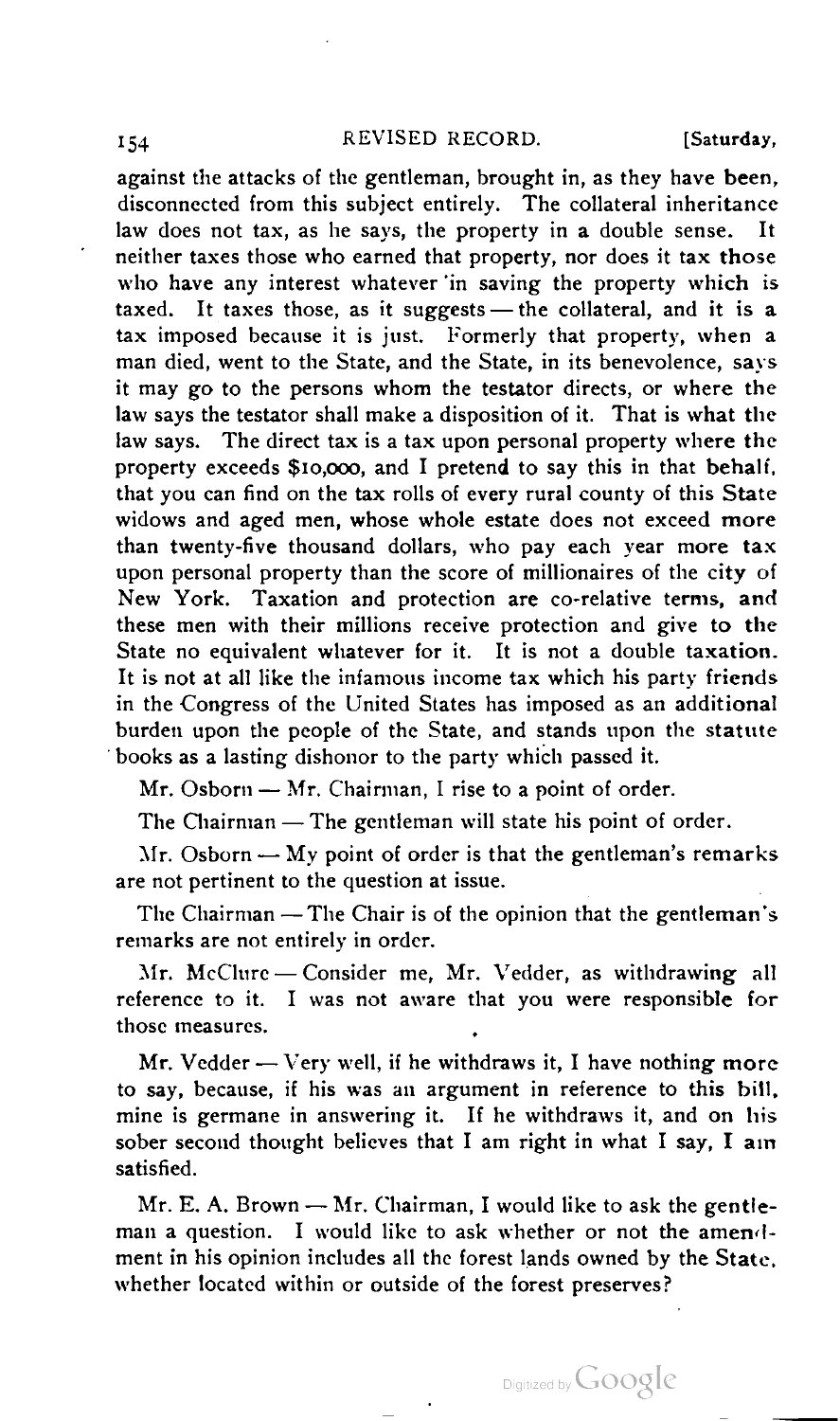Mr. McClure — I will answer the gentleman by saying yes.

 $Mr. Brown - I$  see the proposed amendment reads. "Lands of the State now owned or hereafter acquired constituting the forest preserves." Now, the State owns hundreds, and I may say thousands of acres of forest lands that are not technically within the con fines of the forest preserves. If the gentleman will accept an amendment so as to include all those lands without question, I think the measure will be in better shape than it is now; and from a familiarity with the Adirondack forest which goes back for over forty years of my life, <sup>I</sup> desire to say to the gentlemen of this Con vention that <sup>I</sup> believe then, and in that case, that of all the amend ments now proposed upon the floor of the House, the amendment offered by the chairman of the committee is the best. <sup>I</sup> do not believe, sir, in hampering it with any insignificant provisions about giving away fire wood to lessees of the State within the Adirondack forests. That, sir, will simply open the door, or keep open the door that is already open, for the incursions of thieves and destroyers upon the magnificent domain of the State. <sup>I</sup> do not believe, sir, in any provision that will give to any person whatever the privilege to enter upon the forest preserves and destroy all that remains to the State of that magnificent domain. Why, sir, on one of the oldest maps of the State of New York and of that territory, of which only <sup>a</sup> fraction remains to us, is inscribed this significant statement: "These lands have not yet been seized by the land harpies." Now, sir, to-day they have nearly all been seized by the land harpies, and it is within only a few years past that a certain large lumbering cor poration of this State built a railroad into the heart of the Adirondacks, and cut down all the valuable timber within such a distance upon each side of its railroad, as was profitable for its uses, and con veyed the logs to its mills. The State, through its Forestry Com mission, brought an action to recover for the land, and they were charged with stealing over two hundred and twenty-five thousand dollars worth of State timber, and despoiling the forests to that extent. Then, out of sympathy, fearing that this great corporate thief would be crushed and ruined, this claim was settled for the paltry sum of ten thousand dollars. Only a few days ago before the committee of this Convention, in the Assembly parlor, one of the Forest Commissioners of the State of New York told us that it is necessary to peddle out, to sell, the timber now standing and growing on the forest preserve, in order to pay the expenses of the Forestry Commission of the great State of New York. I say, sir, that it is necessary that something be done; <sup>I</sup> say, sir, it is necessary to close the door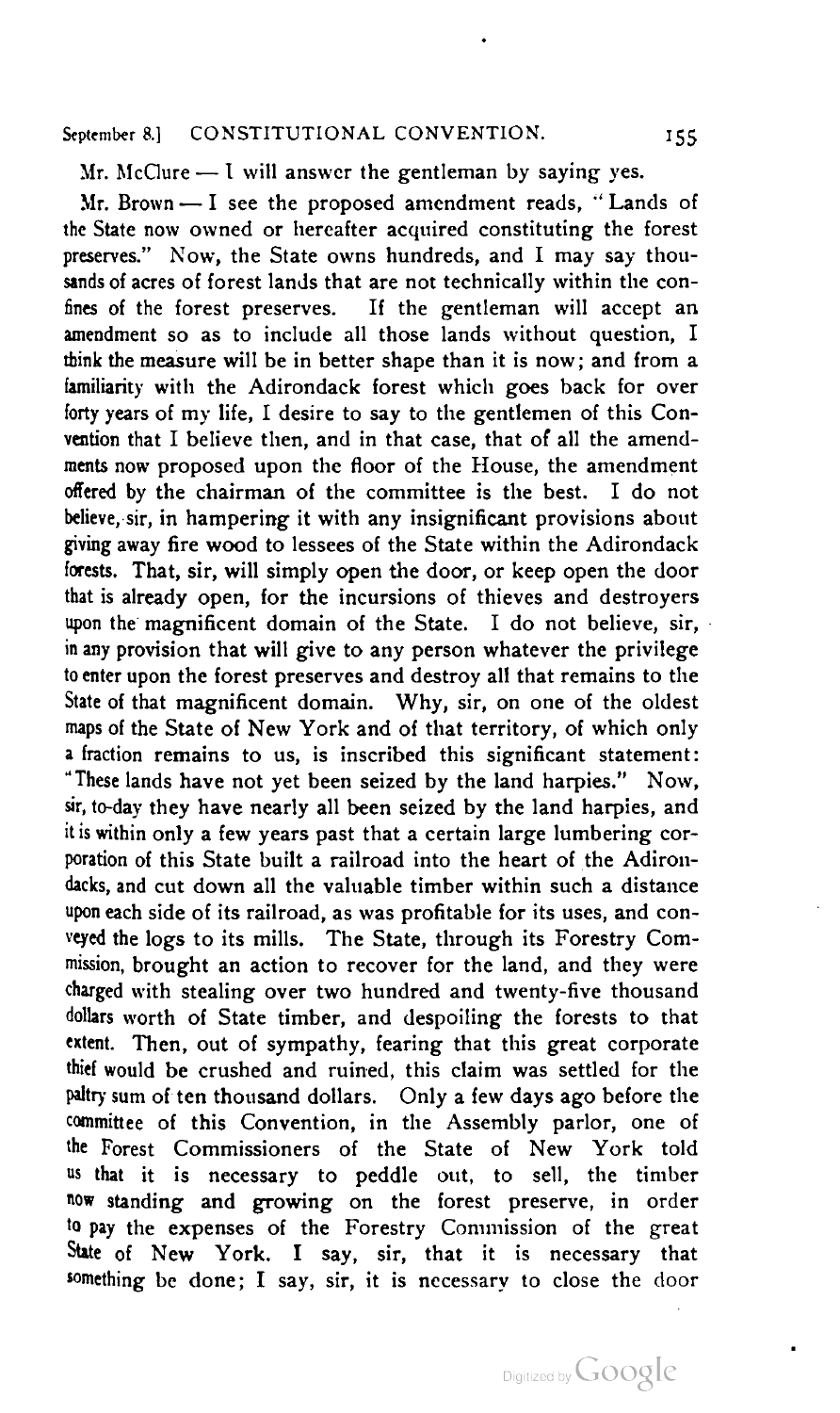unless you want this great water supply, this great sanitarium, this great health resort of our State that is known from ocean to ocean, and from land to land, destroyed, that you must shut the door, and you must close it tight, and close it right away; and not only that, you must keep it closed for twenty years. This is not an individual matter with me, sir, <sup>I</sup> am not interested to the extent of one dollar in the forest lands of this State, but when <sup>I</sup> see the great number of pleasure seekers, the great number of invalids that annually visit that territory, not only in summer, but also in winter, it appears to me that we here, now and to-day, should do something to protect that great and- magnificent forest from further spoilation. In and out of the forest preserve, every dollar's worth of land that is now owned by the State of New York should be enjoyed by the people of the State of New York, should be as free as air, as free as the God-given sunlight of heaven.

Again, sir, more should be done, which is not proposed by this amendment. More should be done, in that the State should own all the lands within this great forest preserve. It should be so. sir, that the poor man as well as the rich man might enjoy its bene fits. It should be so that no great corporation, no wealthy individual, or association of individuals, should be able to select out the choicest, most beautiful spots of this domain, and set up in front of them a forbiddance. a sign of " no trespassing." <sup>I</sup> say, sir, it is our duty to the people whom we represent — and <sup>I</sup> thank God there our duty to the people whom we represent — and I thank God there is no politics in this — to give a sufficient, a proper and adequate protection, so that when the foresters tell us that within twenty years a forest will recuperate, within the time in which another Constitu tional Convention will assemble within the walls of this magnificent pile, we shall have a forest domain that will be of some satisfaction, that will be a credit, as this great building is a credit, to the great,<br>the magnificent Empire, the State of New York. (Applause.)

Mr. McClure -- Mr. Chairman, I would like to ask Mr. Brown whether the lands which he refers to are not within the limits of the counties named in the act of 1893? If they are, they are within the forest preserve, whether they are now owned by the State or will be hereafter acquired.

I have only a word to say with reference to each of the amendments proper. First, with reference to that of Mr. Forbes. It is a very good measure, and <sup>I</sup> would favor it if it were a separate one. but you will see, Mr. Chairman, it is a discrimination in favor of an individual, if he owns land, by way of taxation; that is, there is to be a rebate of taxes if he saves his trees. <sup>I</sup> think that it is not germane to the question. This is the great, broad question relating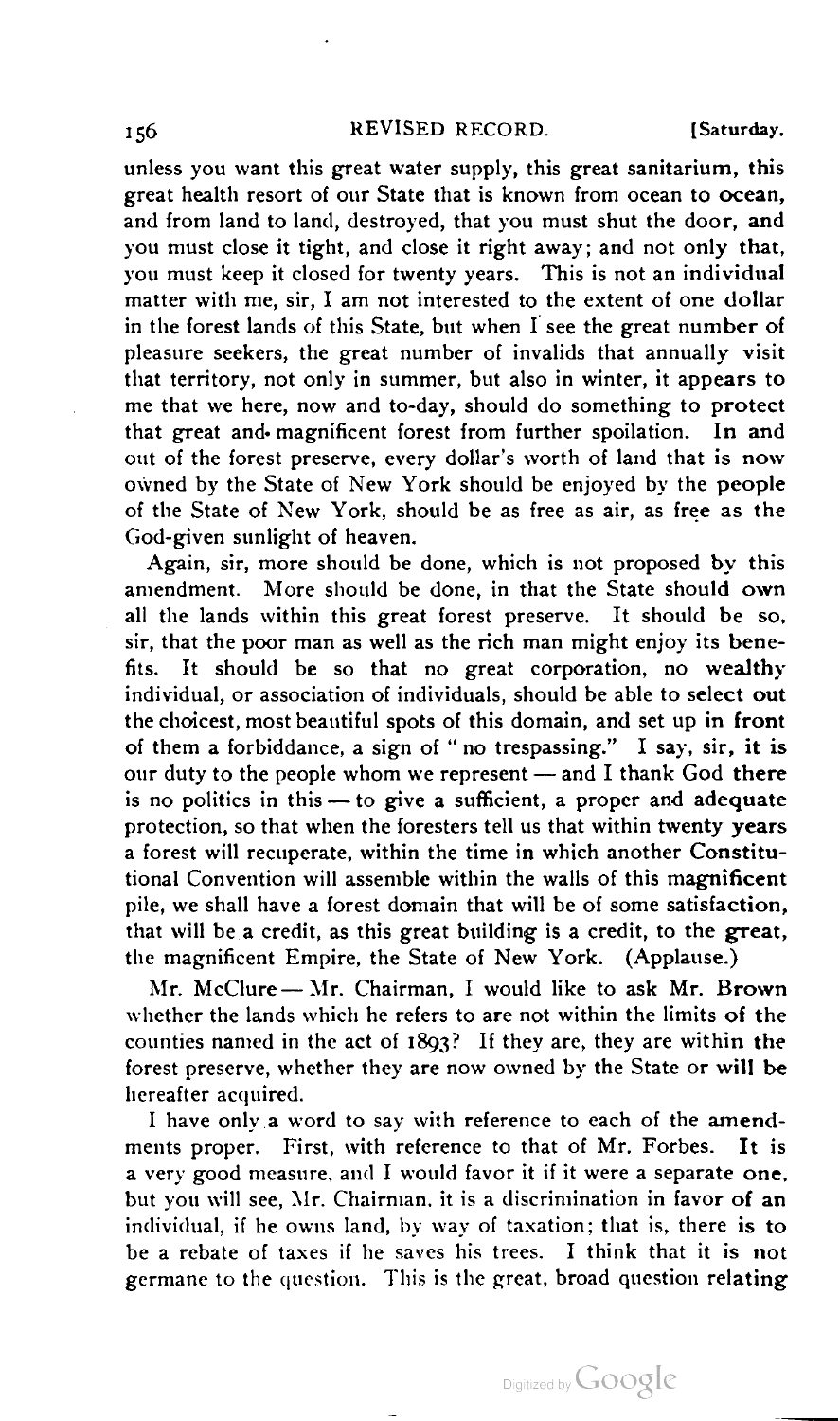to State lands. <sup>I</sup> do not think that it might affect our amendment added to it; and with a great deal of regret <sup>I</sup> have to announce on behalf of the committee that we cannot agree to it.

With reference to Mr. Floyd's proposition, we think it would be exceedingly dangerous to allow the commission to sell timber for camp-fires. Any campers that cannot pick up something on the shores, that will not be timber, to warm themselves with, would better either carry in their fuel or stay out. It would be opening the door to a great danger.

And as to the exchanging of our lands, the State, as I said before, has always got the worst of it on the exchange. We do not need to exchange our lands to get others. We will buy inside of our park lands the lands we want, and we will keep this land outside of the park lands.

Now, with reference to Mr. Goodelle's amendment as to the destroying of the timber, of that we will accept, and <sup>I</sup> will in the amendment offer one or two little verbal amendments which will include that. <sup>I</sup> do not think there is any other amendment which has been suggested to which I need make any response; and if the Chair thinks it better to take a vote on the amendments proper, I think that will be the better way myself; then I will offer one or two little verbal amendments.

If you will permit me, I did not say a word about Mr. Crosby's amendment. But this constitutional amendment refers to the forest preserve as now fixed by law. The law is contained in the statute of 1893, which excepts from the forest preserve, towns and villages, and lands bought by the State on foreclosures of mortgages, so that those lands are not taken in. Now, <sup>I</sup> ask for a vote on the several amendments. <sup>I</sup> will ask the Secretary to note my amendment  $\frac{1}{2}$  have it a little roughly. You have before you the amend-<br>because I have it a little roughly. You have before you the amend-<br>ment as it will read when completed.

The Secretary - Your substitute?

Mr. McClure - Yes, sir.

The Secretary - Yes.

Mr. E. R. Brown — May I ask the chairman of the Committee on<br>Forestry a question?

 $Mr.$  McClure  $- I$  will be glad to answer it, Mr. Chairman.

 $Mr. Brown - Do$  vou think that under the language of this proposed amendment you will have prevented the Legislature reducing the limits of the present forest preserves in the future?<br>Mr. McClure — We do, sir. We carefully considered that. The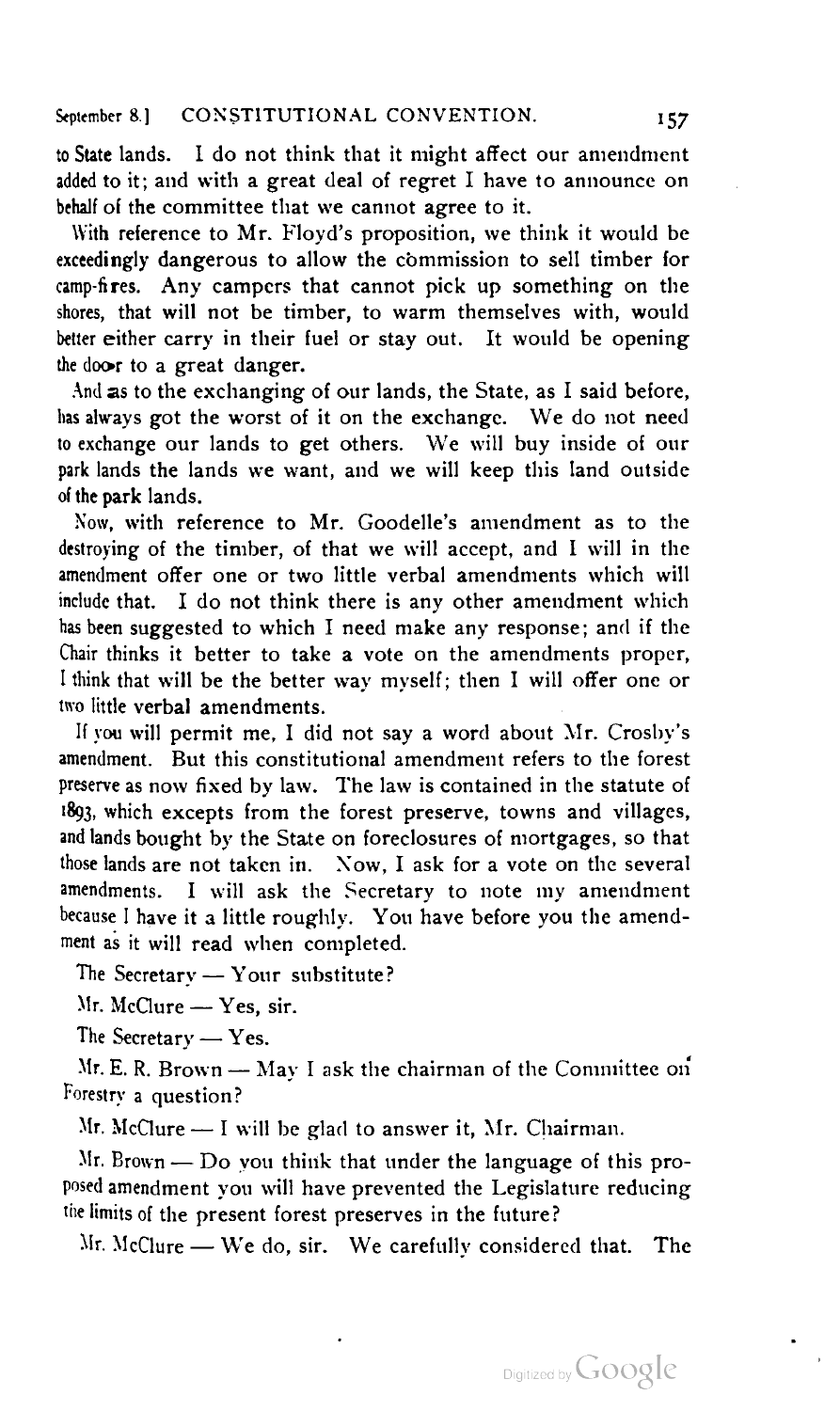act provides that "the lands of the State, now owned or hereafter<br>acquired," within certain counties.

Mr. Brown — If I may be allowed, Mr. Chairman, as it seems to me, this is a very vital point. I would like to say one word more upon it. " Lands of the State now owned or hereafter acquired, constituting the forest preserve." That does not say that the forest preserve shall remain, shall never be less than it is now, or that it shall cover —

Mr. McClure — My friend was absent when the amendment was handed up.

Mr. Brown  $-$  I beg pardon.

Mr. McClure — Let me first offer my amendment, if the Chair please.

Mr. I. S. Johnson - I would like to inquire, Mr. Chairman, whether amendments are now in order, under the claim as made by gentlemen on the other side the other day? I only want to know whether they desire to take their own medicine?

Mr. McClure  $- I$  do not think there will be any medicine in this, except for the people who oppose it.

Before the word "sold"— that is, in the sentence beginning "they shall not be sold"— the committee suggests an amendment by way of the word " leased." " They shall not be leased, sold or exchanged," and after the word "sold " at the end of the whole amendment, add the words " removed or destroyed." That relates to timber. So that the whole amendment will read, if <sup>I</sup> may be allowed to read it, as follows:

" The lands of the State now owned or hereafter acquired, con stituting the forest preserves as now fixed by law, shall be forever kept as wild forest lands. They shall not be leased, sold or exchanged, or be taken by any corporation, public or private, nor shall the timber thereon be sold, removed or destroyed."<br>Now, I move —

amendment is not now in order, the time having past at which a<br>vote was to be taken. (Laughter.)

The Chairman — We are clearly within the time still, there being one minute more.

Mr. McClure  $-1$  now call for a vote on the amendments.

The Chairman - I think Mr. Crosby's is the first amendment which will be submitted to the committee.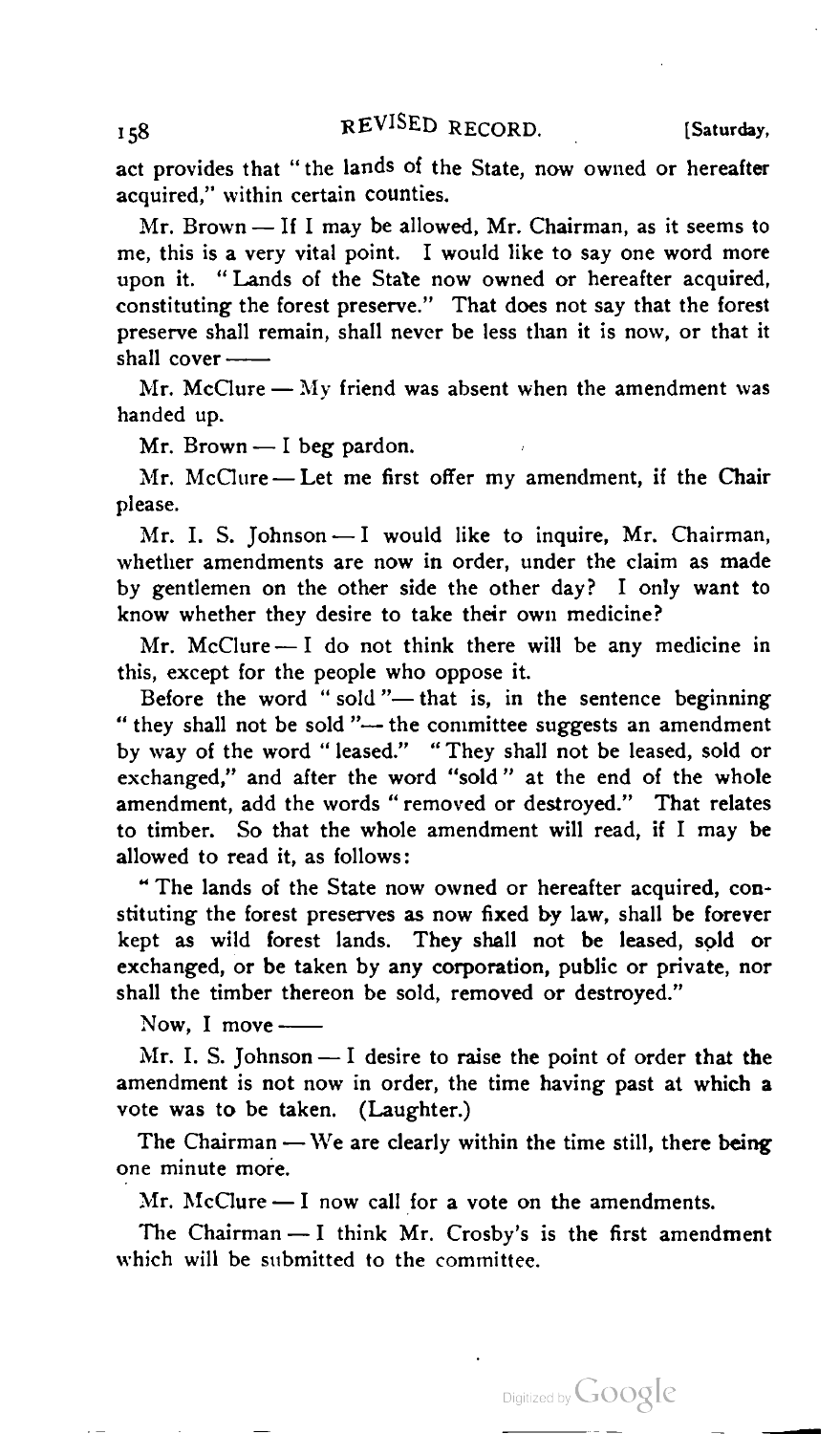The Secretary read the amendment offered by Mr. Crosby, in the language following:

After the word "preserves" in line 4, insert the following: " Except all such lands within the limits of any incorporated vil lage or city, and except all such lands, not wild lands, as have been or may be acquired by the State of New York upon or by foreclosure of or sale pursuant to any mortgage upon lands made to the commissioners for loaning certain moneys of the United State, usually called the United States deposit fund."

The Chairman put the question on agreeing to the amendment offered by Mr. Crosby, and it was determined in the negative.

Mr. Durfee — Mr. Chairman, <sup>I</sup> desire to offer an amendment, which, I understand, is acceptable to Mr. Forbes, to his amendment, which <sup>I</sup> ask the Secretary to read.

 $Mr.$  Forbes — I accept the amendment.

consent. Is there any objection to receiving this proposed amend-<br>ment of Mr. Durfee's to the amendment of Mr. Forbes?

Mr. Goodelle - I object, Mr. Chairman.

The Chairman - If not, it will be received. It is received.

The Secretary read the amendment offered by Mr. Durfee, in the language following:

"The Legislature may provide for the remission of taxes on lorest lands in this State owned by private individuals or corporations'."

The Chairman put the question on agreeing to the amendment<br>offered by Mr. Durfee, and it was determined in the negative.

The Chairman - The committee will now vote on Mr. Forbes's amendment.

Mr. Mereness — <sup>I</sup> rise to <sup>a</sup> point of order. My point is that Mr. Forbes accepted Mr. Durfee's amendment and that has already been voted on and lost, and embraces Mr. Forbes's stern voice on and lost, and embraces mi. I dibes s amendment.<br>The Chairman — The Chair holds the point to be not well taken.

The Chair did not hear Mr. Forbes accept Mr. Durfee's amendment. The committee will vote on Mr. Forbes's amendment.

The Secretary read the amendment offered by Mr. Forbes, in the language following:

<sup>"The Legislature shall, by suitable laws, provide for the pern:anent preservation and protection of the forests of the State,</sup>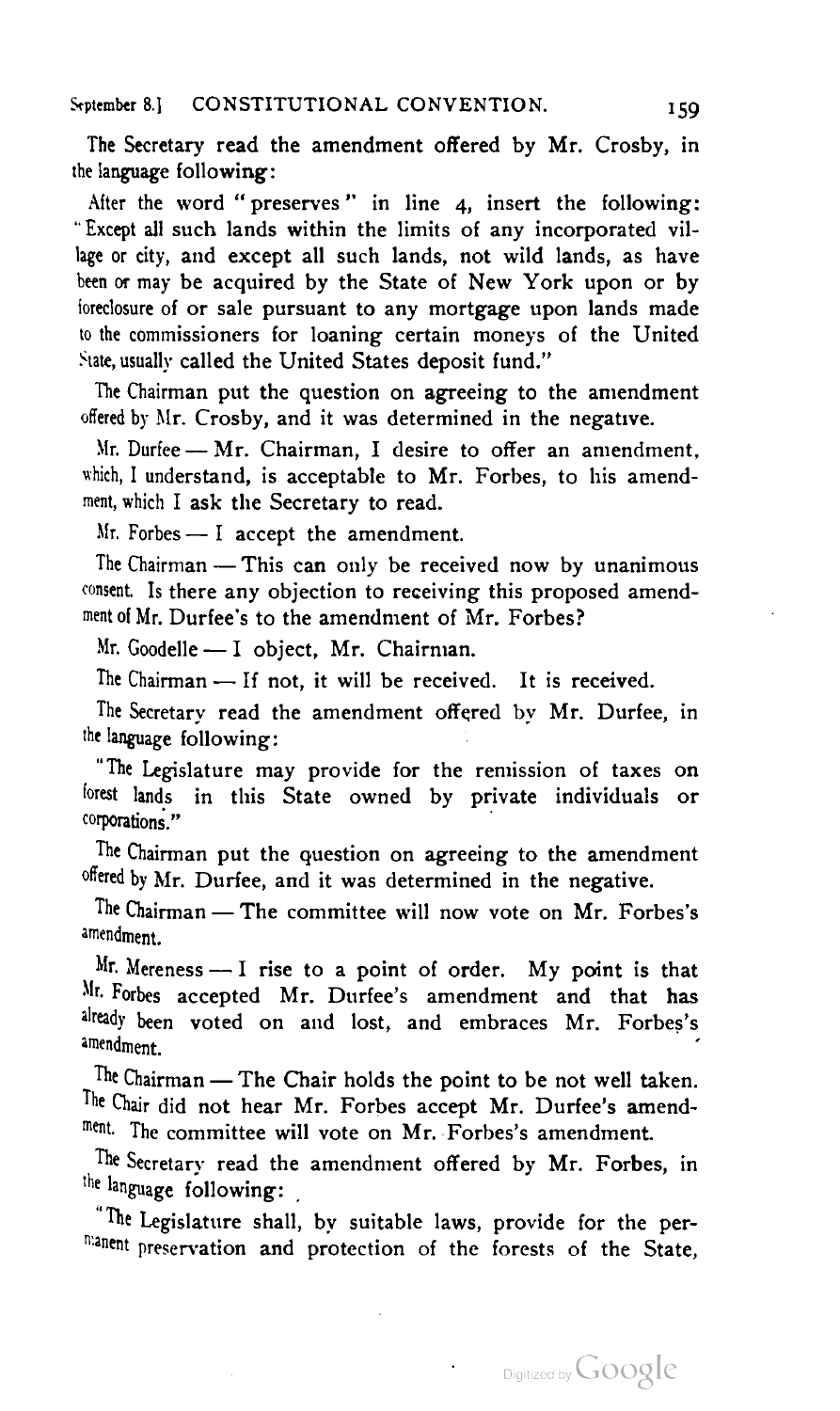160 REVISED RECORD. [Saturday,

and may provide for rebates of taxes of agricultural lands where forests are preserved or maintained in connection therewith."

 $Mr.$  Forbes  $- Mr.$  Chairman, this is a question in which there are two propositions contained. Now, <sup>I</sup> desire that they he voted on separately, that the first part of that amendment be voted upon<br>by itself.

The Chairman - The gentlemen has the right to call for a division of the question.

The Secretary again read the first clause of the amendment, to and including the word "State."

The President put the question on agreeing to this clause of the amendment, and it was determined in the negative.

The Secretary then read the remaining clause of the amendment.

The Chairman put the question on agreeing to this clause of the amendment, and it was also determined in the negative.

The Chairman – The question now arises on the amendment offered by Mr. Floyd.

The Secretary read the amendment offered by Mr. Floyd, in the language following:

Amend by inserting after the word "exchange" so that the whole shall read as follows: "The lands of the State now owned or hereafter acquired, constituting the forest preserve, as now fixed by law, shall be kept as wild forest lands. They shall not be sold or exchanged, except that lands without the limits of the lines of the Adirondack Park may be exchanged for lands within such lines, or be taken by any corporation, public or private, nor shall the timber thereon be sold or destroyed, except that fuel may be sold to lessees of the State or residents within such park."

The Chairman put the question on agreeing to the amendment<br>of Mr. Floyd, and it was determined in the negative.

The Chairman — Mr. Goodelle's amendment is next in order, but I understand that has now been accepted by the committee.

Mr. Goodelle — Inasmuch as  $Mr.McCl$  his amendment and his amendment. I will withdraw that amendment.

The Chairman - The amendment is withdrawn. The question now is on the main proposition. The Secretary will read the substitute.

The Secretary read the substitute of the committee, in the language following:

" The lands of the State now owned or hereafter acquired, con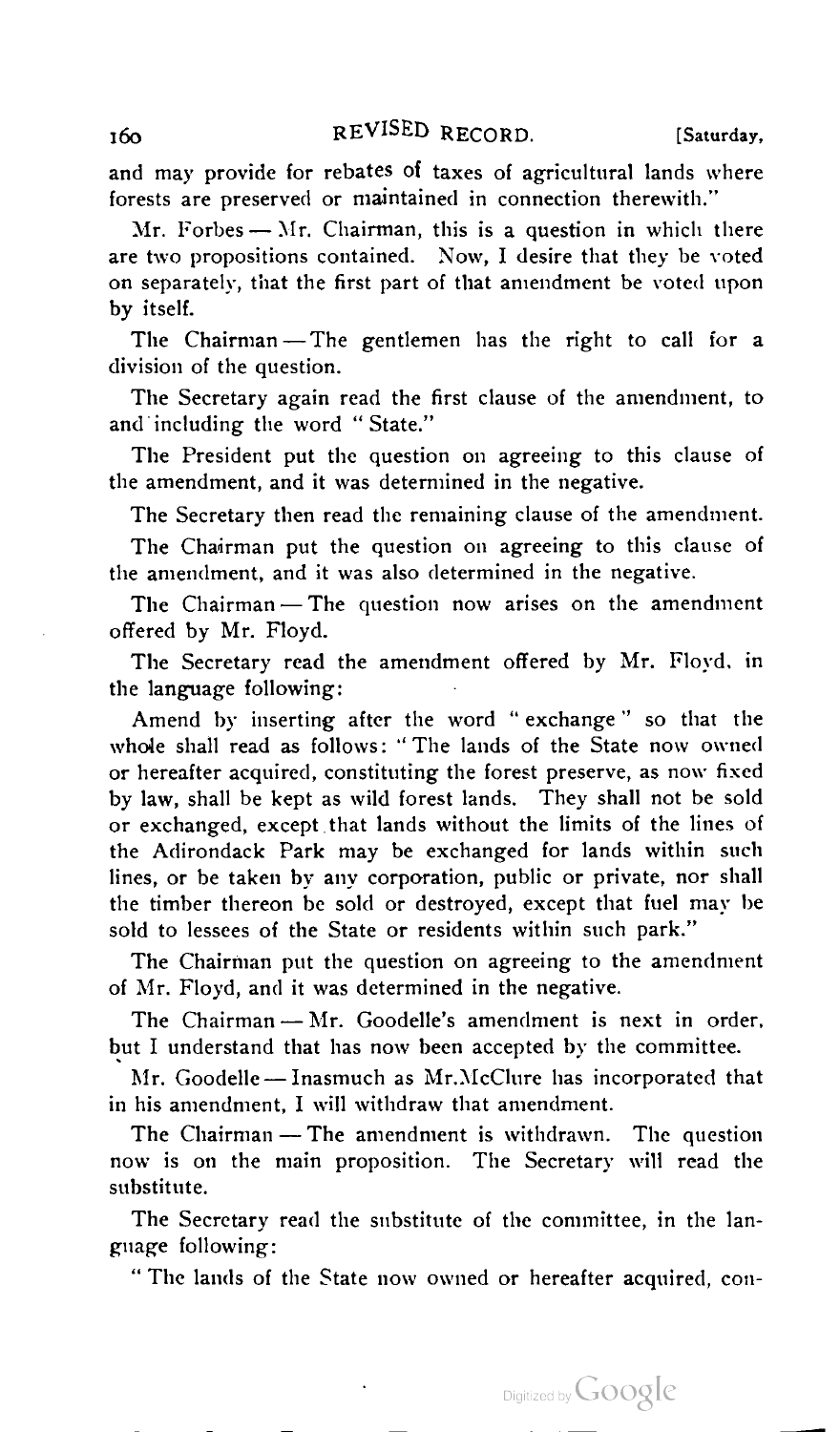stituting the forest preserves, as now fixed by law, shall be forever kept as wild forest lands. They shall not be leased, sold, or exchanged, or be taken by any corporation, public or private, nor shall the timber thereon be sold, removed or destroyed." all the timber thereon be sold, removed or destroyed."<br>Mr. Floyd — How does the word "leased" come into the

Mr. Floyd — How does the word "leased"<br>substitute?

The Chairman — It was read a short time since.<br>Mr. Floyd — Then was it not an amendment that should have been passed on?

The Chairman put the question on agreeing to the substitute, as read, and it was determined in the affirmative.

Mr. McClure  $-$  Mr. Chairman, I move that the committee do now rise, report this amendment to the Convention and recommend its adoption.

The Chairman put the question on the adoption of the motion of Mr. McClure, and it was determined in the affirmative.

President Choate resumed the chair.

The Chairman — Mr. President, the Committee of the Whole<br>have had under consideration the proposed constitutional amendment (printed No. 452), entitled, to amend the Constitution, rela tive to the forest preserves, have gone through with the same, have made an amendment thereto, and instructed the chairman to report the same to the Convention and recommend its passage.

The President put the question on agreeing with the report of the Committee of the Whole.

Mr. Durfee — Mr. President, I move to disagree with the report of the Committee of the Whole; that the measure be recommitted to the special committee, I think it is, from which it was reported, with instructions to add thereto as follows:

The Legislature may provide for the remission of taxes on forest lands in this State owned by private individuals or corporations." and to report forthwith.

 $Mr.$  McClure — On that, Mr. President, I move the previous question.

President — The gentleman still has the floor.<br>McClure — I beg pardon. I did not know he wished to say

 $\frac{M_r}{n}$ . McClure — I beg pardon. I did not know he wished to say

Mr. Durfee — Only one word. This amendment which I pro-<br>Pose, Mr. President, is in line with the few remarks which I had

11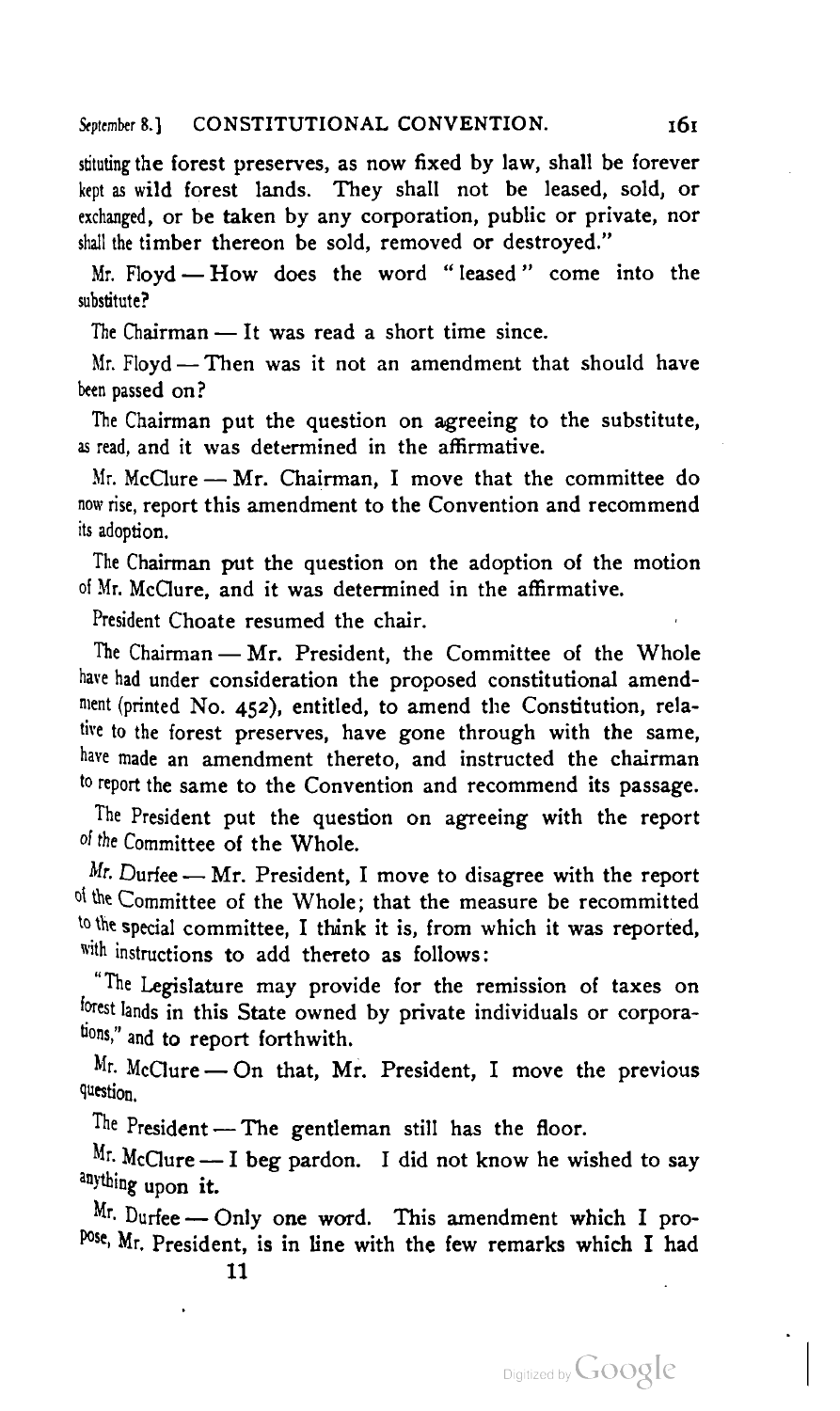# REVISED RECORD. [Saturday,

the honor to submit in the Committee of the Whole. If more time were at our disposal, <sup>I</sup> should feel very much inclined to urge at length upon this Convention the importance of giving the Legislature power of this character; but considering the amount of work we have to do and the limited time we have in which to do it, <sup>I</sup> trust that the Convention will act favorably upon my motion without any extended speech. It seems to me that it is a subject which ought to command the approval of the entire Convention simply giving the Legislature power, not requiring them to take action, but putting it in their power to take action in that regard so that something may be done in the future; the exigency having already arisen, and being likely to continue and to increase, that something may be done to preserve in this State what remains, at least, of the forests which have so eloquently been said upon this floor, and, particularly, in Committee of the Whole, to subserve<br>such great and useful purposes for all its citizens.

Mr. C. B. McLaughlin - Mr. President, I want to say just one word upon that amendment. I believe it to be most pernicious in principle. We have now in this State corporations, individuals, who have bought large tracts of land, and it seems to me that they should not be exempted from taxation. It creates a class distinc tion between the citizens of this State, those that are subject to taxation, and those that are not. Now, it seems to me that this proposition should go through as the committee has proposed it, and to tack on this, it seems, would be, in effect, to kill it. Now, <sup>I</sup> hope this motion, as made by Mr. Durfee will not prevail. <sup>I</sup> know that in the Adirondacks there are large tracts, thousands of acres, that have been bought for a mere song, and, if they can be exempted from taxation for years to come, it will be simply increasing their property in value when the time shall come that they can sell and dispose of it.

Mr. E. A. Brown — Mr. President, I am decidedly opposed to any provision being tacked to this proposed amendment releasing any property from taxation whatever. <sup>I</sup> believe, as Mr. McLaughlin has said, that it is pernicious in principle. It opens the door to all sorts of fraud, and, <sup>I</sup> think, it is unjust to the poor laboring man, as well as to the rich millionaire that we should say. " this man shall be exempt from taxation, and this man shall bear all the burdens of taxation."

Mr. Mereness  $-$  Mr. President, just a moment. It seems to me entirely unworthy that this great subject should be lumbered up with a proposition providing that because a farmer sees fit

162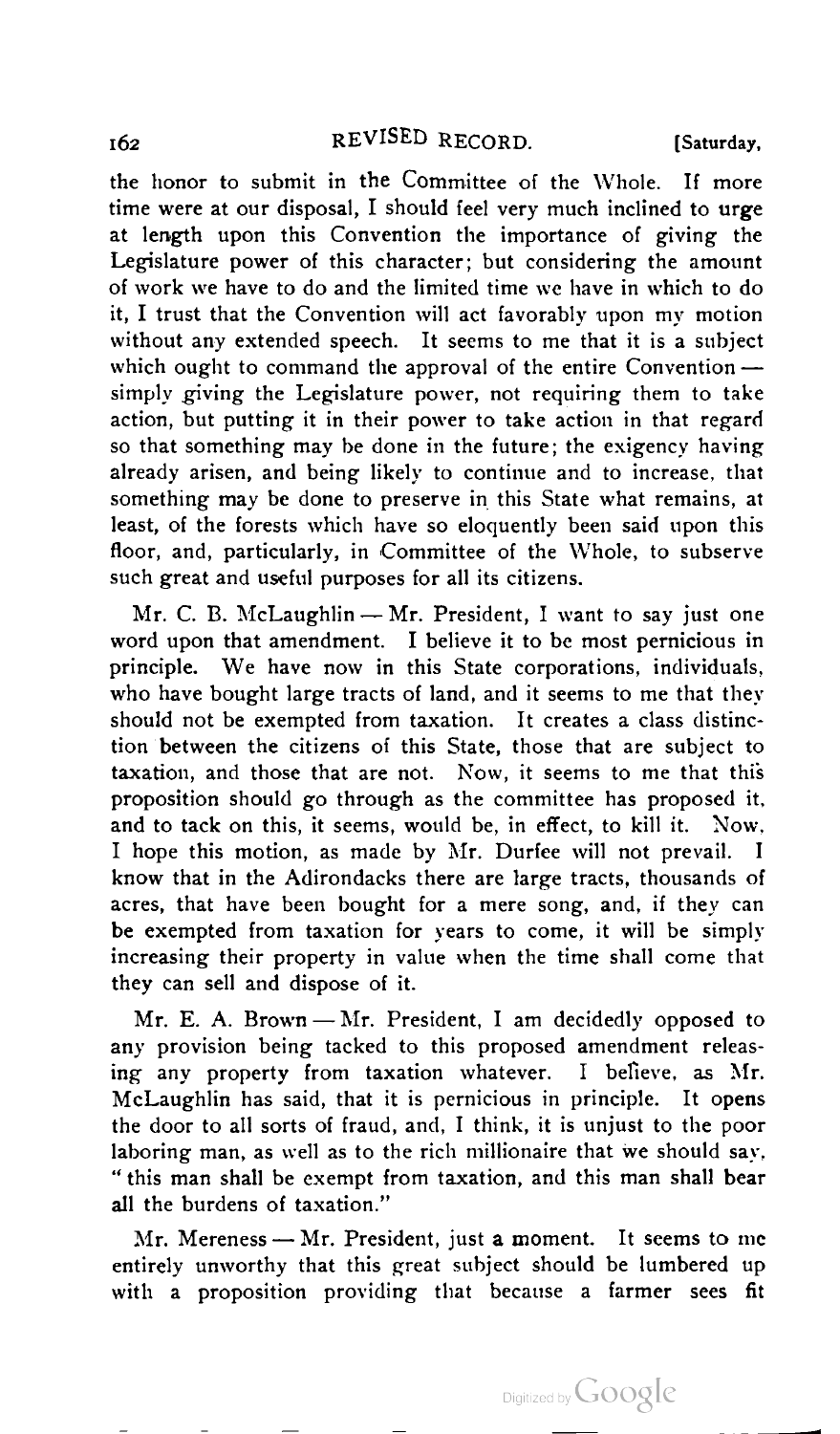to keep <sup>a</sup> small sugar bush or a little piece of woods for his own accommodation for fire-wood, that we should have a matter of pure legislation fastened on to the tail end of this great question .<br>upon which an amendment has been perfected in the Committee of<br>the Whole. I think that the motion should be voted down.

Mr. McClure — Mr. President, I move the previous question on the amendment of Mr. Durfee.

The President put the question "Shall the main question now be put upon the motion made by Mr. Durfee?" and it was deter mined in the affirmative.

The President put the question on the adoption of Mr. Durfee's<br>amendment, and it was determined in the negative.

The President - The question now recurs upon agreeing with the report of the Committee of the Whole.

Mr. Forbes — Mr. President, <sup>I</sup> make the same motion as Mr. Durfee in regard to this clause. " The Legislature shall, by suitable laws, provide for the permanent preservation and protec tion of the forests of the State."

Mr. McClure — <sup>I</sup> rise to <sup>a</sup> point of order, Mr. President. <sup>I</sup> understood the previous question was not only on Mr. Durfee's<br>amendment but that it applied to the whole matter.

The President — The point of order is well taken. Mr. Forbes's motion cannot be put. The question now is upon agreeing to the report of the committee.

Mr. Forbes — Mr. President, <sup>I</sup> rise to <sup>a</sup> point of order, that the previous question was on the motion of Mr. Durfee. A vote has been ta ken upon that motion.

 $\frac{1}{2}$  move that this report be referred back to the committee, with directions to report the proposed amendment which I have offered.

The President — The proposition of Mr. Durfee was the main question of disagreeing with the report of the committee, with some qualifications, and the Chair is of the opinion that the previous question upon that went to the bottom, and the question must be put upon agreeing with the report of the committee.

The President put the question upon agreeing with the report of the Committee of the Whole, and it was determined in the affirmative; the amendment referred to the Committee on Revision, to e Printed, and put upon the order of third reading.<br>
<sup>Mr.</sup> Cookinham — Mr. President, I have just received a tele-

Mr. Cookinham — Mr. President, I have just received a tele- $F^{\tan}$  from Mr. Kellogg, to the effect that he is sick and not able